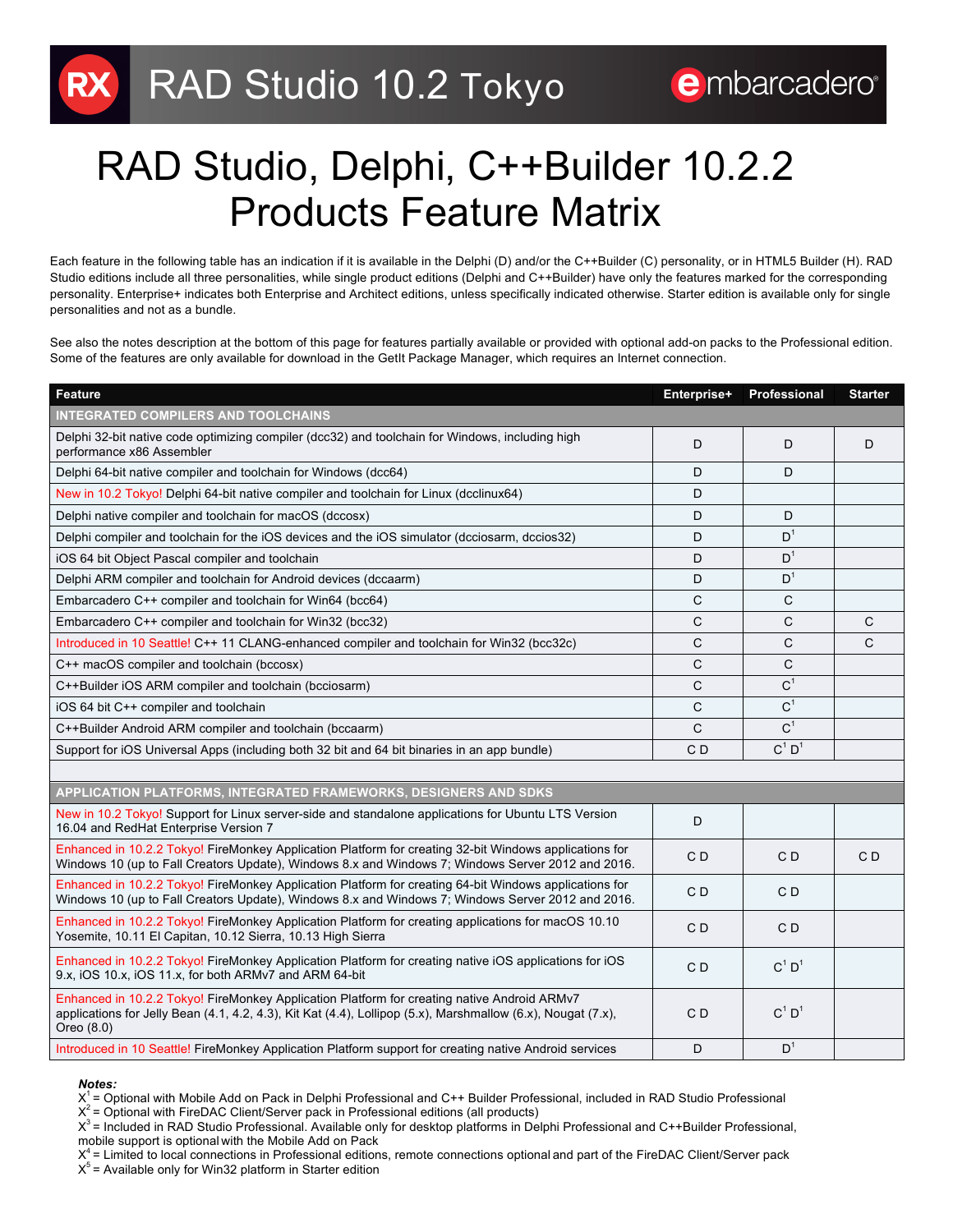| <b>Feature</b>                                                                                                                                                                                                                                                                                                                                             | Enterprise+    | Professional         | <b>Starter</b> |
|------------------------------------------------------------------------------------------------------------------------------------------------------------------------------------------------------------------------------------------------------------------------------------------------------------------------------------------------------------|----------------|----------------------|----------------|
| Enhanced in 10.1 Berlin! Android Wear support in the designer, including the layout and style for new<br>watches (Sony SmartWatch 3 and Motorola Moto 360) and an Android Wear style optimized for Android<br>smart watches user interface                                                                                                                 | C <sub>D</sub> | $C^1$ D <sup>1</sup> |                |
| Enhanced in 10.2.2 Tokyo! VCL (Visual Component Library) for rapidly building 32-bit applications for<br>Windows 10, Windows 8.x and Windows 7; Windows Server 2012 and 2016.                                                                                                                                                                              | C <sub>D</sub> | CD                   | CD             |
| Enhanced in 10.2.2 Tokyo! VCL (Visual Component Library) for rapidly building 64-bit applications for<br>Windows 10, Windows 8.x and Windows 7; Windows Server 2012 and 2016.                                                                                                                                                                              | CD             | CD                   |                |
| Introduced in 10.1.2 Berlin! Windows Desktop Bridge .appx package format deployment (providing support<br>for deploying to the Win 10 store), including management of additional files, appx packaging and code<br>signing automatically invoking the platform SDK (this feature requires running RAD Studio on Windows 10<br>Anniversary Update or above) | C <sub>D</sub> | CD                   |                |
| Enhanced in 10.1.2 Berlin! Microsoft Windows SDK support for Windows 7, Windows 8 and Windows 10<br>APIs. Includes support for calling both classic Win32/Win64 APIs and WinRT APIs; required for the<br>Windows Desktop Bridge                                                                                                                            | CD             | CD                   | $C^5$ $D^5$    |
|                                                                                                                                                                                                                                                                                                                                                            |                |                      |                |
| FMX APPLICATION PLATFORM (FIREMONKEY)                                                                                                                                                                                                                                                                                                                      |                |                      |                |
| FireUI multi-device designer for visually building mobile and desktop applications and customize them at<br>design time for different form factors and operating systems                                                                                                                                                                                   | C <sub>D</sub> | $C^3$ $D^3$          | $C^5$ $D^5$    |
| FireUI multi-device designer ability to make changes on the main user interface that are propagated to<br>other device specific user interfaces and fine tune a device specific form factor without affecting other<br>views                                                                                                                               | CD             | $C^3$ $D^3$          | $C^5$ $D^5$    |
| FireUI multi-device designer support for adding additional custom views to the designer                                                                                                                                                                                                                                                                    | CD             | $C^3$ $D^3$          | $C^5$ $D^5$    |
| FireUI Mobile Previews offering a live preview at a glance of the form in the multi-device designer in<br>multiple devices, resolutions, and operating systems you can fully customize                                                                                                                                                                     | CD             | $C^3$ $D^3$          | $C^5$ $D^5$    |
| FireUI Device Manager, to edit the specifications of the available devices for the multi-device designer and<br>the preview and add more                                                                                                                                                                                                                   | C <sub>D</sub> | $C^3$ $D^3$          | $C^5$ $D^5$    |
| Introduced in 10.1 Berlin! FireUI App Previews lets you preview your FireMonkey application on iOS,<br>Android, macOS and Windows targets as you are designing the app. Changes made in the FMX Designer<br>are broadcasted in real time to connected devices using the appropriate Styles for the devices.                                                | CD             | $C^3$ $D^3$          | $C^5$ $D^5$    |
| Dozens of UI controls for building FMX applications, covering the most common UI guidelines and<br>including also 3D support, for rapidly building multi-device applications                                                                                                                                                                               | CD             | $C^3$ $D^3$          | $C^5$ $D^5$    |
| Introduced in 10.1 Berlin! Address Book component for iOS and Android, allowing access to and extensive<br>modification of device contacts and groups and including monitoring of address book changes by other<br>applications                                                                                                                            | CD             | $C^1$ D <sup>1</sup> |                |
| Introduced in 10.2.2 Tokyo! QuickEdit designers for FireMonkey, including a new pane for editing common<br>control properties faster and several other additions to the IDE designer experience                                                                                                                                                            | CD             | CD                   | CD             |
| Introduced in 10.1 Berlin! Extended clipboard service support, with new IFMXExtendedClipboardService<br>interface, with support for querying and working with text, images, and custom formats                                                                                                                                                             | CD             | $C^3$ $D^3$          | $C^5$ $D^5$    |
| Introduced in 10.1 Berlin! Better High DPI resolution support on Windows                                                                                                                                                                                                                                                                                   | CD             | CD                   | CD             |
| Introduced in 10.1 Berlin! Support for accelerator keys on Windows, compatible with other platforms and<br>implemented using the new IFMXAcceleratorKeyRegistryService platform service. There is also a new<br>FocusControl property for the Label control to specify the focus target for the label's accelerator.                                       | CD             | C D                  | CD             |
| Introduced in 10.1 Berlin! Touch animation support for TListView                                                                                                                                                                                                                                                                                           | CD             | $C^3$ $D^3$          | $C^5$ $D^5$    |
| Enhanced in 10.1 Berlin! Grid controls improvements including support for ImageList, new<br>AutoDisplacement and CancelEditingByDefault options, and StringGrid supports for glyph and currency<br>columns                                                                                                                                                 | CD             | $C^3$ $D^3$          | $C^5$ $D^5$    |
| Introduced in 10.1 Berlin! New ListView item designer, providing an interactive way to work with ListView<br>items                                                                                                                                                                                                                                         | CD             | $C^3$ $D^3$          | $C^5$ $D^5$    |
| Enhanced in 10.1 Berlin! Improved TMediaPlayer codec support for all platforms                                                                                                                                                                                                                                                                             | CD             | $C^3$ $D^3$          | $C^5$ $D^5$    |
| Enhanced in 10.1 Berlin! Enhanced TFont and TFontStyle to support multi-weight, multi-style fonts                                                                                                                                                                                                                                                          | CD             | $C^3$ $D^3$          | $C^5$ $D^5$    |
| Enhanced in 10.1 Berlin! Improvements to MessageBox, ShowMessage and InputQuery now offering both<br>synchronous (blocking) implementation and asynchronous (non-blocking) implementation                                                                                                                                                                  | CD             | $C^3$ $D^3$          | $C^5$ $D^5$    |
| Enhanced in 10.1 Berlin! Mouse-over Hints support for FireMonkey visual controls on desktop                                                                                                                                                                                                                                                                | CD             | CD                   | $C^5$ $D^5$    |
| Introduced in 10 Seattle! Native style presentation for Windows for Edit and Memo platform controls                                                                                                                                                                                                                                                        | CD             | C D                  | CD             |
| Introduced in 10 Seattle! FireMonkey controls zOrder support for Windows                                                                                                                                                                                                                                                                                   | CD             | CD                   | C <sub>D</sub> |
| Introduced in 10 Seattle! Touch animation for Android platform                                                                                                                                                                                                                                                                                             | CD             | $C^1$ D <sup>1</sup> |                |
| Introduced in 10 Seattle! FireMonkey apps can receive Android intents, regardless of the source (email,<br>web link, other app). A new sample demonstrates this ability.                                                                                                                                                                                   | CD             | $C^1$ D <sup>1</sup> |                |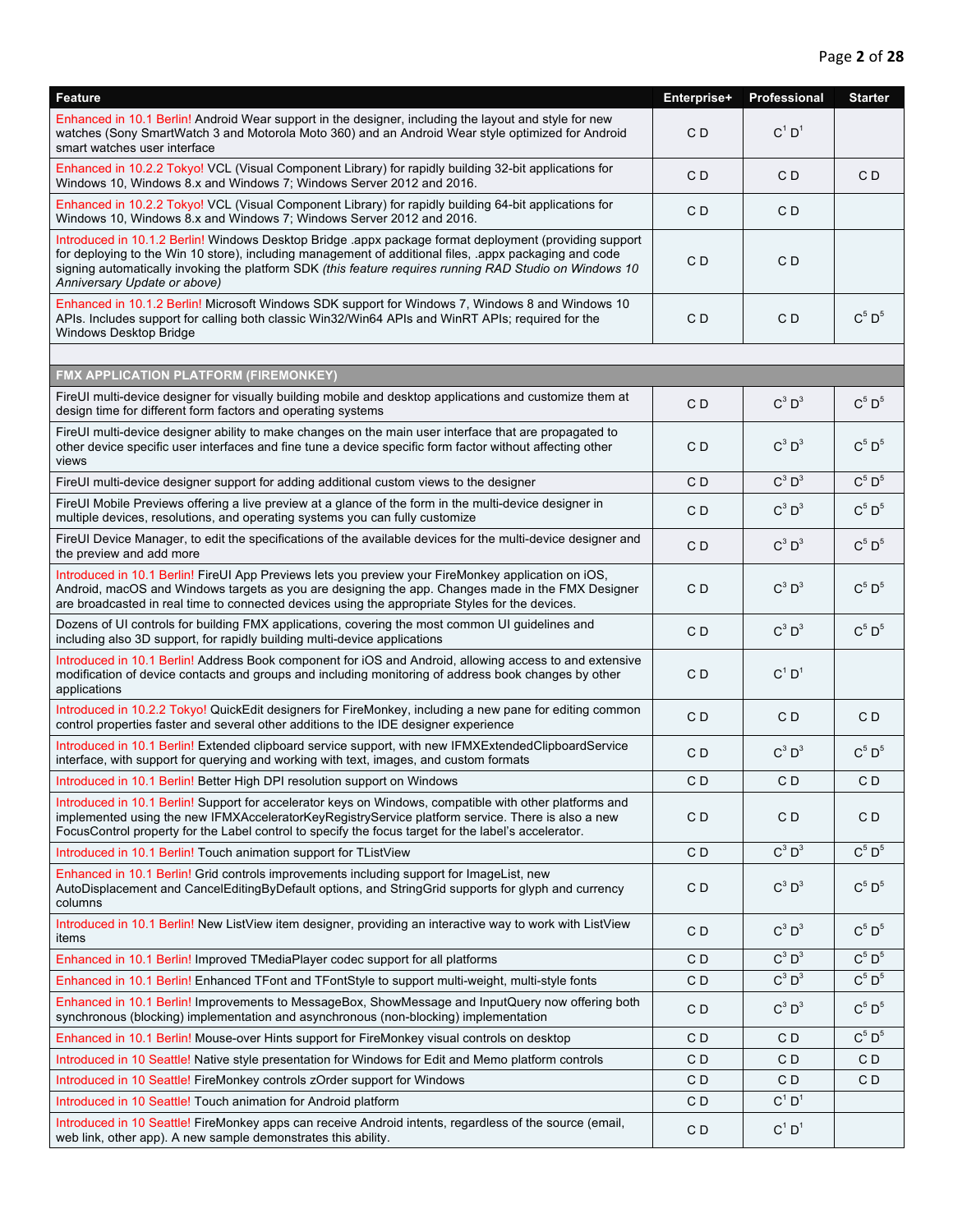| Feature                                                                                                                                                                                                                                                                             | Enterprise+    | Professional         | <b>Starter</b>            |
|-------------------------------------------------------------------------------------------------------------------------------------------------------------------------------------------------------------------------------------------------------------------------------------|----------------|----------------------|---------------------------|
| FireMonkey Behavior service for automatically adjusting UI properties to the target operating system<br>standards                                                                                                                                                                   | C <sub>D</sub> | $C^3 D^3$            | $C^5$ $D^5$               |
| Enhanced in 10.2 Tokyo! MultiView component to create a UI that adapts to the form factor, from mobile to<br>tablet, from portrait to landscape. Now with specific support for Windows 10 UI, new options to manage<br>borders appearance, and new alignments for docked panel mode | CD             | $C^3$ $D^3$          | $C^5$ $D^5$               |
| New in 10.2 Tokyo! Multi-Threading support for TBitmap, TCanvas and TContext3D                                                                                                                                                                                                      | CD             | CD                   | CD                        |
| New in 10.2 Tokyo! Unification of Delphi and Java threads on Android                                                                                                                                                                                                                | CD             | $C^1$ $D^1$          |                           |
| Enhanced in 10 Seattle! Specific TSwitch behavior for Windows 10 UI                                                                                                                                                                                                                 | C D            | CD                   | CD                        |
| Enhanced in 10 Seattle! Edit and Calendar ability to dynamically render a platform native UI control on iOS                                                                                                                                                                         | C D            | $C^1$ D <sup>1</sup> |                           |
| Memo platform controls for iOS for highest input fidelity                                                                                                                                                                                                                           | CD             | $C^1$ D <sup>1</sup> |                           |
| Introduced in 10.1.1 Berlin! FireMonkey platform rendering TGrid for iOS                                                                                                                                                                                                            | CD             | $C^1 D^1$            |                           |
| New in 10.2 Tokyo! SystemStatusBar options for TForm on iOS for changing the behavior of the system<br>status bar                                                                                                                                                                   | C D            | $C^1$ D <sup>1</sup> |                           |
| Enhanced in 10 Seattle! ListView platform controls for iOS                                                                                                                                                                                                                          | CD             | $C^1 D^1$            |                           |
| Calendar platform controls for iOS                                                                                                                                                                                                                                                  | C D            | $C^1$ $D^1$          |                           |
| Switch platform controls for iOS                                                                                                                                                                                                                                                    | C <sub>D</sub> | $C^1$ D <sup>1</sup> |                           |
| Introduced in 10 Seattle! ScrollBox platform controls for iOS                                                                                                                                                                                                                       | CD             | $C^1 D^1$            |                           |
| MapView component for mobile platforms (iOS and Android) supporting platform specific interactive<br>mapping libraries (respectively, by Apple and Google)                                                                                                                          | CD             | $C^1$ D <sup>1</sup> |                           |
| Enhanced in 10.2 Tokyo! WebBrowser component for Windows                                                                                                                                                                                                                            | CD             | CD                   | C <sub>D</sub>            |
| WebBrowser component for macOS                                                                                                                                                                                                                                                      | CD             | CD                   |                           |
| Improved mixing of platform and styled components, with new platform styling options for iOS and controls<br>Z-order improvements (with ControlType property for non-platform controls)                                                                                             | CD             | $C^1$ D <sup>1</sup> |                           |
| ImageList component for FireMonkey, for storing and manipulating multiple images and sub-images in a<br>single component; several components can more pick their graphical elements from the ImageList, rather<br>than a standalone image                                           | CD             | CD                   | C <sub>D</sub>            |
| Support for higher resolutions in Camera components                                                                                                                                                                                                                                 | C <sub>D</sub> | $C^1 D^1$            |                           |
| Android Lollipop specific style enabled by default                                                                                                                                                                                                                                  | CD             | $C^1$ $D^1$          |                           |
| Multi-monitor support for desktop platforms                                                                                                                                                                                                                                         | C D            | CD                   | $C^5$ $D^5$               |
| Accessibility support for FireMonkey desktop platforms, including JAWS on Windows and VoiceOver on<br>macOS (available as a separate download)                                                                                                                                      | C D            | CD                   | $C^5$ $D^5$               |
| Immersive full screen mode on Android 4.4 (KitKat) and above                                                                                                                                                                                                                        | CD             | $C^1$ $D^1$          |                           |
| Splash screen support for Android, with specific project options matching the iOS ones                                                                                                                                                                                              | CD             | $C^1$ D <sup>1</sup> |                           |
| Form-level multi-touch support for all platforms                                                                                                                                                                                                                                    | CD             | $C^3$ $D^3$          | $C^5$ $D^5$               |
| Tint support for buttons and toolbars on iOS and Android (for control surface and controls icons)                                                                                                                                                                                   | CD             | $C^1 D^1$            |                           |
| In-app purchase component for iOS and Android, to help monetize your applications                                                                                                                                                                                                   | C <sub>D</sub> | $C^1 D^1$            |                           |
| Advertising component for iOS and Android, including AdMob support based on the Google Mobile Ads<br>SDK, also to help you monetize your mobile applications                                                                                                                        | C <sub>D</sub> | $C^1$ $D^1$          |                           |
| Push notifications support for mobile platforms, to receive remote notifications even if the app is not<br>running                                                                                                                                                                  | CD             | $C^1$ D <sup>1</sup> |                           |
| Enhanced in 10.2 Tokyo! FireMonkey support for AppTethering across desktop and mobile applications,<br>including both Wifi and Bluetooth support                                                                                                                                    | CD             | $C^1 D^1$            |                           |
| Enhanced in 10.1 Berlin! AppTethering extensions and protocol enhancements, including encryption hooks<br>and events to handle when a profile is connected or disconnected                                                                                                          | CD             | C <sub>D</sub>       |                           |
| Native message alerts for iOS and Android                                                                                                                                                                                                                                           | C <sub>D</sub> | $C^1$ $D^1$          |                           |
| Custom Pickers for iOS and Android, including Date Picker (DateEdit component) and Time Picker                                                                                                                                                                                      | CD             | $C^1$ D <sup>1</sup> |                           |
| Time Picker for Windows and macOS                                                                                                                                                                                                                                                   | CD             | $C^1$ $D^1$          | $C^5$ $D^5$               |
| Phone Dialer Support for iOS and Android                                                                                                                                                                                                                                            | CD             | $C^1$ $D^1$          |                           |
| Built-in text editing mode for Edit and Memo controls on Android, including Cut/Copy/Paste/Zoom                                                                                                                                                                                     | CD             | $C^1$ D <sup>1</sup> |                           |
| Built-in Spell Check Support for text input controls on iOS and Android                                                                                                                                                                                                             | CD             | $C^1 D^1$            |                           |
| Built-in text editing mode for styled Edit and Memo controls on iOS, including Cut/Copy/Paste/Zoom                                                                                                                                                                                  | CD             | $C^1$ $D^1$          |                           |
| InputQuery supporting masked input fields (for password input)                                                                                                                                                                                                                      | CD             | $C^1 D^1$            | $\text{C}^5$ $\text{D}^5$ |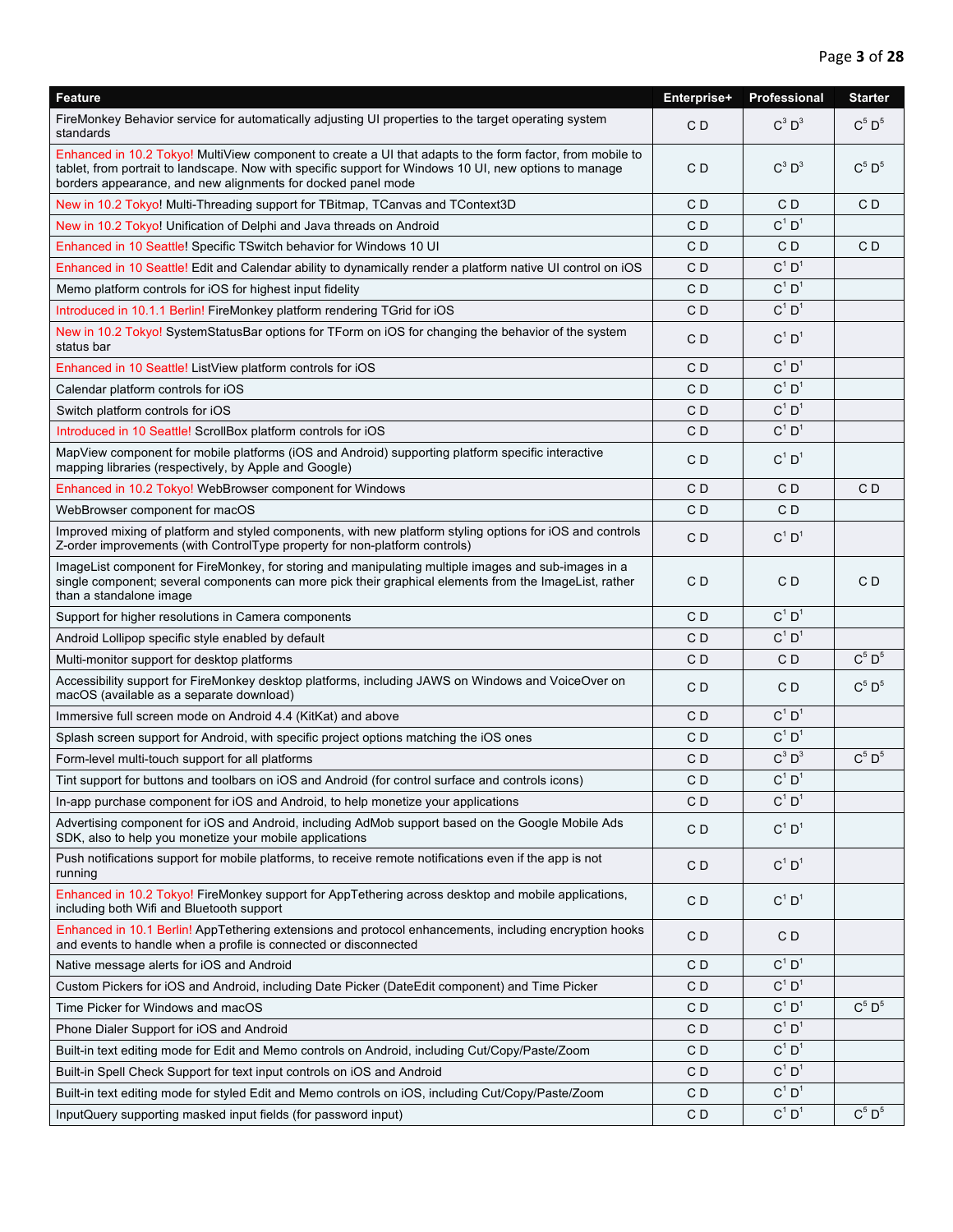| <b>Feature</b>                                                                                                                                                                                       | Enterprise+    | Professional         | <b>Starter</b>               |
|------------------------------------------------------------------------------------------------------------------------------------------------------------------------------------------------------|----------------|----------------------|------------------------------|
| Enhanced in 10 Seattle! Notification Center Component for using notifications in your iOS and Android<br>applications, including notification sound and now supporting also Windows 10 Notifications | CD             | $C^1$ D <sup>1</sup> | $C^5$ $D^5$                  |
| Gesture support for iOS and Android including swipe (pan), tap, tap and hold, double tap and pinch &<br>zoom                                                                                         | CD             | $C^1 D^1$            |                              |
| Native iOS application styling for iPhone and iPad (Retina and non-Retina)                                                                                                                           | CD             | $C^1$ D <sup>1</sup> |                              |
| FireMonkey Mobile Application Wizard with header/footer, tabbed, and master detail templates                                                                                                         | CD             | $C^1$ D <sup>1</sup> |                              |
| Full set of native iOS and Android styling options for buttons, toolbars, list boxes, sliders, switch controls                                                                                       | CD             | $C^1$ D <sup>1</sup> |                              |
| Swipe-to-Delete and Pull-to-Refresh on iOS and Android with the ListView component                                                                                                                   | CD             | $C^1$ D <sup>1</sup> |                              |
| Built-in search filtering for ListView on iOS and Android                                                                                                                                            | CD             | $C^1$ D <sup>1</sup> |                              |
| Built-in search filtering for ListView on Windows and macOS                                                                                                                                          | CD             | CD                   | $C^5$ $D^5$                  |
| WebBrowser component for loading and displaying web content in your iOS and Android applications (now<br>with corresponding desktop component)                                                       | CD             | $C^1$ D <sup>1</sup> | $C^5$ $D^5$                  |
| Extended ListBox capabilities for iOS and Android, including header/footer/grouped styling, embedded<br>search and expanded LiveBindings support                                                     | CD             | $C^1$ D <sup>1</sup> |                              |
| Support for various keyboard types on iOS and Android                                                                                                                                                | CD             | $C^1$ D <sup>1</sup> |                              |
| TMagnifier component for easily zooming in on images and text                                                                                                                                        | CD             | $C^3$ $D^3$          | $C^5$ $D^5$                  |
| TCameraComponent component for accessing the front and back camera, the flash, and more device<br>camera features                                                                                    | CD             | $C^3$ $D^3$          | $C^5$ $D^5$                  |
| TabControl with new settings for using tabs as views and a PlatformDefault tab position to automatically<br>adapt tab layout to the current mobile platform                                          | CD             | $C^3$ $D^3$          | $C^5$ $D^5$                  |
| Support for TabControl tab icons on Android                                                                                                                                                          | CD             | $C^1$ $D^1$          |                              |
| FireMonkey Frames for designing portions of the UI and repeating them on multiple forms                                                                                                              | CD             | C <sub>D</sub>       | CD                           |
| Toggle Device Skin to show/hide mobile device background in the multi-device designer                                                                                                                | CD             | $C^1$ D <sup>1</sup> |                              |
| FireMonkey Save State feature for persisting the forms status between sessions (and when the program is<br>stopped by the operating system)                                                          | CD             | $C^1$ D <sup>1</sup> |                              |
| macOS Full screen Mode                                                                                                                                                                               | CD             | CD                   |                              |
| Introduced in 10 Seattle! Use of IFMXDragDropService to drag data to another applications on macOS                                                                                                   | CD             | C D                  |                              |
| Actions and ActionLists for FireMonkey for better separation of the application logic from the user interface                                                                                        | CD             | $C^3$ $D^3$          | $C^5$ $D^5$                  |
| Ready-to-use action for accessing the camera application on iOS and Android                                                                                                                          | CD             | $C^1$ D <sup>1</sup> |                              |
| Ready-to-use action for accessing images from the camera roll on iOS and Android                                                                                                                     | CD             | $C^1$ D <sup>1</sup> |                              |
| Share Sheet support on iOS and Android for sharing content via Messaging, Mail, Facebook, Twitter etc.                                                                                               | CD             | $C^1$ D <sup>1</sup> |                              |
| Slide transition action for TTabControl                                                                                                                                                              | CD             | $C^3$ $D^3$          | $C^5$ D <sup>5</sup>         |
| FireMonkey control anchors for flexible positioning and sizing of the visual controls                                                                                                                | CD             | $C^3$ $D^3$          | $C^5$ $D^5$                  |
| Layout Managers (Flow Layout, Grid Layout) for flexible child controls positioning and sizing                                                                                                        | CD             | $C^3$ $D^3$          | $\textsf{C}^5\:\textsf{D}^5$ |
| Location Services component for GPS or triangulation, including geocoding support                                                                                                                    | C <sub>D</sub> | C, D,                | $C_{\circ}$ D <sub>2</sub>   |
| Orientation sensor (gyroscope/compass) on iOS and Android                                                                                                                                            | CD             | $C^1$ D <sup>1</sup> |                              |
| Orientation sensor (gyroscope/compass) on Windows (requires compatible hardware)                                                                                                                     | CD             | CD                   | CD                           |
| Motion Sensor component for accelerometer access on iOS and Android                                                                                                                                  | CD             | $C^1$ D <sup>1</sup> |                              |
| Motion Sensor component for accelerometer access on Windows (requires compatible hardware)                                                                                                           | CD             | C D                  | C D                          |
| 3D File Import Support                                                                                                                                                                               | CD             | C D                  | C D                          |
| macOS native style and high resolution native Retina Style                                                                                                                                           | CD             | C D                  |                              |
| Non-Client Area Application Styling for Windows and Mac                                                                                                                                              | CD             | CD                   | $C^5$ $D^5$                  |
| Support for Windows gestures                                                                                                                                                                         | CD             | CD                   | C <sub>D</sub>               |
| Edit control with stylable glyph with built-in style support for search bar, password control and more                                                                                               | CD             | C D                  | C D                          |
| Animated progress glyphs, including Windows ring                                                                                                                                                     | CD             | C D                  | CD                           |
| StyleLookUp support with preview of available designs for the selected component                                                                                                                     | CD             | C D                  | C <sub>D</sub>               |
| Shared external redistributable bitmap style designer for VCL and FMX                                                                                                                                | CD             | C D                  | C D                          |
| FireMonkey bitmap based styles                                                                                                                                                                       | CD             | C D                  | C D                          |
| Introduced in 10.1.2 Berlin! Additional Windows 10 Styles for FireMonkey                                                                                                                             | CD             | C D                  | C D                          |
| Enhanced in 10.2 Tokyo! New FireMonkey styles have been added for macOS and Android, macOS<br>Graphite and Android Wear Dark Blue                                                                    | CD             | CD                   | C <sub>D</sub>               |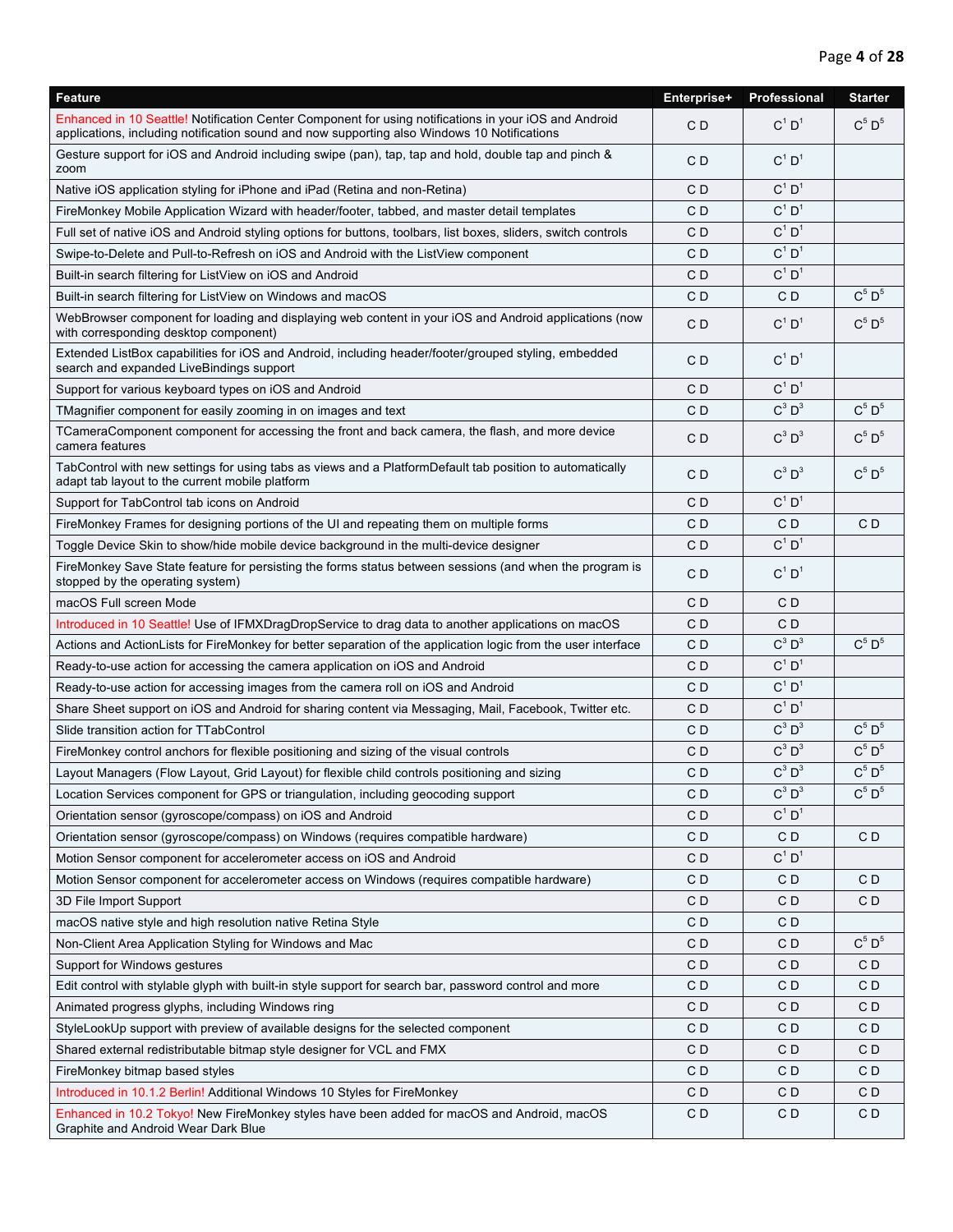| <b>Feature</b>                                                                                                                                                                                                                                            | Enterprise+    | Professional   | <b>Starter</b> |
|-----------------------------------------------------------------------------------------------------------------------------------------------------------------------------------------------------------------------------------------------------------|----------------|----------------|----------------|
| Enhanced in 10 Seattle! Bitmap Style Designer enhancement, including new templates for Windows, Mac<br>OS and Android Lollipop styles, ability to create blank styles for different platforms, and to adjust objects for<br>different graphic resolutions | C <sub>D</sub> | $C^3$ $D^3$    | $C^5$ $D^5$    |
| Enhanced in 10.1 Berlin! Significantly improved integrated FireMonkey Style Designer, and enhancement<br>to the TStyleBook component to support a collection of styles for various platforms                                                              | CD             | $C^3$ $D^3$    | $C^5$ $D^5$    |
| Introduced in 10 Seattle! StyleViewer for Windows 10 Style in Bitmap Style Designer                                                                                                                                                                       | CD             | $C^3$ $D^3$    | $C^5$ $D^5$    |
| Introduced in 10 Seattle! Bitmap Links editor, to modifying TBitmapLink properties directly inside the IDE                                                                                                                                                | CD             | $C^3$ $D^3$    | $C^5 D^5$      |
| Native UI and custom UI control styles                                                                                                                                                                                                                    | CD             | $C^3$ $D^3$    | $C^5$ $D^5$    |
| Improved Text and Memo control performance                                                                                                                                                                                                                | CD             | CD             | CD             |
| FireMonkey Visual Form Inheritance                                                                                                                                                                                                                        | CD             | CD             | CD             |
| Use one shader language for all rendering libraries (OpenGL or 3D)                                                                                                                                                                                        | CD             | C D            | C D            |
| On-screen keyboard support for Windows touch devices                                                                                                                                                                                                      | CD             | CD             | C D            |
|                                                                                                                                                                                                                                                           |                |                |                |
| <b>VISUAL COMPONENT LIBRARY (VCL)</b>                                                                                                                                                                                                                     |                |                |                |
| Object-oriented, fully extensible and reusable visual component library (VCL) and applications architecture                                                                                                                                               | CD             | CD             | C D            |
| VCL Form Designer to visually build native Windows applications, with live snap-to hints and layout<br>guidelines                                                                                                                                         | CD             | CD             | C D            |
| Visual Form Inheritance and Form linking to reduce coding and simplify maintenance                                                                                                                                                                        | CD             | CD             | C D            |
| Frames for building and reusing compound components                                                                                                                                                                                                       | CD             | C D            | C D            |
| Object Repository for storing and reusing forms, Data Modules, and experts                                                                                                                                                                                | CD             | CD             | C D            |
| Enhanced in 10 Seattle! Object Inspector to set component properties and events                                                                                                                                                                           | C <sub>D</sub> | CD             | C D            |
| Enhanced in 10.2.2 Tokyo! QuickEdit designers for VCL, including additional items in the designer menu, a<br>new pane for editing common control properties faster, and several other additions to the IDE designer<br>experience                         | CD             | CD             | CD             |
| Windows components fully integrated with the Windows API                                                                                                                                                                                                  | CD             | CD             | CD             |
| VCL library source code to help extending and debugging components                                                                                                                                                                                        | CD             | C D            |                |
| Enhanced in 10.2 Tokyo! High-DPI Awareness and 4K monitors support, plus Windows 8.1/10 multi-<br>monitor support for VCL applications, with dozens of new improvements                                                                                   | CD             | CD             | C D            |
| Introduced in 10 Seattle! New custom VCL controls corresponding to some of the new Windows 10 UI<br>controls, which can also be used on previous version of Windows                                                                                       | CD             | C D            | C D            |
| Introduced in 10.2.2 Tokyo! New DatePicker and TimePicker VCL controls                                                                                                                                                                                    | CD             | CD             | CD             |
| Introduced in 10.2.2 Tokyo! New StackPanel and CardPanel VCL controls                                                                                                                                                                                     | CD             | C D            | C D            |
| Introduced in 10 Seattle! ActivityIndicator VCL control                                                                                                                                                                                                   | C <sub>D</sub> | CD             | CD             |
| Introduced in 10 Seattle! SearchBox VCL control                                                                                                                                                                                                           | CD             | C D            | C D            |
| Introduced in 10 Seattle! RelativePanel VCL control                                                                                                                                                                                                       | C <sub>D</sub> | C <sub>D</sub> | C <sub>D</sub> |
| Introduced in 10 Seattle! ToggleSwitch VCL control                                                                                                                                                                                                        | CD             | C D            | C D            |
| Introduced in 10 Seattle! SplitView VCL control                                                                                                                                                                                                           | CD             | C D            | C <sub>D</sub> |
| Introduced in 10.1.2 Berlin! CalendarView and CalendarPicker VCL controls                                                                                                                                                                                 | CD             | C D            | C D            |
| Introduced in 10 Seattle! Modern looking SelectDirectory function                                                                                                                                                                                         | CD             | C D            | C D            |
| VCL Font Scaling improvements for higher DPI and higher resolution monitors                                                                                                                                                                               | CD             | C D            | C <sub>D</sub> |
| VCL sensor components for Windows tablets                                                                                                                                                                                                                 | CD             | C D            | C D            |
| VCL support for AppTethering across desktop and mobile applications, with Wifi and Bluetooth support                                                                                                                                                      | CD             | CD             |                |
| Enhanced in 10.1 Berlin! VCL AppTethering extensions and protocol enhancements, including encryption<br>hooks, including events to handle when a profile is connected or disconnected                                                                     | CD             | CD             |                |
| Taskbar component with progress bars, overlay icons, custom buttons, and multiple previews                                                                                                                                                                | CD             | CD             | C D            |
| JumpList component for adding custom menus to taskbar buttons                                                                                                                                                                                             | CD             | C D            | CD             |
| VCL support for the Win64 API on Windows operating system                                                                                                                                                                                                 | CD             | C D            | CD             |
| VCL Styles: Create VCL applications with enhanced GUI                                                                                                                                                                                                     | CD             | C D            | C D            |
| Introduced in 10 Seattle! Windows 10 specific VCL styles, to build applications matching Microsoft's<br>Modern look and feel                                                                                                                              | CD             | CD             | CD             |
| Introduced in 10.1.2 Berlin! Additional Windows 10 Styles for VCL                                                                                                                                                                                         | CD             | CD             | CD             |
| Create your own custom styles with the VCL Style Designer                                                                                                                                                                                                 | C <sub>D</sub> | CD             | C <sub>D</sub> |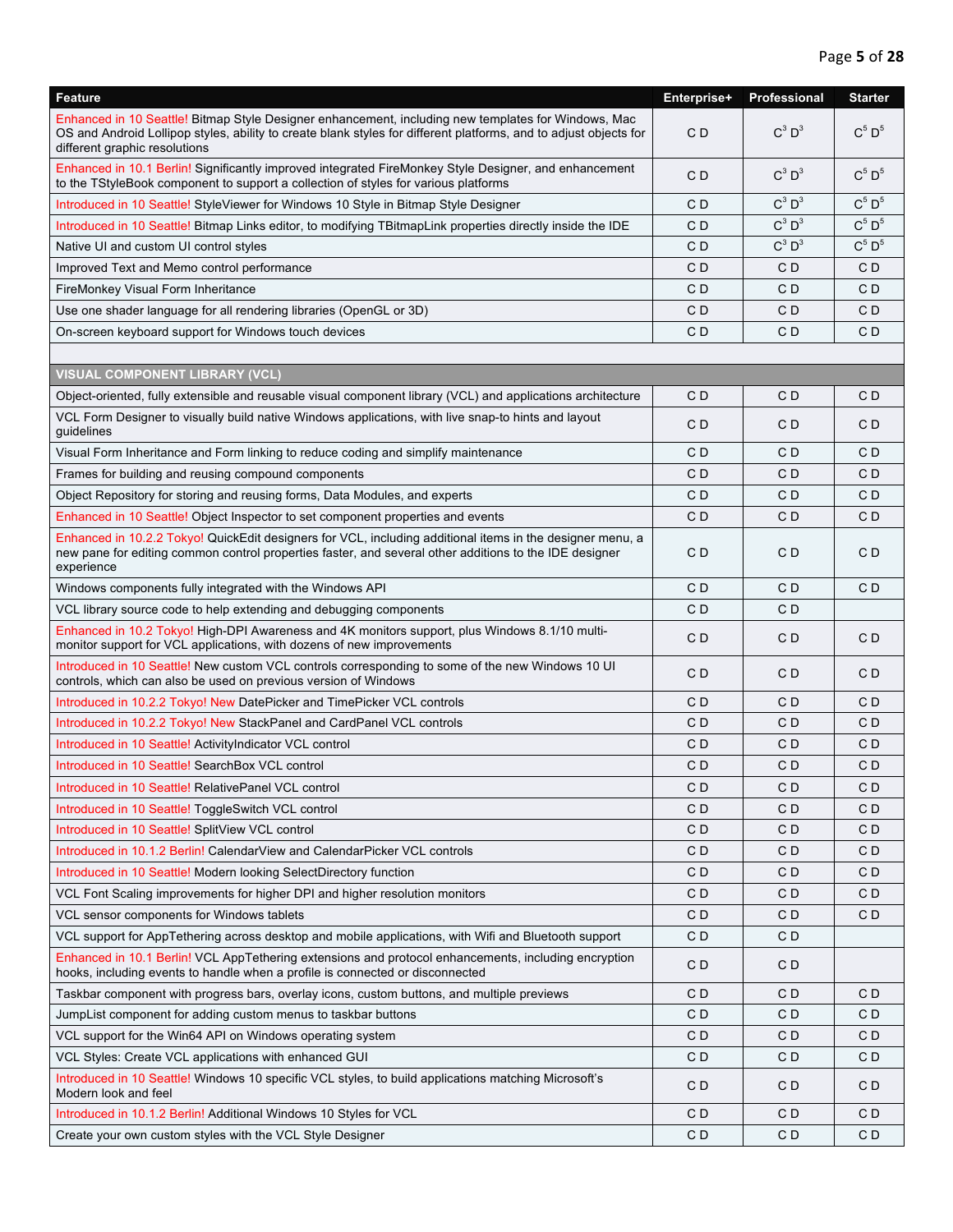| Feature                                                                                                                                                                                                                                                     | Enterprise+    | Professional   | <b>Starter</b> |
|-------------------------------------------------------------------------------------------------------------------------------------------------------------------------------------------------------------------------------------------------------------|----------------|----------------|----------------|
| Support for styling of main menus, popup menus, and system menus                                                                                                                                                                                            | CD             | CD             | CD             |
| Introduced in 10 Seattle! VCL Styling improvements, including support for styling common dialogs and the<br>TWebBrowser component                                                                                                                           | CD             | CD             | CD             |
| VCL styles including Windows touch tablets optimized styles                                                                                                                                                                                                 | CD             | CD             | CD             |
| Enhanced in 10 Seattle! Premium styles including TabletLight, Sky, and Glow VCL styles                                                                                                                                                                      | C <sub>D</sub> | CD             | CD             |
| Theming and styling support for TGrid descendants                                                                                                                                                                                                           | CD             | CD             | C D            |
| Integrated gesturing framework with multi-OS support for Windows 8. Gesture Designer enables full control<br>of all gesture design and interaction                                                                                                          | C D            | CD             | CD             |
| Gesture components (TGestureListView, TGesturePreview, TGestureRecorder) to build gesture creation<br>and management into VCL based applications                                                                                                            | C <sub>D</sub> | CD             | CD             |
| Interactive multi-touch gestures for pan, zoom, rotate, tap, double tap, tap and hold (requires multi-touch<br>enabled OS)                                                                                                                                  | C <sub>D</sub> | CD             | CD             |
| TTouchKeyboard a virtual keyboard for enhanced non-keyboard interface interactions that support multiple<br>locales and languages                                                                                                                           | CD             | CD             | CD             |
| Recently added VCL Components: TCategoryPanelGroup, TButtonedEdit, TLinkLabel, TBalloonHint                                                                                                                                                                 | CD             | CD             | CD             |
| Enhancements to existing controls: TButton, TEdit, TProgressBar, TListView, TTreeView, TRichEdit,<br>TImageList                                                                                                                                             | CD             | CD             | CD             |
| Full support for PNG image format in TImage and TImageList                                                                                                                                                                                                  | C <sub>D</sub> | CD             | CD             |
| New in 10.2 Tokyo! TDBImage direct support for JPEG and PNG graphic formats                                                                                                                                                                                 | CD             | CD             | C D            |
| Icons can be assigned to Bitmaps                                                                                                                                                                                                                            | CD             | CD             | CD             |
| Support for Windows Imaging Component (WIC) including JPEG, TIFF, GIF, PNG, BMP, and HD Photo<br>image formats. RAW camera formats (such as NRW, NEF, CRW, CR2, RW2, ARW, SR2, SRF, ORF, PEF,<br>and DNG) also supported with manufacturer supplied codecs. | CD             | CD             | CD             |
| TImageList support for all graphics formats contained in TImage                                                                                                                                                                                             | C D            | CD             | CD             |
| Import Component wizard to import a type library, ActiveX control or .NET Assembly                                                                                                                                                                          | CD             | CD             |                |
| Component wizard to create the unit for a new component                                                                                                                                                                                                     | CD             | CD             | CD             |
| Standard components including frame, edit, menu, button, label, checkbox, list box, combo box, panel and<br>action list                                                                                                                                     | CD             | CD             | C D            |
| Additional components including graphical buttons, image, shape, scroll box, splitter, buttoned edit, tabs,<br>panels, action toolbar, and color map                                                                                                        | CD             | CD             | CD             |
| Windows common controls including page control, image list, rich edit, progress bar, date time, calendar,<br>toolbar, tree view and list view                                                                                                               | CD             | CD             | CD             |
| System components including timer, paint box, media player, OLE container and DDE                                                                                                                                                                           | C <sub>D</sub> | CD             | CD             |
| Dialog components including open, save, open/save picture, open/save text, font, color, print, printer setup,<br>find, replace and page setup                                                                                                               | CD             | CD             | C D            |
| Data Access Controls via datasource and the use of data-aware controls                                                                                                                                                                                      | CD             | CD             | CD             |
| Data Controls including dbgrid, navigator, text, edit, memo, image, listbox, combo box, checkbox,<br>radiogroup, lookup and rich edit                                                                                                                       | CD             | CD             | C D            |
| TWebBrowser support, wrapped on the Microsoft IE ActiveX component                                                                                                                                                                                          | CD             | CD             |                |
| Task dialog component and enhanced Windows dialog components for file open and file save                                                                                                                                                                    | C <sub>D</sub> | C <sub>D</sub> | C D            |
| <b>COM/DCOM SUPPORT</b>                                                                                                                                                                                                                                     |                |                |                |
| Full COM/ActiveX support enabling transparent access to IDL and code, source control friendly, and<br>allowing total control over implementation of COM and ActiveX objects                                                                                 | CD             | CD             | CD             |
| ActiveX for Win 64                                                                                                                                                                                                                                          | CD             | CD             |                |
| Wizards support wrapping existing VCL components as ActiveX controls                                                                                                                                                                                        | CD             | C <sub>D</sub> |                |
| Import .NET assemblies as COM objects in Win32 VCL applications                                                                                                                                                                                             | CD             | C <sub>D</sub> | CD             |
| DCOM support                                                                                                                                                                                                                                                | CD             | CD             |                |
| Legacy support for DataSnap/MIDAS COM/DCOM based multi-tier database application framework                                                                                                                                                                  | CD             |                |                |
| Advanced Type Library Editor that manages IDL, making COM development completely transparent.                                                                                                                                                               | CD             | CD             |                |
| Support for Automation Object event handling                                                                                                                                                                                                                | CD             | CD             |                |
| Create reusable native 32-bit dynamically linked libraries (.DLL), COM controls (.OCX), and standalone<br>COM executable                                                                                                                                    | CD             | CD             | C D            |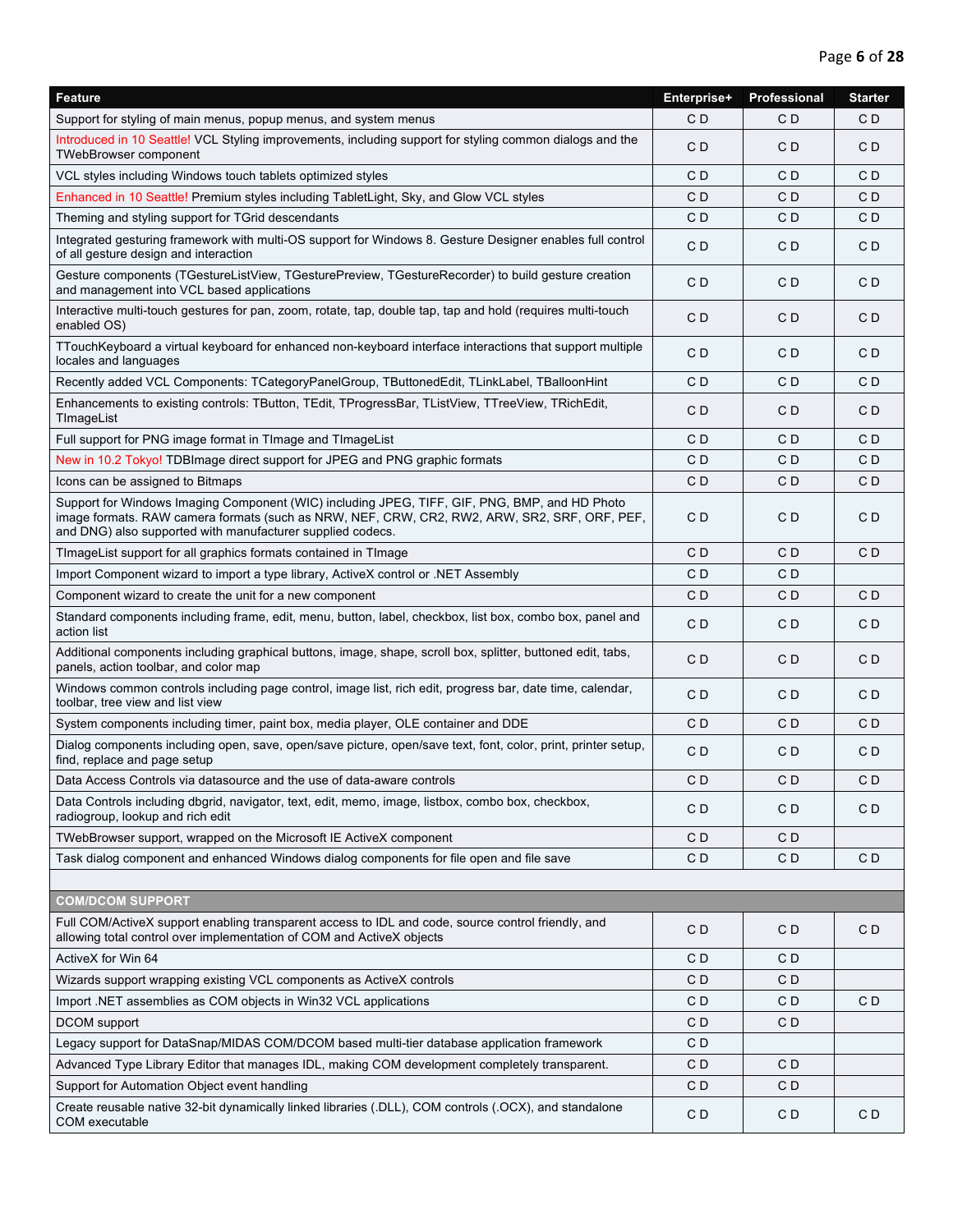| Feature                                                                                                                                                                                                                                                                                                                                                                                                                                                                                                                                       | Enterprise+ | Professional         | <b>Starter</b> |
|-----------------------------------------------------------------------------------------------------------------------------------------------------------------------------------------------------------------------------------------------------------------------------------------------------------------------------------------------------------------------------------------------------------------------------------------------------------------------------------------------------------------------------------------------|-------------|----------------------|----------------|
| Create reusable native 64-bit dynamically linked libraries (.DLL), COM controls (.OCX), and standalone<br>COM executable                                                                                                                                                                                                                                                                                                                                                                                                                      | CD          | C D                  |                |
| <b>COM Object Wizard</b>                                                                                                                                                                                                                                                                                                                                                                                                                                                                                                                      | CD          | C D                  |                |
| Microsoft ActiveX® Control Data binding                                                                                                                                                                                                                                                                                                                                                                                                                                                                                                       | CD          | CD                   |                |
| Import COM servers as components                                                                                                                                                                                                                                                                                                                                                                                                                                                                                                              | CD          | CD                   |                |
|                                                                                                                                                                                                                                                                                                                                                                                                                                                                                                                                               |             |                      |                |
| <b>INTERNET OF THINGS (IOT) SUPPORT</b>                                                                                                                                                                                                                                                                                                                                                                                                                                                                                                       |             |                      |                |
| Native Bluetooth APIs (on platforms that fully support the technology) for FireMonkey and VCL applications                                                                                                                                                                                                                                                                                                                                                                                                                                    | CD          | $C^3$ $D^3$          |                |
| Bluetooth framework improvements and new TBluetooth component for classic Bluetooth                                                                                                                                                                                                                                                                                                                                                                                                                                                           | CD          | $C^3$ $D^3$          |                |
| Enhanced in 10 Seattle! Bluetooth LE component (on platforms that fully support the technology)                                                                                                                                                                                                                                                                                                                                                                                                                                               | CD          | $C^3$ $D^3$          |                |
| Proximity support based on the "beacons" technology (including the iBeacon and AltBeacon standards) for<br>iOS, Android, and macOS                                                                                                                                                                                                                                                                                                                                                                                                            | CD          | $C^3$ $D^3$          |                |
| Introduced in 10.1 Berlin! Beacon enhancements with support for EddyStone format, change of<br>AdvertiseData parser to include all fields, improved Beacon scan performance, new Android scan modes,<br>and WinRT Bluetooth API integration, StartScan method on Android                                                                                                                                                                                                                                                                      | CD          | $C^1$ D <sup>1</sup> |                |
| Introduced in 10 Seattle! New TBeaconDevice class for turning a device on one of the supported platforms<br>into a "beacon"                                                                                                                                                                                                                                                                                                                                                                                                                   | CD          | $C^3$ $D^3$          |                |
| BeaconFence components* for detecting a device position relative to pre-determined zones based and<br>based on triangulation of beacons positions (available for download in the GetIt Package Manager)<br>* BeaconFence solutions have a free deployment level, while deployment in larger locations or with more beacons<br>requires a separate runtime license                                                                                                                                                                             | CD          | $C^3$ $D^3$          |                |
| Introduced in 10.1 Berlin! BeaconFence enhancements for detecting zones, Windows support, customized<br>calculation of the current position, access last calculated position                                                                                                                                                                                                                                                                                                                                                                  | CD          | $C^3$ $D^3$          |                |
| Introduced in 10.1 Berlin! New Bluetooth LE and Z-Wave compatible components for Internet of Things<br>devices. Each device component includes demo projects for Delphi and C++ that will automatically get<br>opened after installing the component. In order to use the component, you will need to have the physical<br>loT device. The components are available for download in the GetIt Package Manager.                                                                                                                                | CD          | $C^3$ $D^3$          |                |
| Introduced in 10.1 Berlin! Heart Rate Monitor Bluetooth LE Components, including Generic Heart Rate<br>Monitor, Jarv Premium Bluetooth 4.0 Smart Heart Rate Monitor, POLAR H7 Bluetooth Smart Heart Rate<br>Sensor, Adidas miCoach Heart Rate Monitor, Wahoo TICKR Heart Rate Monitor, Zephyr HxM Smart Heart<br>Rate Monitor, Pafers HR-Kit Plus Heart Rate Monitor, Runtastic Heart Rate Combo Monitor, LifeTrak Core<br>C300 Fitness Tracker                                                                                               | CD          | $C^3$ $D^3$          |                |
| Introduced in 10.1 Berlin! Blood Pressure Monitor Bluetooth LE Components, including Generic Blood<br>Pressure Monitor, Pyle Blood Pressure Monitor, A&D Medical Deluxe Connected Blood Pressure Monitor,<br>Samico Arm Type Blood Pressure Monitor                                                                                                                                                                                                                                                                                           | CD          | $C^3$ $D^3$          |                |
| Introduced in 10.1 Berlin! Weight Scale Bluetooth LE Components, including Pyle Scale, Wahoo Scale,<br>Taylor Smart Scale, Weight Gurus Smart Scale                                                                                                                                                                                                                                                                                                                                                                                           | CD          | $C^3$ $D^3$          |                |
| Introduced in 10.1 Berlin! Thermometer Bluetooth LE Components, including Pyle Bluetooth Smart Ear and<br>Body Wireless Thermometer, Samico Infrared Forehead Thermometer                                                                                                                                                                                                                                                                                                                                                                     | CD          | $C^3$ $D^3$          |                |
| Introduced in 10.1 Berlin! Environment Sensor Bluetooth LE Components, including Tempo Wireless<br>Environment Monitor and Weather Station Texas Instruments SensorTag, Texas Instruments BLE Gas<br>Sensor Platform for Carbon Monoxide Sensor                                                                                                                                                                                                                                                                                               | CD          | $C^3$ $D^3$          |                |
| Introduced in 10.1 Berlin! Speed and Cadence Fitness Monitor Bluetooth LE Components, including Polar<br>Speed, Distance and Stride Sensor, Jarv Cycling Speed and Cadence Censor, Wahoo Blue SC Speed and<br>Cadence Sensor, i-got U Speed and Cadence Sensor, Polar Speed and Cadence sensor, PowerTap<br>Speed and Cadence Sensor, Runtastic Speed and Cadence Sensor, Scosche Rhythm Bluetooth Speed<br>and Cadence sensor, Transport Speed and Cadence Sensor                                                                            | CD          | $C^3$ $D^3$          |                |
| Introduced in 10.1 Berlin! Item Tracker Bluetooth LE Components, including BijSafE Buddy Key and Item<br>Finder and Pally Smart Key Finder                                                                                                                                                                                                                                                                                                                                                                                                    | CD          | $C^3$ $D^3$          |                |
| Introduced in 10.1 Berlin! Other BLE Bluetooth LE Components, including Myo Gesture Control Armband<br>and Yee Light Bulb                                                                                                                                                                                                                                                                                                                                                                                                                     | CD          | $C^3$ $D^3$          |                |
| Introduced in 10.1 Berlin! Environment Sensor Z-Wave compatible components, including Aeon Labs Multi-<br>Sensor - Z-Wave, Everspring Water/Flood Sensor - Z-Wave, Everspring Temperature/Humidity Sensor - Z-<br>Wave, First Alert Smoke and Carbon Monoxide Alarm - Z-Wave, Fortrezz SSA2USR Siren Strobe Alarm<br>Wireless Red Lense - Z-Wave, Fibaro Window Sensor - Z-Wave                                                                                                                                                               | CD          | $C^3$ $D^3$          |                |
| Introduced in 10.1 Berlin! Home Automation Z-Wave compatible components, including Kwikset Door Lock<br>- Z-Wave, Yale Security Deadbolt - Z-Wave, Schlage Camelot Deadbolt - Z-Wave, Aeon Labs Smart<br>Switch - Z-Wave, Aeon Labs Light Bulb - Z-Wave, LinearLinc LED Light Bulb - Z-Wave, Evolv Wall<br>Mounted Switch - Z-Wave, GE Wireless Smart Plug - Z-Wave, Leviton 15-Amp Scene Capable Switch -<br>Z-Wave, Schlage Home Dimmer Module - Z-Wave, Honeywell Thermostat - Z-Wave, Trane Home Energy<br>Management Thermostat - Z-Wave | CD          | $C^3$ $D^3$          |                |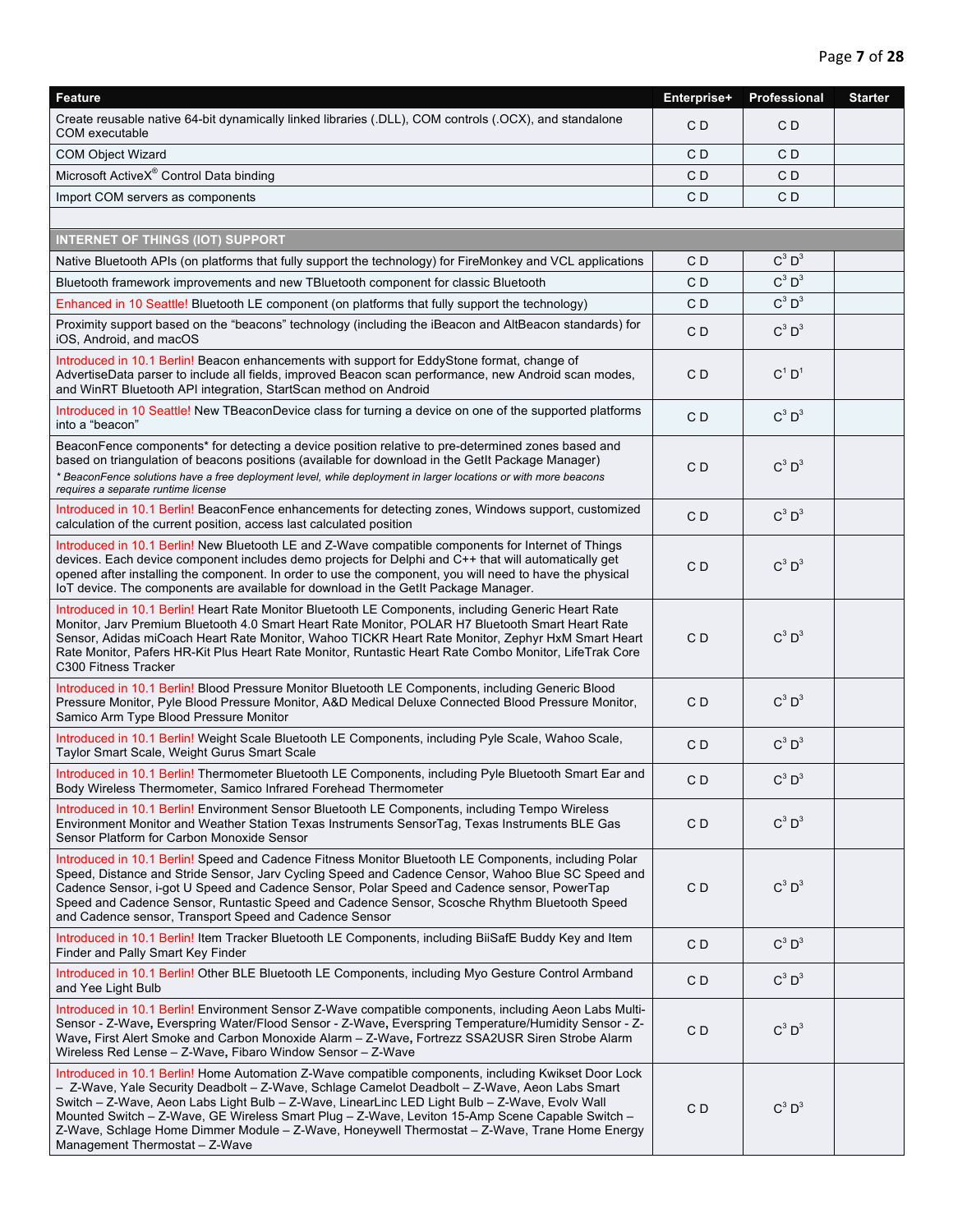| <b>Feature</b>                                                                                                                                                                                                                                                                                   | Enterprise+    | Professional         | <b>Starter</b> |
|--------------------------------------------------------------------------------------------------------------------------------------------------------------------------------------------------------------------------------------------------------------------------------------------------|----------------|----------------------|----------------|
|                                                                                                                                                                                                                                                                                                  |                |                      |                |
| <b>VISUAL LIVEBINDINGS</b>                                                                                                                                                                                                                                                                       |                |                      |                |
| Visually connect component properties and data                                                                                                                                                                                                                                                   | C <sub>D</sub> | CD                   |                |
| Easily replace prototype data with real ClientDataSet data with one click                                                                                                                                                                                                                        | CD             | CD                   |                |
| Context sensitive LiveBindings Wizard supporting both dbExpress and FireDAC                                                                                                                                                                                                                      | CD             | CD                   |                |
| Support for QuickBinding components                                                                                                                                                                                                                                                              | CD             | CD                   |                |
| Ability to visually add and bind to additional component properties                                                                                                                                                                                                                              | CD             | CD                   |                |
| Color coded component properties easily identify bindable members                                                                                                                                                                                                                                | CD             | CD                   |                |
| Zoom control for Visual LiveBindings Designer                                                                                                                                                                                                                                                    | CD             | CD                   |                |
| Ability to save image of current LiveBindings Designer layout                                                                                                                                                                                                                                    | C <sub>D</sub> | CD                   |                |
| Hide visual elements on right-click                                                                                                                                                                                                                                                              | C D            | CD                   |                |
| Integrated Layers Management system for LiveBindings Designer with Photoshop® like layers, allowing<br>you to visually organize and hide set of elements in the LiveBindings Designer                                                                                                            | C D            | CD                   |                |
| Easily launch the LiveBindings Designer with the right-click 'Bind Visually' command on the form designer                                                                                                                                                                                        | CD             | CD                   |                |
| Tools Options support for LiveBindings Designer to show/hide certain components from the visual<br>LiveBindings Designer view and enable/disable Wizard option in right-click menu                                                                                                               | CD             | CD                   |                |
|                                                                                                                                                                                                                                                                                                  |                |                      |                |
| <b>INTEGRATED BUILD TOOLS AND PROJECT SUPPORT</b>                                                                                                                                                                                                                                                |                |                      |                |
| New in 10.2.2 Tokyo! Styled IDE UI, including ability to toggle and disable IDE styling                                                                                                                                                                                                          | CD             | CD                   | C <sub>D</sub> |
| New in 10.2.2 Tokyo! IDE UX improvements including a new Welcome page with sample projects,<br>upcoming webinars, YouTube videos feed; additional IDE Startup Layout for the Welcome Page; updated<br>component icons; and more                                                                  | C D            | CD                   | CD             |
| IDE support for building and managing projects for 32-bit Windows                                                                                                                                                                                                                                | CD             | CD                   | C <sub>D</sub> |
| IDE support for building and managing projects for 64-bit Windows                                                                                                                                                                                                                                | CD             | CD                   |                |
| New in 10.2 Tokyo! IDE support for building and managing projects for 64-bit Linux                                                                                                                                                                                                               | D              |                      |                |
| IDE support for building and managing projects for macOS and targeting macOS builds for macOS App<br><b>Store</b>                                                                                                                                                                                | C <sub>D</sub> | CD                   |                |
| Enhanced in 10.1 Berlin! Use MSBuild externally from the IDE to compile very large projects with the<br>stand-alone Delphi and C++ compilers.                                                                                                                                                    | CD             | CD                   |                |
| New in 10.2 Tokyo! The stand-alone Delphi compilers can now use the large memory address space.                                                                                                                                                                                                  | D              | D                    |                |
| FireMonkey application wizards and templates                                                                                                                                                                                                                                                     | CD             | CD                   | CD             |
| Introduced in 10.1 Berlin! The IDE shows Header Dependencies when building with bcc32c                                                                                                                                                                                                           | C              | C                    | C              |
| Define Android application settings, including supported orientations, and use the new Entitlement lists to<br>include advertising and notifications support in an app                                                                                                                           | C D            | $C^1$ D <sup>1</sup> |                |
| IDE support for adding Java classes to an Android app classes.dex library and customizing it                                                                                                                                                                                                     | C <sub>D</sub> | $C^1$ D <sup>1</sup> |                |
| Enhanced in 10.1 Berlin! Support for Android Services in the IDE, including wizards to create Android<br>Services and to add them to an existing Android app                                                                                                                                     | D              | $D^1$                |                |
| Enhanced in 10.1 Berlin! Java2OP (Java to Object Pascal bridge) API headers translation tool (for<br>Android), improved to reduce dependency between units and to supports JDK 8                                                                                                                 | CD             | $C^1$ D <sup>1</sup> |                |
| Introduced in 10.1 Berlin! Java2OP now works with Java 8. Improved Java2Op and Java Bridge                                                                                                                                                                                                       | C <sub>D</sub> | $C^1 D^1$            |                |
| Introduced in 10.1 Berlin! SdkTransform tool to convert Objective-C / C++ headers to Object Pascal<br>headers                                                                                                                                                                                    | D              | D                    |                |
| Define info plist application settings including supported orientations in the IDE                                                                                                                                                                                                               | C <sub>D</sub> | $C^1$ $D^1$          |                |
| Enhanced in 10.1 Berlin! Deploy apps to the iOS Device (Debug/Ad Hoc/ App Store), now with several iOS<br>device provisioning improvements to simplify the deployment process – including Auto Bundle identifier<br>and support for executing an application from the IDE using the AdHoc target | CD             | $C^1$ D <sup>1</sup> |                |
| Define iOS application splash screens and mobile app icons in the IDE                                                                                                                                                                                                                            | CD             | $C^1$ D <sup>1</sup> |                |
| Deploy apps to Android devices (Debug/App Store)                                                                                                                                                                                                                                                 | CD             | $C^1$ D <sup>1</sup> |                |
| Enhanced in 10.2 Tokyo! Platform Assistant for deploying and debugging across platforms                                                                                                                                                                                                          | CD             | CD                   |                |
| New in 10.2 Tokyo! Platform Assistant (PAServer) for the Linux platform                                                                                                                                                                                                                          | D              |                      |                |
| Platform Assistant Manager Mac macOS tray app that helps managing multiple versions of Platform<br>Assistant (PAServer)                                                                                                                                                                          | CD             | CD                   |                |
| New in 10.2 Tokyo! Deployment Manager: Deploy to Linux                                                                                                                                                                                                                                           | D              |                      |                |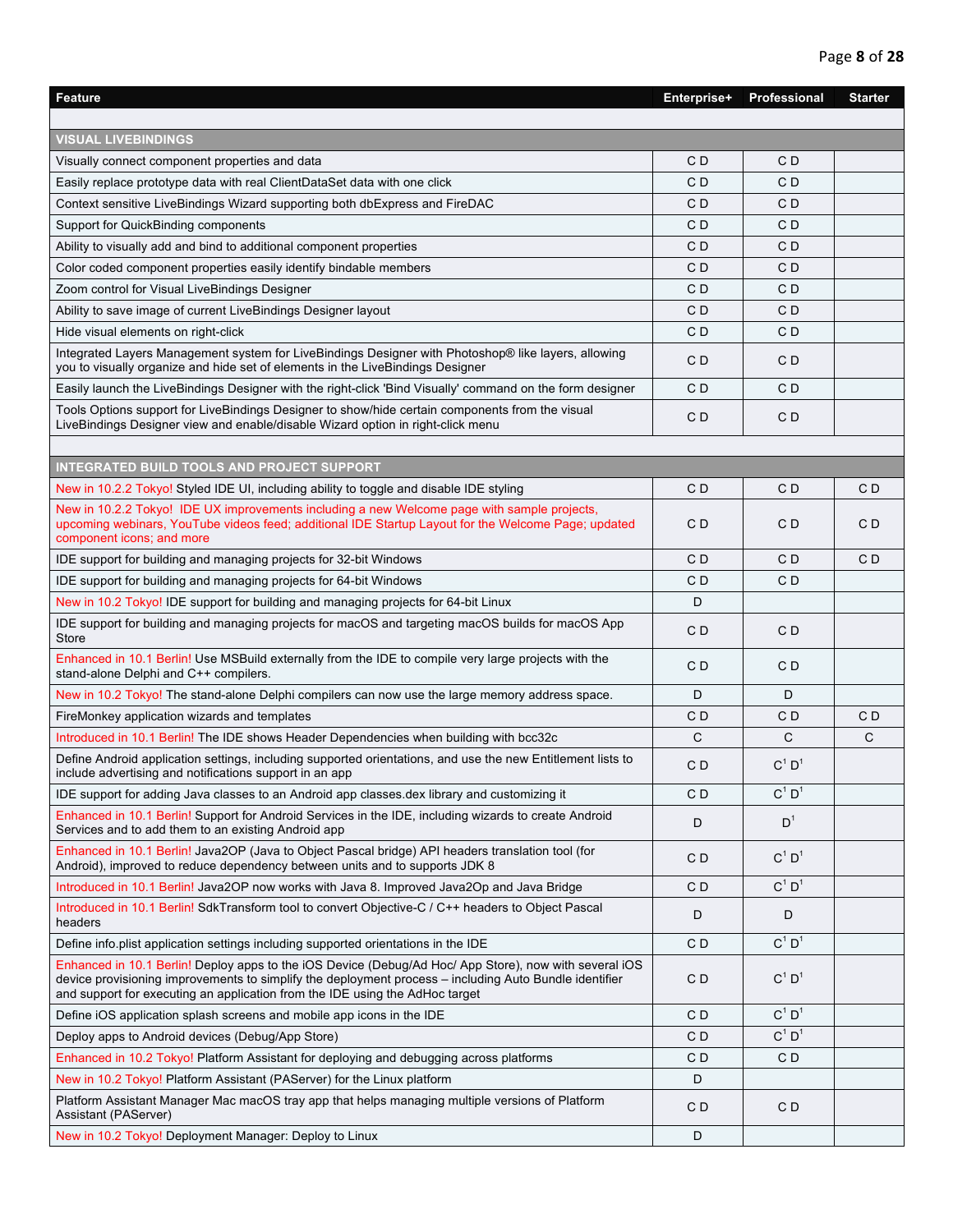| <b>Feature</b>                                                                                                                                                                                               | Enterprise+ | Professional         | <b>Starter</b> |
|--------------------------------------------------------------------------------------------------------------------------------------------------------------------------------------------------------------|-------------|----------------------|----------------|
| Deployment Manager: Deploy to iOS and Android                                                                                                                                                                | CD          | $C^1$ D <sup>1</sup> |                |
| Deployment Manager: Deploy to macOS, 32-bit Windows and 64-bit Windows                                                                                                                                       | CD          | CD                   | $C^5$ $D^5$    |
| Automatic inclusion of project files (like media files and resource files) to the Deployment Manager                                                                                                         | CD          | CD                   |                |
| Project Manager view menu for directory (nested), directory (flat) and list view of files in a project and with<br>an enhanced status bar for more file information.                                         | C D         | CD                   | C <sub>D</sub> |
| File manipulation and creation through the Project Manager facilities                                                                                                                                        | CD          | CD                   | C <sub>D</sub> |
| Flexible build system leveraging MSBuild with identical build process from the IDE or command line                                                                                                           | CD          | CD                   | CD             |
| Enhanced in 10.2 Tokyo! Delphi 1 through 10.1 Berlin project import and C++Builder 3 through 10.1 Berlin<br>project import                                                                                   | CD          | CD                   | CD             |
| Build Configurations provide flexibility to organize multiple build settings for all compiler, linker options, and<br>platform support                                                                       | CD          | CD                   | CD             |
| Named option sets to save and apply build configurations to any project                                                                                                                                      | CD          | CD                   | CD             |
| Share option-sets between build configurations and between projects                                                                                                                                          | CD          | CD                   | CD             |
| Multi-select files in the Project Manager                                                                                                                                                                    | CD          | CD                   | CD             |
| File Browser - Windows shell integrated into the IDE                                                                                                                                                         | CD          | CD                   | CD             |
| Build Events for pre-build and post-build on project and file levels                                                                                                                                         | CD          | CD                   | CD             |
| Project dependency checking                                                                                                                                                                                  | CD          | CD                   | CD             |
| IDE Studio personality indicator – shows which is active when multiple languages are available                                                                                                               | CD          | C D                  | CD             |
| Project level build ordering                                                                                                                                                                                 | CD          | CD                   | CD             |
| Build/Make from here – Make or build current project and all later projects                                                                                                                                  | CD          | CD                   | CD             |
| Additional command line tools include Microsoft Resource Compiler, TDump utility to structurally analyze<br>EXE, OJB, and LIB files, GREP tool, and MAKE tool                                                | CD          | CD                   | CD             |
|                                                                                                                                                                                                              |             |                      |                |
| <b>RECENT C++ LANGUAGE AND CORE RTL FEATURES</b>                                                                                                                                                             |             |                      |                |
| Enhanced in 10.2 Tokyo! Improved optimizations for C++ Clang-enhanced compilers code generation (-O1<br>and -O2 and now also -O3 optimizations)                                                              | C           | C                    | C              |
| Simplified array initialization and construction for C++ Clang-enhanced compilers                                                                                                                            | С           | С                    | C              |
| Enhanced in 10.1 Berlin! Android and iOS32 compilers updated to Clang version 3.3                                                                                                                            | C           | C <sup>1</sup>       |                |
| Enhanced in 10.1 Berlin! The Clang-enhanced compilers are now large-address aware and can take<br>advantage of additional memory                                                                             | C           | C <sup>1</sup>       | $C^5$          |
| Introduced in 10.1 Berlin! Additional iterator wrappers over common Delphi RTL containers for all Clang-<br>enhanced compilers for use with C++11 range-for loops and non-member std::begin() and std::end() | C           | C                    | C              |
| Introduced in 10.1 Berlin! C++ functions for TPoint, TPointF, TRect, TRectF core types                                                                                                                       | C           | C                    | C              |
| ANSI/ISO C++11 and 99 Standard language conformance and Boost support for 64-bit                                                                                                                             | C           | C                    | C <sup>5</sup> |
| #pragma once support that allows for better compatibility with MSVC and also acts as a header guard                                                                                                          | С           | С                    | С              |
| [[deprecated]] attribute to flag constructs as deprecated                                                                                                                                                    | C           | C                    | C              |
| Secure C library functions                                                                                                                                                                                   | C           | C                    | C              |
| Custom evaluators for C++ Strings types                                                                                                                                                                      | С           | С                    | C              |
| C++ RTTI compatibility with Delphi                                                                                                                                                                           | С           | С                    | C              |
| Dinkumware STL for Win64                                                                                                                                                                                     | C           | C                    |                |
| Boost Libraries for Win32, Win64, and macOS (available for download in the GetIt Package Manager)                                                                                                            | С           | C                    |                |
| Updated STL support on iOS                                                                                                                                                                                   | С           | $\mathbf{C}^1$       |                |
| Dinkumware STL with iterator debugging                                                                                                                                                                       | С           | С                    | C              |
| ANSI/ISO standard library Technical Report 1                                                                                                                                                                 | С           | C                    | C              |
| Improved standard C++ heap manager                                                                                                                                                                           | С           | С                    | C              |
| Optimized string/memory handling functions                                                                                                                                                                   | C           | С                    | C              |
| UnicodeString class and Unicode character types char16_t and char32_t                                                                                                                                        | C           | C                    | C              |
| Move semantics with rvalue references                                                                                                                                                                        | С           | C                    | C              |
| <b>Explicit conversion operators</b>                                                                                                                                                                         | С           | C                    | C              |
| <b>Static assertions</b>                                                                                                                                                                                     | С           | С                    | С              |
| Full type trait support                                                                                                                                                                                      | C           | C                    | C              |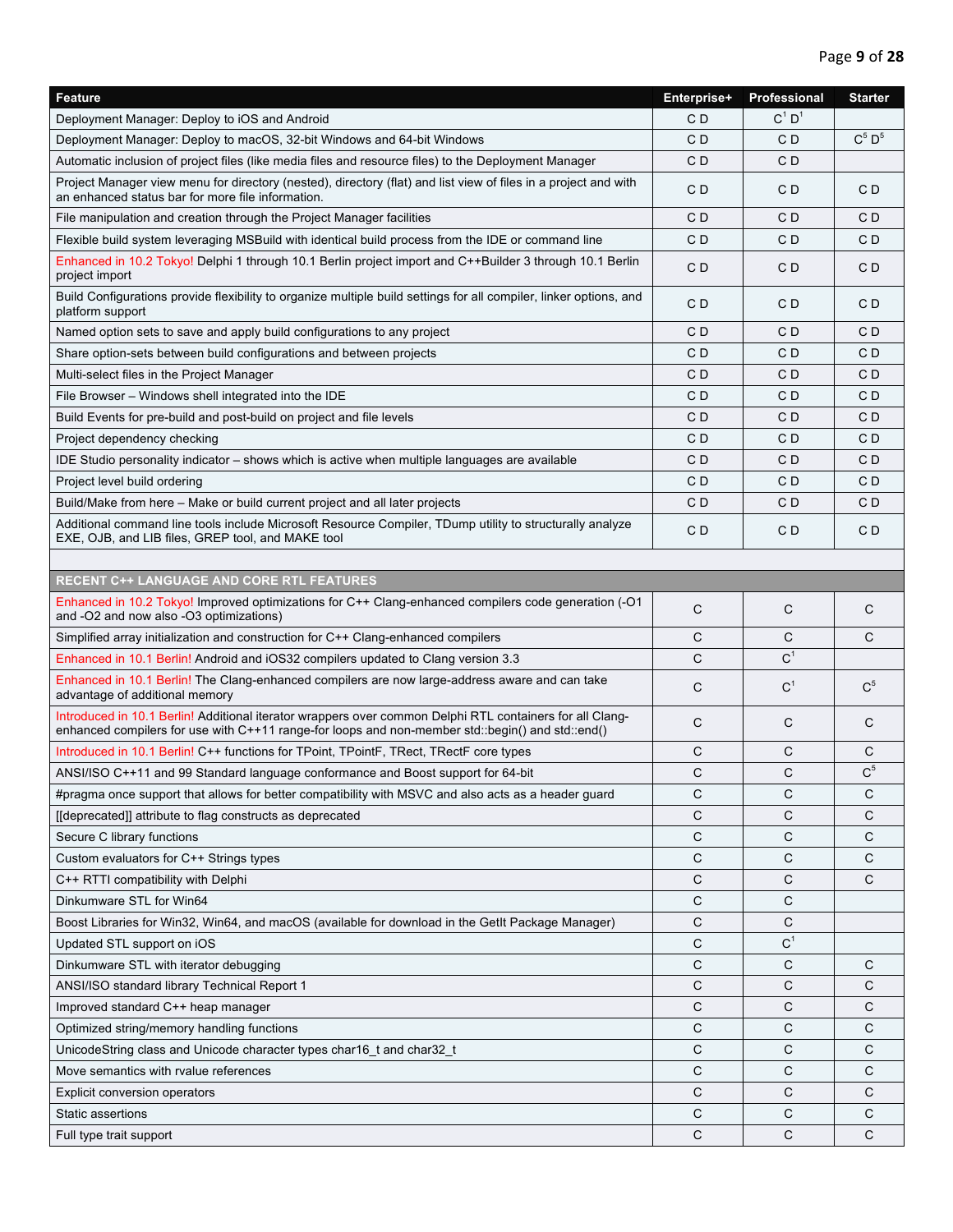| Feature                                                                                                                                                                                                                                                             | Enterprise+          | Professional         | <b>Starter</b>                |
|---------------------------------------------------------------------------------------------------------------------------------------------------------------------------------------------------------------------------------------------------------------------|----------------------|----------------------|-------------------------------|
| <b>Extern templates</b>                                                                                                                                                                                                                                             | C                    | C                    | C                             |
| [[final]] and [[noreturn]] attributes                                                                                                                                                                                                                               | C                    | C                    | C                             |
| Decltype keyword                                                                                                                                                                                                                                                    | C                    | C                    | C                             |
| Linker error handling to improve memory management flexibility and resolution                                                                                                                                                                                       | C                    | C                    | C                             |
| New in 10.2 Tokyo! Large-memory space support for C++ linker and improved resource handling to<br>address heap errors                                                                                                                                               | C                    | C                    | $\mathsf{C}$                  |
|                                                                                                                                                                                                                                                                     |                      |                      |                               |
| <b>RECENT DELPHI LANGUAGE AND CORE RTL FEATURES</b>                                                                                                                                                                                                                 |                      |                      |                               |
| Enhanced in 10.1 Berlin! Support for calling WinRT APIs, thought over 40 specific Object Pascal interface<br>units, with support for arrays/collections                                                                                                             | D                    | D                    | D                             |
| Introduced in 10.1 Berlin! [Weak] and [Unsafe] support for interface references for the Windows and OSX<br>Delphi compilers                                                                                                                                         | D                    | D                    | $D^5$                         |
| Introduced in 10.1 Berlin! [Volatile] attribute can be attached to a method parameters and local variables                                                                                                                                                          | D                    | D                    | D                             |
| Enhanced in 10.1 Berlin! Delphi compiler and linker performance improvements to improve compilation<br>speed for generic methods and generic methods in standard classes                                                                                            | D                    | D                    | D                             |
| Improved initialization for dynamic arrays, support for mixing and matching constant and dynamic arrays                                                                                                                                                             | D                    | D                    | D                             |
| New string-like operations on dynamic arrays including + operator concatenation, Insert and Delete                                                                                                                                                                  | D                    | D                    | D                             |
| Class, record, and intrinsic types helpers                                                                                                                                                                                                                          | D                    | D                    | D                             |
| Predefined helpers for core types such as string, char, integer, other ordinal types, and floating point types                                                                                                                                                      | D                    | D                    | D                             |
| RTTI for indexed properties and RTL support                                                                                                                                                                                                                         | D                    | D                    | D                             |
| Reflection support for exposure of Methods, Fields, and Properties to support dynamic invocations and<br>other meta-programming approaches (Enhanced RTTI)                                                                                                          | D                    | D                    | D                             |
| Custom attribute support for most code elements – types, fields, properties, methods, and parameters                                                                                                                                                                | D                    | D                    | D                             |
| Generics with full RTL list and collection support                                                                                                                                                                                                                  | D                    | D                    | D                             |
| UnicodeString type as the default string type and support for Unicode char manipulation                                                                                                                                                                             | D                    | D                    | D                             |
| Anonymous methods (or closures)                                                                                                                                                                                                                                     | D                    | D                    | D                             |
| Compiler option to treat warnings as errors                                                                                                                                                                                                                         | D                    | D                    | D                             |
|                                                                                                                                                                                                                                                                     |                      |                      |                               |
| <b>SHARED RUNTIME LIBRARY FEATURES</b>                                                                                                                                                                                                                              |                      |                      |                               |
| New in 10.2 Tokyo! Delphi RTL for 64-bit Linux                                                                                                                                                                                                                      | D                    |                      |                               |
| Delphi and C++ RTL for 32-bit Windows                                                                                                                                                                                                                               | CD                   | C D                  | CD                            |
| Delphi and C++ RTL for 64-bit Windows                                                                                                                                                                                                                               | C <sub>D</sub>       | CD                   | $C^5$ $D^5$                   |
| Delphi and C++ packages support for 32-bit applications and 64-bit Windows<br>Introduced in 10 Seattle! Support for Windows 10 Notifications using the NotificationCenter component                                                                                 | CD<br>C <sub>D</sub> | CD<br>CD             | $\mathrm{C}^5$ $\mathrm{D}^5$ |
| Introduced in 10 Seattle! Support for contracts, the system mechanism for sharing information with other<br>Windows 10 applications (apps can behave like contract sources) using the new SharingContract<br>component - C++ supported in the GetIt Package Manager | C <sub>D</sub>       | CD                   | C <sub>D</sub>                |
| Parallel Programming library for easy development of asynchronous code and faster multi-core<br>applications, without coding threads manually                                                                                                                       | CD                   | C D                  | CD                            |
| System. Threading unit supporting parallel for loops, tasks scheduling and futures                                                                                                                                                                                  | CD                   | C D                  | CD                            |
| Automatic Reference Counting in iOS and Android ARM compilers                                                                                                                                                                                                       | CD                   | $C^1$ D <sup>1</sup> |                               |
| Optimized Unicode strings handling in iOS and Android ARM compilers                                                                                                                                                                                                 | CD                   | $C^1$ $D^1$          |                               |
| New in 10.2 Tokyo! Automatic Reference Counting in the Linux compiler                                                                                                                                                                                               | D                    |                      |                               |
| Introduced in 10.1 Berlin! Support for string types UTF8String and RawByteString on iOS and Android                                                                                                                                                                 | CD                   | $C^1 D^1$            |                               |
| Enhanced in 10 Seattle! Delphi and C++ RTL for macOS (including enhanced macOS C++ exceptions<br>handling)                                                                                                                                                          | C D                  | C D                  |                               |
| Delphi and C++ RTL for iOS                                                                                                                                                                                                                                          | CD                   | $C^1$ D <sup>1</sup> |                               |
| iOS 64-bit API headers and RTL integration for Delphi and C++                                                                                                                                                                                                       | CD                   | $C^1$ D <sup>1</sup> |                               |
| Enhanced in 10.1 Berlin! Delphi and C++ RTL for Android, with support for Android 6.0 (API level 23)                                                                                                                                                                | CD                   | $C^1$ D <sup>1</sup> |                               |
| Introduced in 10.1 Berlin! DirectX 12 support on Windows                                                                                                                                                                                                            | CD                   | C D                  | CD                            |
| OpenGL 4.3 support                                                                                                                                                                                                                                                  | C <sub>D</sub>       | C <sub>D</sub>       | C <sub>D</sub>                |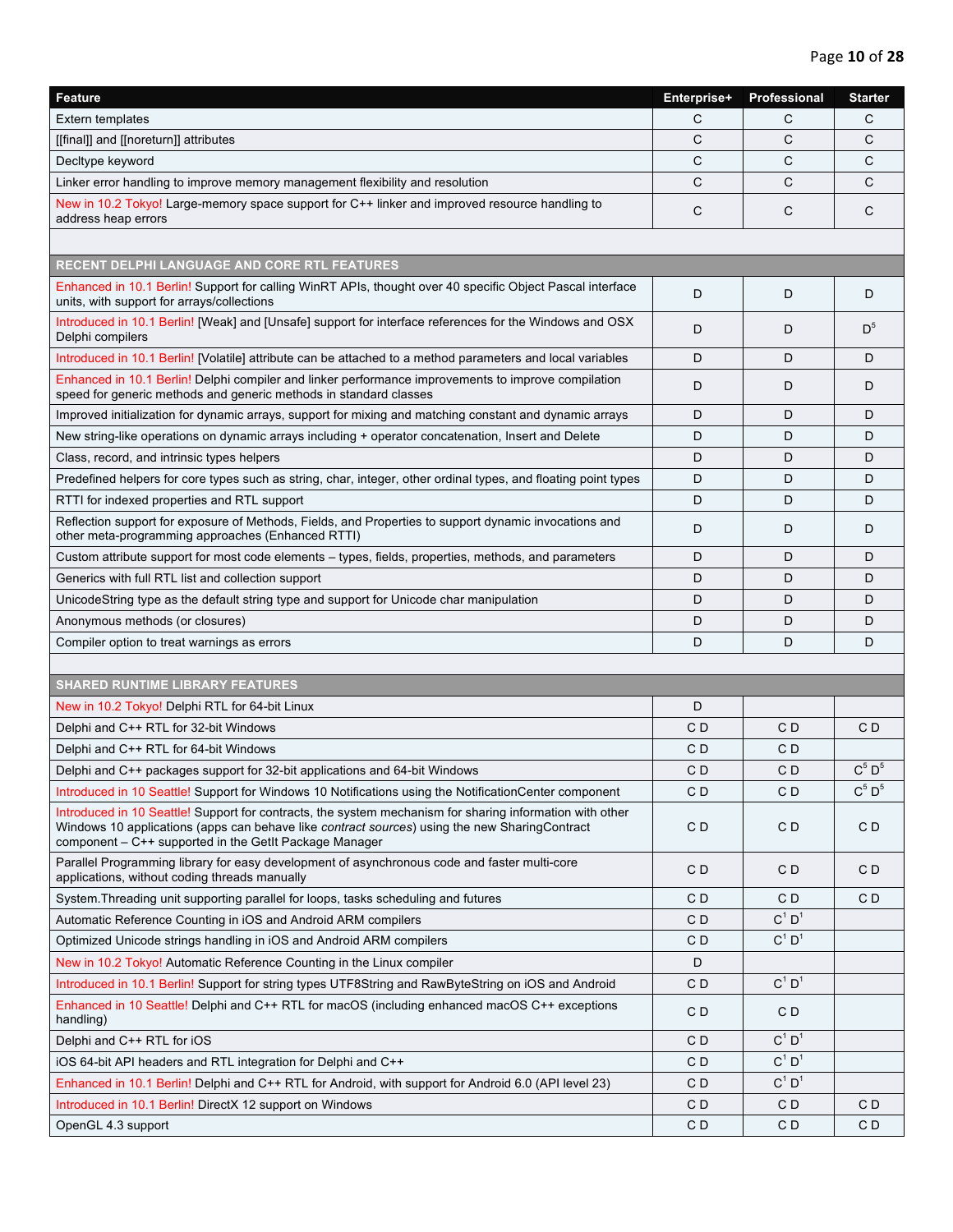| <b>Feature</b>                                                                                                                                                                                                                                          | Enterprise+ | Professional   | <b>Starter</b> |
|---------------------------------------------------------------------------------------------------------------------------------------------------------------------------------------------------------------------------------------------------------|-------------|----------------|----------------|
| Enhanced compiler switches for XML representation of source code                                                                                                                                                                                        | CD          | C D            | CD             |
| Extensible, cross platform, framework agnostic login credentials service                                                                                                                                                                                | CD          | CD             | CD             |
| Enhanced in 10 Seattle! Native zip file support. TZipFile class now has a callback to use during the<br>extraction process to know the current progress                                                                                                 | CD          | C D            | CD             |
| Regular Expressions (Regex) library                                                                                                                                                                                                                     | CD          | C D            | C D            |
| Object-oriented path, file and directory I/O classes                                                                                                                                                                                                    | CD          | C D            | CD             |
| Introduced in 10.1 Berlin! Buffered file read and write support, based on the TBufferedFileStream class, a<br>high performance TFileStream descendant based on an internal configurable buffer                                                          | CD          | C <sub>D</sub> | CD             |
| Enhanced in 10.1 Berlin! TMemIniFile and TIniFile have new Modified and AutoSave properties                                                                                                                                                             | CD          | CD             | CD             |
| Introduced in 10.1 Berlin! TStrings enhancements including new properties IsUpdating, Trailing Line Break,<br>UseLocale, Options, plus overloaded TStringList constructors and AddPair fluent method                                                    | CD          | C D            | CD             |
| Introduced in 10.1 Berlin! System.Zip.TZipFile: support added to extract ZIP files with passwords                                                                                                                                                       | CD          | C D            | CD             |
| Enhanced in 10.1 Berlin! StringReplace and Pos speed optimization                                                                                                                                                                                       | CD          | C <sub>D</sub> | CD             |
| Box2D physics engine, for manipulating on-screen objects according to the rules of physics                                                                                                                                                              | CD          | $C^3$ $D^3$    |                |
| Object Pascal interfaces for the Box2D physics engine                                                                                                                                                                                                   | D           | $D^3$          |                |
| TStringBuilder for easier and faster string concatenation                                                                                                                                                                                               | CD          | C D            | C D            |
| Introduced in 10 Seattle! JSON (JavaScript Object Notation) processing using a JSON.NET<br>implementation for JSON streaming with new readers and writers (including base TJsonReader and<br>TJsonWriter classes)                                       | CD          | C D            | CD             |
| Introduced in 10 Seattle! Specialized JSON readers and writers, including the new TJsonTextReader and<br>TJsonTextWriter classes, and support for Extended JSON                                                                                         | CD          | CD             | CD             |
| Introduced in 10 Seattle! Binary JSON (BSON) readers and writers support, as part of the same<br>JSON.NET architecture (including the new TBsonReader and TBsonWriter classes)                                                                          | CD          | C D            | CD             |
| Introduced in 10 Seattle! JSON and BSON fluent method builders, including the TJSONArrayBuilder and<br>TJSONObjectBuilder classes                                                                                                                       | CD          | C D            | C D            |
| Introduced in 10 Seattle! JSON and BSON fast forward-only iterator (TJSONIterator)                                                                                                                                                                      | CD          | CD             | CD             |
| New System. NetEncoding RTL unit for Web encoding and decoding (Base64, HTML, URL)                                                                                                                                                                      | CD          | C D            | CD             |
| Enhanced in 10.2 Tokyo! System. Hash RTL unit, with hash functions to support the HTTP framework, now<br>including also method for files hashing                                                                                                        | CD          | C <sub>D</sub> | CD             |
| Enhanced in 10.2 Tokyo! HTTP client framework, mapped to platforms libraries on all supported platforms,<br>including also platform HTTPS support (with no need to deploy the OpenSLL library), with improved<br>asynchronous support                   | CD          | $C^3$ $D^3$    | $C^5$ $D^5$    |
| NetHTTPClient and NetHTTPRequest components, offering easy access to the HTTP client framework                                                                                                                                                          | CD          | CD             | CD             |
| Support for native HTTP(S) client libraries on Windows                                                                                                                                                                                                  | CD          | CD             | CD             |
| Support for native HTTP(S) client libraries on macOS                                                                                                                                                                                                    | CD          | C D            |                |
| Support for native HTTP(S) client libraries on mobile platforms (iOS and Android)                                                                                                                                                                       | C D         | $C^1 D^1$      |                |
| New in 10.2 Tokyo! Support for native HTTP(S) client libraries on Linux                                                                                                                                                                                 | D           |                |                |
| Enhanced in 10.1 Berlin! HTTP client library improvements including support for asynchronous HTTP<br>requests, time-outs, and automatic decompression of gzip content                                                                                   | CD          | C D            | CD             |
| Support for localized resources                                                                                                                                                                                                                         | CD          | C D            | C D            |
| Scoped enumerations                                                                                                                                                                                                                                     | CD          | C D            | C D            |
| Expression evaluation in compiler directives                                                                                                                                                                                                            | CD          | C D            | CD             |
| Custom variants with support of your own data types, complex numbers, safe arrays, and passing variants<br>through data sets                                                                                                                            | CD          | C D            | C D            |
| Variant support for Int64, unsigned types and Unicode strings                                                                                                                                                                                           | CD          | CD             | C D            |
|                                                                                                                                                                                                                                                         |             |                |                |
| INTEGRATED DEVELOPMENT ENVIRONMENT AND DEVELOPER PRODUCTIVITY                                                                                                                                                                                           |             |                |                |
| Introduced in 10.1 Berlin! The VCL and FireMonkey Designers can be separated from the code editor<br>window, making it possible to have the designer on one monitor, while coding on another monitor, and to<br>work on multiple forms at the same time | CD          | CD             | CD             |
| Introduced in 10.1 Berlin! Delphi project option "Show general messages" to show info messages when<br>building a project                                                                                                                               | D           | D              | D              |
| Introduced in 10.1 Berlin! The C++ Structure Parser has been rewritten and includes support for C++11                                                                                                                                                   | C           | C              | C              |
| Introduced in 10.1 Berlin! Method Toxicity Metrics                                                                                                                                                                                                      | D           | D              | D              |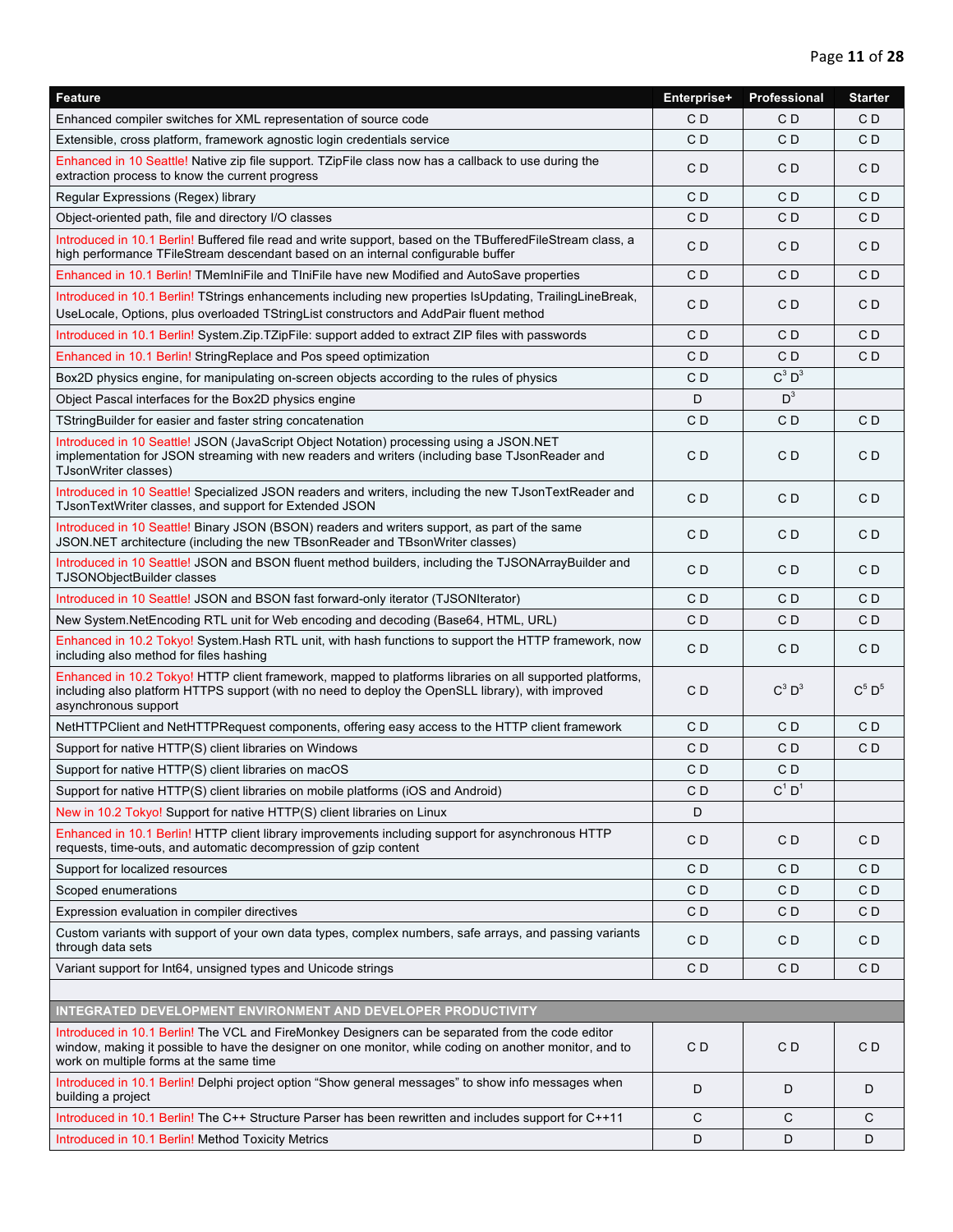| Feature                                                                                                                                                                                                                                                                                                                                                                                       | Enterprise+    | Professional   | <b>Starter</b> |
|-----------------------------------------------------------------------------------------------------------------------------------------------------------------------------------------------------------------------------------------------------------------------------------------------------------------------------------------------------------------------------------------------|----------------|----------------|----------------|
| Introduced in 10.1 Berlin! Bookmarks stack                                                                                                                                                                                                                                                                                                                                                    | C D            | C <sub>D</sub> | CD             |
| Introduced in 10.1 Berlin! Selection Expansion                                                                                                                                                                                                                                                                                                                                                | CD             | CD             | CD             |
| Introduced in 10.2 Tokyo! New modular View menu, re-arranged with subsections                                                                                                                                                                                                                                                                                                                 | C D            | CD             | СD             |
| Introduced in 10 Seattle! IDE built with large memory address model, to provide significantly more memory<br>to the embedded compilers, integrated debuggers, and various tools executed in the IDE process                                                                                                                                                                                   | CD             | C <sub>D</sub> | CD             |
| Introduced in 10 Seattle! Redesigned compiler unit caching mechanism, to free older units in case the<br>available memory is begin filled up, when compiling project groups with multiple projects                                                                                                                                                                                            | C <sub>D</sub> | C <sub>D</sub> | C <sub>D</sub> |
| Introduced in 10 Seattle! Improved multi-monitor support in the IDE, with the ability to place most forms<br>and panes on different secondary monitors                                                                                                                                                                                                                                        | C <sub>D</sub> | CD             | C <sub>D</sub> |
| Introduced in 10 Seattle! Form designer option to hide/show non-visual controls icon (reducing form design<br>potential clutter)                                                                                                                                                                                                                                                              | C <sub>D</sub> | CD             | CD             |
| Introduced in 10 Seattle! Structure View Icons representing the corresponding component                                                                                                                                                                                                                                                                                                       | CD             | C <sub>D</sub> | CD             |
| Introduced in 10 Seattle! Unsaved file auto-recovery – unsaved work is periodically saved to a temporary<br>location. If the IDE closes ungracefully (because of a system crash) the IDE will attempt to recover the<br>user's unsaved work                                                                                                                                                   | C D            | CD             | C <sub>D</sub> |
| Enhanced in 10.2 Tokyo! Enhanced IDE Project Options to easily enable High-DPI Awareness in your<br>applications, now supporting also several execution levels affecting the project manifest file on Windows                                                                                                                                                                                 | CD             | C <sub>D</sub> | C <sub>D</sub> |
| Introduced in 10 Seattle! Full customization of the Object Inspector layout, with the ability of hiding the<br>description panel, the quick actions, and the new filter panel                                                                                                                                                                                                                 | CD             | CD             | CD             |
| Introduced in 10 Seattle! Object Inspector contents can be filtered to display specific elements                                                                                                                                                                                                                                                                                              | C D            | C <sub>D</sub> | CD             |
| <b>Community Toolbar</b>                                                                                                                                                                                                                                                                                                                                                                      | C D            | C <sub>D</sub> | CD             |
| Introduced in 10 Seattle! Shortcuts to increase/decrease the size of the font in the code editor                                                                                                                                                                                                                                                                                              | CD             | CD             | СD             |
| Enhanced in 10.1 Berlin! GetIt Library Manager for easy discovery, download and update of source code<br>libraries, components, and other features from Embarcadero GetIt servers*. Extended with Categories, UI<br>improvements, and new actions<br>* Use of GetIt requires Internet connectivity. The feature is not available to off-line developers.                                      | CD             | C D            | C <sub>D</sub> |
| Configuration settings migration tool, to migrate configurations of older versions of the product to a newer<br>version, or between different installations of the same version                                                                                                                                                                                                               | C <sub>D</sub> | C <sub>D</sub> | CD             |
| Enhanced in 10.1 Berlin! Welcome page with a list of favorite and recent projects                                                                                                                                                                                                                                                                                                             | CD             | C <sub>D</sub> | C D            |
| Enhanced in 10 Seattle! Project statistics information for activity tracking and to better understand team<br>productivity                                                                                                                                                                                                                                                                    | C D            | CD             |                |
| Enhanced in 10 Seattle! Clipboard history, keeping track of the content of past cut and copy operations, to<br>paste it once more                                                                                                                                                                                                                                                             | C <sub>D</sub> | C <sub>D</sub> |                |
| Enhanced in 10 Seattle! Multi-paste support to let you perform the same paste operation on multiple<br>source code lines at once                                                                                                                                                                                                                                                              | C <sub>D</sub> | CD             |                |
| Enhanced in 10 Seattle! Structural highlighting                                                                                                                                                                                                                                                                                                                                               | CD             | C <sub>D</sub> |                |
| Enhanced in 10 Seattle! Flow control highlighting, to visually see the flow jumps in your code directly in the<br>editor                                                                                                                                                                                                                                                                      | D              | D              |                |
| Enhanced in 10.1 Berlin! Code navigation toolbar with classes and methods combo boxes at the top of the<br>editor, with an additional option to hide it                                                                                                                                                                                                                                       | C <sub>D</sub> | CD             |                |
| Enhanced in 10 Seattle! Integrated smart keys                                                                                                                                                                                                                                                                                                                                                 | CD             | CD             |                |
| Enhanced in 10 Seattle! Smart symbol search                                                                                                                                                                                                                                                                                                                                                   | D              | D              |                |
| Project Manager enhancements, with the support for adding database files and simplifying their<br>deployment                                                                                                                                                                                                                                                                                  | CD             | CD             | CD             |
| Enhanced in 10.2 Tokyo! New install experience based on the GetIt architecture; with the ability to select<br>the platforms to install and add more platforms later form the IDE (which has a Platforms Manager option in<br>the Tools menu). Additional installation features are now available in the regular GetIt form. Now<br>supporting parallel downloads to reduce installation time. | C <sub>D</sub> | CD             | C <sub>D</sub> |
| Enhanced in 10 Seattle! A set of examples and demos to help new and existing developers get the most<br>out of the environment                                                                                                                                                                                                                                                                | C <sub>D</sub> | CD             | C <sub>D</sub> |
| Object Gallery Descriptions pane that gives better understanding to the wizard or feature                                                                                                                                                                                                                                                                                                     | CD             | C D            | CD             |
| Designer snapshots – copy form images to the clipboard                                                                                                                                                                                                                                                                                                                                        | C D            | CD             | СD             |
| IDE Insight, the fastest way to find and execute commands in the IDE with 1-button click also with object<br>inspector property support                                                                                                                                                                                                                                                       | C D            | CD             | CD             |
| Toolbar for IDE Insight search box, for searching in the entire IDE (menus, options, components, files) with<br>few keystrokes                                                                                                                                                                                                                                                                | CD             | CD             | CD             |
| Code Formatter and beautification for source code including block formatting                                                                                                                                                                                                                                                                                                                  | CD             | CD             |                |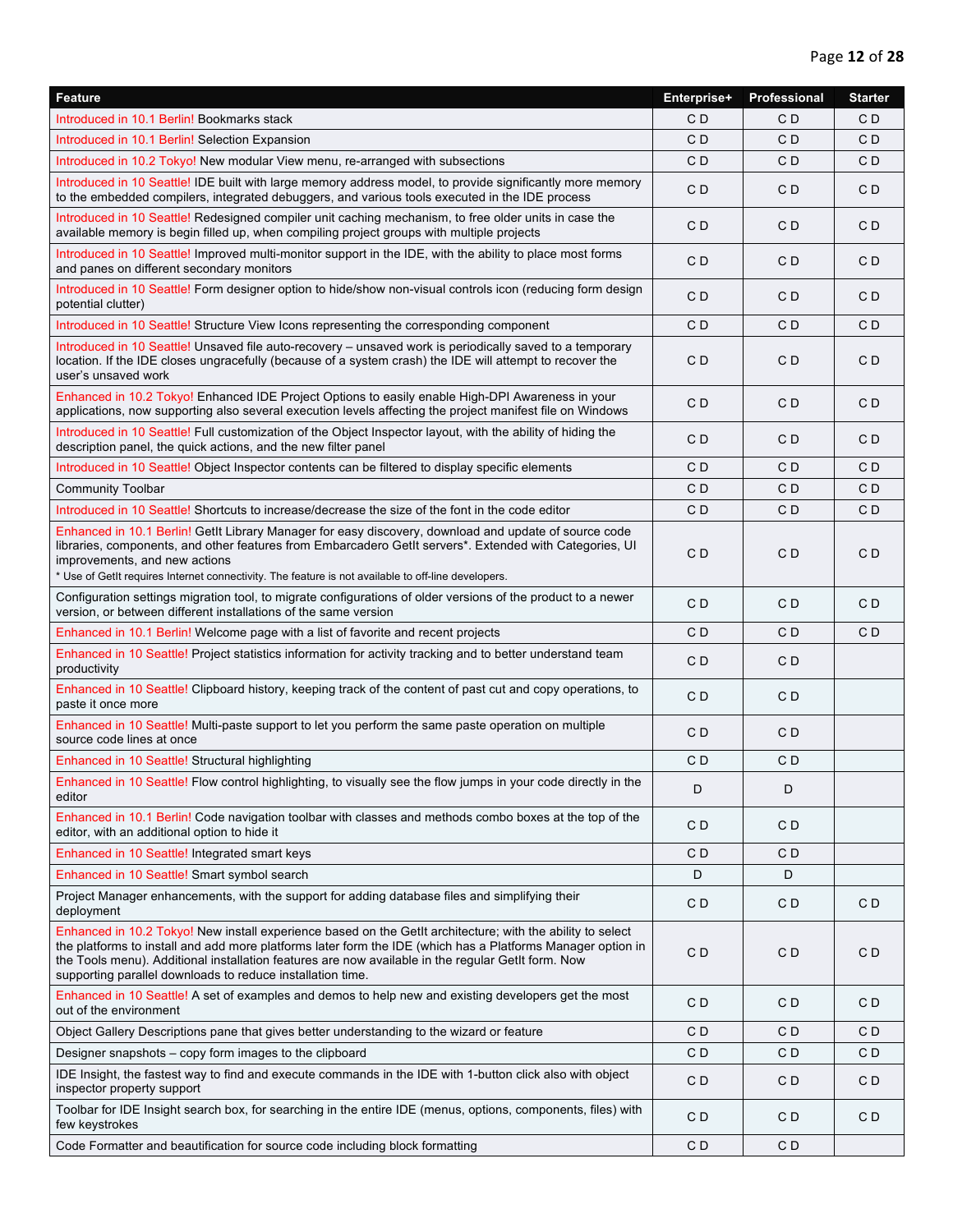| Feature                                                                                                                                                                                                                                                                                                       | Enterprise+    | Professional | <b>Starter</b> |
|---------------------------------------------------------------------------------------------------------------------------------------------------------------------------------------------------------------------------------------------------------------------------------------------------------------|----------------|--------------|----------------|
| Command-line Code Formatter for integration with automated build processes                                                                                                                                                                                                                                    | CD             | CD           |                |
| Code Formatter profiles allow users to create / save / load custom formatter options sets                                                                                                                                                                                                                     | CD             | C D          |                |
| Audits and metrics                                                                                                                                                                                                                                                                                            | D              | D            |                |
| Audits for C++                                                                                                                                                                                                                                                                                                | $\mathsf{C}$   | C            |                |
| Search for Usages command now available from the code editor and Delphi Class Explorer context menus                                                                                                                                                                                                          | D              | D            |                |
| Find Definitions/References in Clang-based C++ compilers (C++ Indexer), supporting the Navigate To<br>command                                                                                                                                                                                                 | C              | С            |                |
| Compilation can be done in a background thread                                                                                                                                                                                                                                                                | CD             | C D          | CD             |
| Introduced in 10 Seattle! Support for C++ parallel compilation                                                                                                                                                                                                                                                | C              | C            | C              |
| Checkbox for Boolean types in the Object Inspector greatly enhancing readability                                                                                                                                                                                                                              | CD             | C D          | C <sub>D</sub> |
| Property Editors for Date properties now use Calendar controls                                                                                                                                                                                                                                                | CD             | C D          | CD             |
| Added capabilities and configuration to the File   Reopen project dialog                                                                                                                                                                                                                                      | CD             | C D          | C <sub>D</sub> |
| Use Unit interaction capabilities increased                                                                                                                                                                                                                                                                   | D              | D            | D              |
| Class Explorer gives configurable hierarchical view of class libraries throughout project. Also enables fast<br>navigation to declarations and implementations, as well as easy addition of fields and methods.                                                                                               | CD             | C D          |                |
| Resource Manager greatly simplifies the addition of resources to projects                                                                                                                                                                                                                                     | CD             | C D          | CD             |
| Alpha channels in icons                                                                                                                                                                                                                                                                                       | CD             | C D          | CD             |
| Live Code Templates – dynamic scriptable templates streamlines coding complex and common structures<br>and operations. Create or customize code templates and control the behavior, code generation, and user<br>experience of your templates. Surround Templates that can wrap around selected code or text. | CD             | C D          |                |
| Editor "Change Bar" indicates modified lines and saved modified lines                                                                                                                                                                                                                                         | CD             | C D          | CD             |
| "Smart" Block completion – anticipates and gracefully adds block closures as you type                                                                                                                                                                                                                         | CD             | C D          | CD             |
| Virtual form positioner for VCL designer                                                                                                                                                                                                                                                                      | CD             | C D          | CD             |
| Virtual form positioner for FireMonkey designer                                                                                                                                                                                                                                                               | CD             | C D          | C <sub>D</sub> |
| Main toolbar with the addition of Run without Debug option                                                                                                                                                                                                                                                    | CD             | C D          | CD             |
| Project Manager now has the ability to run selected applications with either Run or Run without Debug<br>from the context menu.                                                                                                                                                                               | CD             | CD           | C <sub>D</sub> |
| Hot-key Tool Palette w/ Incremental search – find any component quickly                                                                                                                                                                                                                                       | CD             | C D          | CD             |
| Gallery in Tool Palette – find gallery wizards when you need them                                                                                                                                                                                                                                             | CD             | CD           | CD             |
| SyncEdit – block-edit multiple instances of a symbol simultaneously                                                                                                                                                                                                                                           | CD             | C D          | CD             |
| History Manager with automatic multi-level file backups, file differencing and restore                                                                                                                                                                                                                        | CD             | C D          | C <sub>D</sub> |
| Structure Pane that displays hierarchical view of source code and provides a VCL Object Treeview for<br>quick navigation and manipulation of objects in the VCL designer                                                                                                                                      | CD             | C D          | C <sub>D</sub> |
| Syntax Highlighting Open Tools API extension with built in support for JavaScript, PHP, and INI files                                                                                                                                                                                                         | CD             | CD           | C <sub>D</sub> |
| Ability to individually customize editor options for particular file types                                                                                                                                                                                                                                    | CD             | C D          | CD             |
| Full-featured Open Tools API allows for customization of the IDE through wizards and experts.                                                                                                                                                                                                                 | CD             | C D          | C <sub>D</sub> |
| Symbol Insight – click to navigate to declarations and implementations                                                                                                                                                                                                                                        | CD             | C D          |                |
| Code Insight for C++ and Object Pascal languages, offering code and parameter completion providing on-<br>the-fly member lists and parameter hints as you type                                                                                                                                                | CD             | C D          | C <sub>D</sub> |
| Code Insight – Code completion for DTD described markup language including HTML, WML, XHTML, and<br><b>XSL</b>                                                                                                                                                                                                | C <sub>D</sub> | CD           |                |
| Code Folding configuration and properties                                                                                                                                                                                                                                                                     | CD             | C D          |                |
| Editor Gutter – easier to read with less clutter                                                                                                                                                                                                                                                              | CD             | C D          | C D            |
| Code Completion for Object Pascal                                                                                                                                                                                                                                                                             | D              | D            | D              |
| Enhanced in 10 Seattle! Significantly faster engine for Code Completion for the C++ language                                                                                                                                                                                                                  | C              | C            | $\mathsf{C}$   |
| Code Completion for HTML, XHTML, XSL, and CSS                                                                                                                                                                                                                                                                 | CD             | C D          |                |
| <b>Class Completion</b>                                                                                                                                                                                                                                                                                       | D              | D            |                |
| Custom IDE desktop layout profiles with enhanced support for docked windows                                                                                                                                                                                                                                   | CD             | C D          | C <sub>D</sub> |
| To-do lists keep your development on track                                                                                                                                                                                                                                                                    | CD             | C D          |                |
| Crash recovery reporting, enables Embarcadero to understand complex IDE crashes to better serve our<br>customers                                                                                                                                                                                              | CD             | C D          | CD             |
| Help Insight – convenient tooltips provide help snippets as you develop                                                                                                                                                                                                                                       | CD             | C D          | CD             |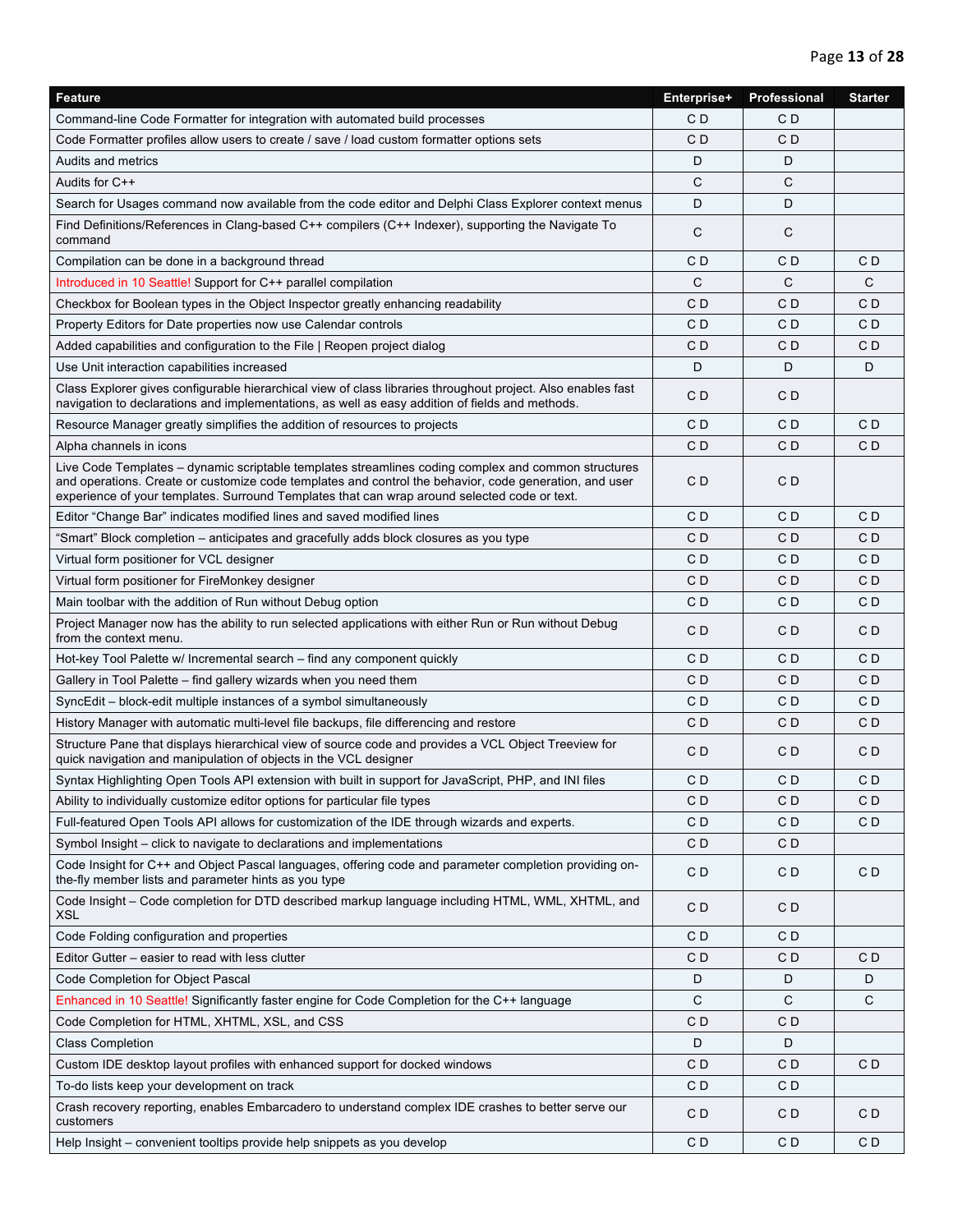| <b>Feature</b>                                                                                                                                                                                                                                                                             | Enterprise+ | Professional | <b>Starter</b> |
|--------------------------------------------------------------------------------------------------------------------------------------------------------------------------------------------------------------------------------------------------------------------------------------------|-------------|--------------|----------------|
| Enhanced in 10 Seattle! Open Tools API to access and customize various features of the IDE, adding new<br>wizards, operate on projects and their various modules, access to the editor and designers, and many<br>other features                                                           | CD          | CD           | CD             |
|                                                                                                                                                                                                                                                                                            |             |              |                |
| <b>SOURCE CODE MANAGEMENT</b>                                                                                                                                                                                                                                                              |             |              |                |
| Version Insight – Integrated framework for supporting source code management tooling inside the IDE                                                                                                                                                                                        | CD          | C D          | CD             |
| Subversion integration into the IDE, including change list labels, SVN merge dialog, branches switching<br>and more                                                                                                                                                                        | CD          | C D          | C D            |
| Subversion/History integration                                                                                                                                                                                                                                                             | CD          | C D          | C D            |
| A full default Diff viewer                                                                                                                                                                                                                                                                 | C D         | C D          |                |
| Enhanced in 10 Seattle! Updated Subversion libraries to 1.8.13                                                                                                                                                                                                                             | CD          | CD           | CD             |
| Enhanced in 10 Seattle! Git version control integration into the IDE, now including authentication, Push and<br>Pull changes to and from remote repositories                                                                                                                               | CD          | CD           | C D            |
| Mercurial version control integration into the IDE (supports cloning your remote repository, commit changes<br>locally, show log data)                                                                                                                                                     | CD          | C D          | CD             |
| Version Insight also available as an open source project                                                                                                                                                                                                                                   | CD          | CD           | CD             |
|                                                                                                                                                                                                                                                                                            |             |              |                |
| <b>INTERNATIONAL DEVELOPMENT</b>                                                                                                                                                                                                                                                           |             |              |                |
| Unicode-enabled development environment                                                                                                                                                                                                                                                    | CD          | CD           | CD             |
| Unicode-enabled VCL and FMX frameworks                                                                                                                                                                                                                                                     | CD          | C D          | CD             |
| UnicodeString type                                                                                                                                                                                                                                                                         | CD          | C D          | CD             |
| Resource DLL Wizard to create Win32 resource DLLs for localization                                                                                                                                                                                                                         | CD          | C D          |                |
| English, German, French, and Japanese translations available for IDE menus and dialogs, compiled units,<br>resources, and source code                                                                                                                                                      | C D         | C D          | CD             |
| Easy switching between languages for the IDE menus, dialogs, and more                                                                                                                                                                                                                      | CD          | C D          |                |
| Integrated Translation Environment (ITE) to view and edit VCL forms and resource strings                                                                                                                                                                                                   | C D         | C D          |                |
| External Translation Manager (ETM) to view and edit language resource files outside the IDE                                                                                                                                                                                                | CD          | C D          |                |
| Translation Repository provides a database for translations that can be shared across projects                                                                                                                                                                                             | CD          | C D          |                |
|                                                                                                                                                                                                                                                                                            |             |              |                |
| <b>REFACTORINGS</b>                                                                                                                                                                                                                                                                        |             |              |                |
| Introduced in 10 Seattle! Prototype synchronization - as you change the prototype for a function, you can<br>use this feature to synchronize the interface and implementation sections to match (Object Pascal<br>language only)                                                           | D           | D            |                |
| Extract method and change parameters refactoring, including support for generic types                                                                                                                                                                                                      | D           | D            |                |
| Rename refactoring                                                                                                                                                                                                                                                                         | D           | D            |                |
| Refactor driven Find References                                                                                                                                                                                                                                                            | D           | D            |                |
| Other refactorings include: Introduce Variable, Introduce Field, Inline Variable, Safe Delete, Push Members<br>Up / Down, Pull Members Up, Extract Superclass, Extract Interface, Move Members, Declare variable,<br>Declare field, Find unit/import namespace, Extract to resource string | D           | D            |                |
| Refactor driven "Find in Files"                                                                                                                                                                                                                                                            | D           | D            |                |
|                                                                                                                                                                                                                                                                                            |             |              |                |
| <b>UML MODELING</b>                                                                                                                                                                                                                                                                        |             |              |                |
| UML Code Visualization – at any time, get a UML model view of your source code                                                                                                                                                                                                             | D           | D            |                |
| Object Pascal code generation from class diagram                                                                                                                                                                                                                                           | D           | D            |                |
| Object Ancestry; show an object full hierarchy                                                                                                                                                                                                                                             | D           | D            |                |
| Automatic Sequence diagrams generation support                                                                                                                                                                                                                                             | D           | D            |                |
| Ability to load an image into the diagram for annotations and advanced documentation                                                                                                                                                                                                       | D           | D            |                |
| Sequence diagrams                                                                                                                                                                                                                                                                          | D           |              |                |
| Collaboration diagrams                                                                                                                                                                                                                                                                     | D           |              |                |
| State charts                                                                                                                                                                                                                                                                               | D           |              |                |
| Deployment diagrams                                                                                                                                                                                                                                                                        | D           |              |                |
| Use case diagrams                                                                                                                                                                                                                                                                          | D           |              |                |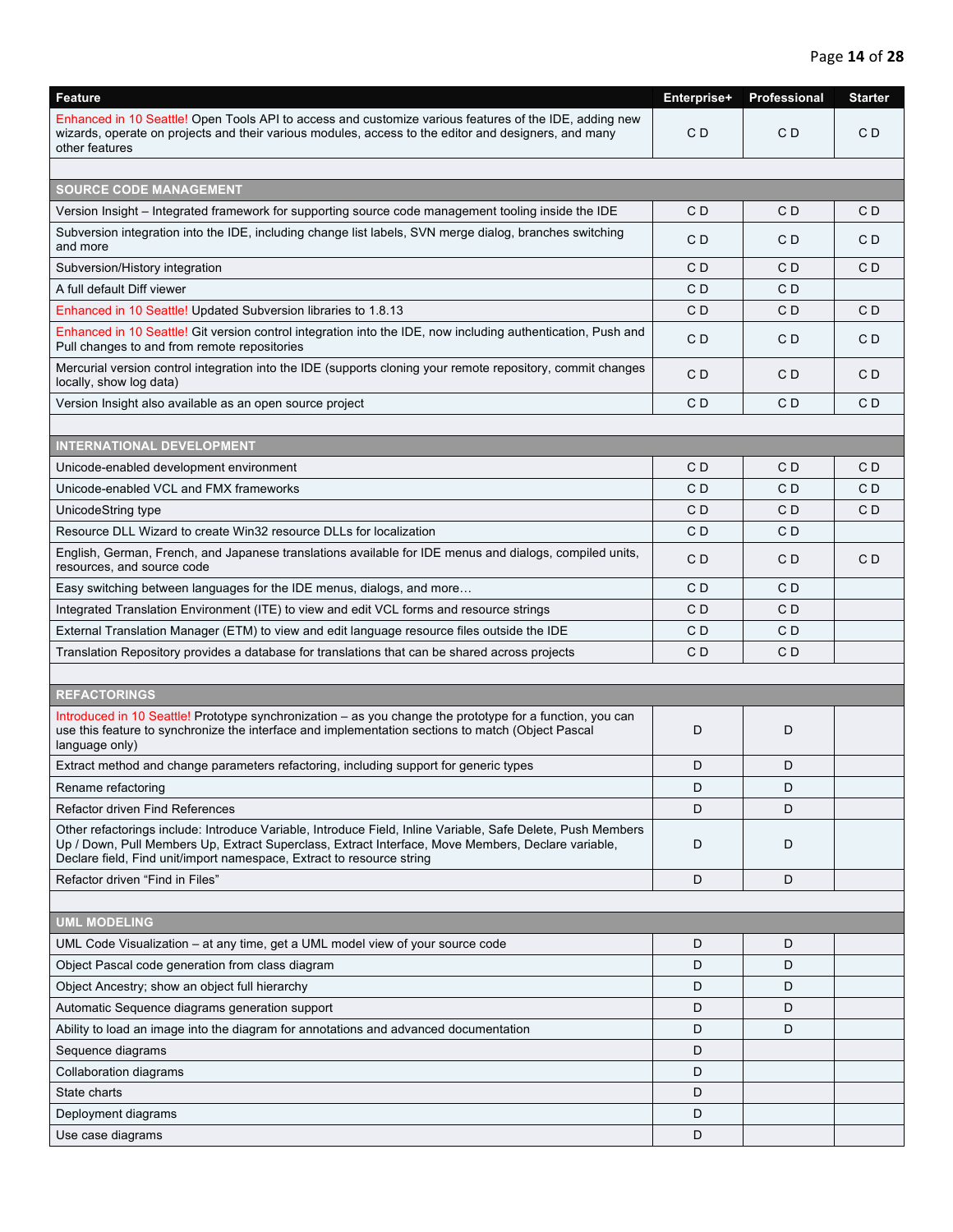| Activity diagrams<br>D<br>D<br>Component diagrams<br>Documentation generation<br>D<br>D<br>Run Documentation generation from the command-line<br>80+ Static Code Metrics that allow for deep understanding and analysis of the health of the object domain<br>D<br>D<br>Kiviat graph enhancements for interactive reporting<br>D<br>10+ introductory level static code Metrics for understanding the health of the object diagram<br>D<br>Run static Metrics from the command-line<br>D<br>10 introductory level static code audits for better code understanding<br>200+ Static Code Audits for deep code analysis to better understand the coding style and approach<br>D<br>D<br>Pointer Analysis for Audits<br>Run static Audits from the command-line<br>D<br>Import model from Rational® Rose (mdl import)<br>D<br>D<br>Language neutral UML 1.5 modeling<br>Language neutral UML 2.0 modeling<br>D<br>Transformation from language neutral UML 1.5 and UML 2.0 projects to source code projects<br>D<br>Design Patterns support, including GOF patterns<br>D<br>D<br>Diagram printing<br>D<br>XMI 1.1 Import/Export<br>D<br>Full two-way class diagrams with synchronization between code and diagrams<br>D<br>OCL 2.0 support<br>D<br>D<br>"UML in Color" profile<br>D<br>D<br>Diagram hyper-linking and annotations<br>D<br>D<br><b>INTEGRATED DEBUGGING</b><br>C <sub>D</sub><br>CD<br>CD<br>Full-featured debugger with color syntax highlighting<br>Debug remote and local 64-bit Windows applications<br>C D<br>CD<br>Debug remote macOS applications<br>C D<br>C D<br>$C^1$ D <sup>1</sup><br>C D<br>Remote iOS device debugging<br>$C^1$ $D^1$<br>Introduced in 10 Seattle! Remote iOS 64-bit device debugging<br>C <sub>D</sub><br>$C^1 D^1$<br>C D<br>Android device debugging<br>New in 10.2 Tokyo! Remote Linux 64-bit debugging<br>D<br>Enhanced in 10.2 Tokyo! Improved debugging support for Clang-enhanced C++ compilers for Win32 and<br>$\mathsf{C}$<br>$\mathsf{C}$<br>Win64<br>Enhanced in 10.1 Berlin! Support for Delphi Unicode string evaluation, for evaluating properties and<br>CD<br>CD<br>variants and function call support when debugging iOS64 applications<br>Enhanced in 10.1 Berlin! CPU View support for iOS and Android application debugging along with support<br>CD<br>CD<br>for Delphi Dynamic Arrays<br>Debugging visualizers to enable extended views of debugging data<br>CD<br>CD<br>CD<br>CD<br>Build debugger visualizers for your own custom data types<br>Debug visualizer for TString types<br>CD<br>CD<br>Debug visualizers for TDateTime, TDate, and TTime<br>CD<br>CD<br>C <sub>D</sub><br>Detach from "Debug session in progress. Terminate?" dialog<br>CD<br>CD<br>Multi-threaded-debugging the ability to selectively "Freeze" and "Thaw" threads<br>CD<br>CD<br>C <sub>D</sub><br>Multi-threaded-debugging the ability to set a breakpoint for a selected thread<br>CD<br>Support for Wait Chain Traversal on Windows<br>CD<br>CD<br>Disassembly pane has "Show Opcodes" and "Show Addresses" local menu items<br>CD<br>CD<br>CD<br>Debugger Options: "Scroll new events into view" and "Ignore non-user breakpoints"<br>CD<br>CD<br>CD<br>Call Stack View shows a glyph indicating if the frame has debug info<br>CD | <b>Feature</b>                                                     | Enterprise+    | Professional   | <b>Starter</b> |
|---------------------------------------------------------------------------------------------------------------------------------------------------------------------------------------------------------------------------------------------------------------------------------------------------------------------------------------------------------------------------------------------------------------------------------------------------------------------------------------------------------------------------------------------------------------------------------------------------------------------------------------------------------------------------------------------------------------------------------------------------------------------------------------------------------------------------------------------------------------------------------------------------------------------------------------------------------------------------------------------------------------------------------------------------------------------------------------------------------------------------------------------------------------------------------------------------------------------------------------------------------------------------------------------------------------------------------------------------------------------------------------------------------------------------------------------------------------------------------------------------------------------------------------------------------------------------------------------------------------------------------------------------------------------------------------------------------------------------------------------------------------------------------------------------------------------------------------------------------------------------------------------------------------------------------------------------------------------------------------------------------------------------------------------------------------------------------------------------------------------------------------------------------------------------------------------------------------------------------------------------------------------------------------------------------------------------------------------------------------------------------------------------------------------------------------------------------------------------------------------------------------------------------------------------------------------------------------------------------------------------------------------------------------------------------------------------------------------------------------------------------------------------------------------------------------------------------------------------------------------------------------------------------------------------------------------------------------------------------------------------------------------------------------------------------------------------------------------------------------------------------------------------------------------------------------------------------------------------------------------------------------------------------------|--------------------------------------------------------------------|----------------|----------------|----------------|
|                                                                                                                                                                                                                                                                                                                                                                                                                                                                                                                                                                                                                                                                                                                                                                                                                                                                                                                                                                                                                                                                                                                                                                                                                                                                                                                                                                                                                                                                                                                                                                                                                                                                                                                                                                                                                                                                                                                                                                                                                                                                                                                                                                                                                                                                                                                                                                                                                                                                                                                                                                                                                                                                                                                                                                                                                                                                                                                                                                                                                                                                                                                                                                                                                                                                                       |                                                                    |                |                |                |
|                                                                                                                                                                                                                                                                                                                                                                                                                                                                                                                                                                                                                                                                                                                                                                                                                                                                                                                                                                                                                                                                                                                                                                                                                                                                                                                                                                                                                                                                                                                                                                                                                                                                                                                                                                                                                                                                                                                                                                                                                                                                                                                                                                                                                                                                                                                                                                                                                                                                                                                                                                                                                                                                                                                                                                                                                                                                                                                                                                                                                                                                                                                                                                                                                                                                                       |                                                                    |                |                |                |
|                                                                                                                                                                                                                                                                                                                                                                                                                                                                                                                                                                                                                                                                                                                                                                                                                                                                                                                                                                                                                                                                                                                                                                                                                                                                                                                                                                                                                                                                                                                                                                                                                                                                                                                                                                                                                                                                                                                                                                                                                                                                                                                                                                                                                                                                                                                                                                                                                                                                                                                                                                                                                                                                                                                                                                                                                                                                                                                                                                                                                                                                                                                                                                                                                                                                                       |                                                                    |                |                |                |
|                                                                                                                                                                                                                                                                                                                                                                                                                                                                                                                                                                                                                                                                                                                                                                                                                                                                                                                                                                                                                                                                                                                                                                                                                                                                                                                                                                                                                                                                                                                                                                                                                                                                                                                                                                                                                                                                                                                                                                                                                                                                                                                                                                                                                                                                                                                                                                                                                                                                                                                                                                                                                                                                                                                                                                                                                                                                                                                                                                                                                                                                                                                                                                                                                                                                                       |                                                                    |                |                |                |
|                                                                                                                                                                                                                                                                                                                                                                                                                                                                                                                                                                                                                                                                                                                                                                                                                                                                                                                                                                                                                                                                                                                                                                                                                                                                                                                                                                                                                                                                                                                                                                                                                                                                                                                                                                                                                                                                                                                                                                                                                                                                                                                                                                                                                                                                                                                                                                                                                                                                                                                                                                                                                                                                                                                                                                                                                                                                                                                                                                                                                                                                                                                                                                                                                                                                                       |                                                                    |                |                |                |
|                                                                                                                                                                                                                                                                                                                                                                                                                                                                                                                                                                                                                                                                                                                                                                                                                                                                                                                                                                                                                                                                                                                                                                                                                                                                                                                                                                                                                                                                                                                                                                                                                                                                                                                                                                                                                                                                                                                                                                                                                                                                                                                                                                                                                                                                                                                                                                                                                                                                                                                                                                                                                                                                                                                                                                                                                                                                                                                                                                                                                                                                                                                                                                                                                                                                                       |                                                                    |                |                |                |
|                                                                                                                                                                                                                                                                                                                                                                                                                                                                                                                                                                                                                                                                                                                                                                                                                                                                                                                                                                                                                                                                                                                                                                                                                                                                                                                                                                                                                                                                                                                                                                                                                                                                                                                                                                                                                                                                                                                                                                                                                                                                                                                                                                                                                                                                                                                                                                                                                                                                                                                                                                                                                                                                                                                                                                                                                                                                                                                                                                                                                                                                                                                                                                                                                                                                                       |                                                                    |                |                |                |
|                                                                                                                                                                                                                                                                                                                                                                                                                                                                                                                                                                                                                                                                                                                                                                                                                                                                                                                                                                                                                                                                                                                                                                                                                                                                                                                                                                                                                                                                                                                                                                                                                                                                                                                                                                                                                                                                                                                                                                                                                                                                                                                                                                                                                                                                                                                                                                                                                                                                                                                                                                                                                                                                                                                                                                                                                                                                                                                                                                                                                                                                                                                                                                                                                                                                                       |                                                                    |                |                |                |
|                                                                                                                                                                                                                                                                                                                                                                                                                                                                                                                                                                                                                                                                                                                                                                                                                                                                                                                                                                                                                                                                                                                                                                                                                                                                                                                                                                                                                                                                                                                                                                                                                                                                                                                                                                                                                                                                                                                                                                                                                                                                                                                                                                                                                                                                                                                                                                                                                                                                                                                                                                                                                                                                                                                                                                                                                                                                                                                                                                                                                                                                                                                                                                                                                                                                                       |                                                                    |                |                |                |
|                                                                                                                                                                                                                                                                                                                                                                                                                                                                                                                                                                                                                                                                                                                                                                                                                                                                                                                                                                                                                                                                                                                                                                                                                                                                                                                                                                                                                                                                                                                                                                                                                                                                                                                                                                                                                                                                                                                                                                                                                                                                                                                                                                                                                                                                                                                                                                                                                                                                                                                                                                                                                                                                                                                                                                                                                                                                                                                                                                                                                                                                                                                                                                                                                                                                                       |                                                                    |                |                |                |
|                                                                                                                                                                                                                                                                                                                                                                                                                                                                                                                                                                                                                                                                                                                                                                                                                                                                                                                                                                                                                                                                                                                                                                                                                                                                                                                                                                                                                                                                                                                                                                                                                                                                                                                                                                                                                                                                                                                                                                                                                                                                                                                                                                                                                                                                                                                                                                                                                                                                                                                                                                                                                                                                                                                                                                                                                                                                                                                                                                                                                                                                                                                                                                                                                                                                                       |                                                                    |                |                |                |
|                                                                                                                                                                                                                                                                                                                                                                                                                                                                                                                                                                                                                                                                                                                                                                                                                                                                                                                                                                                                                                                                                                                                                                                                                                                                                                                                                                                                                                                                                                                                                                                                                                                                                                                                                                                                                                                                                                                                                                                                                                                                                                                                                                                                                                                                                                                                                                                                                                                                                                                                                                                                                                                                                                                                                                                                                                                                                                                                                                                                                                                                                                                                                                                                                                                                                       |                                                                    |                |                |                |
|                                                                                                                                                                                                                                                                                                                                                                                                                                                                                                                                                                                                                                                                                                                                                                                                                                                                                                                                                                                                                                                                                                                                                                                                                                                                                                                                                                                                                                                                                                                                                                                                                                                                                                                                                                                                                                                                                                                                                                                                                                                                                                                                                                                                                                                                                                                                                                                                                                                                                                                                                                                                                                                                                                                                                                                                                                                                                                                                                                                                                                                                                                                                                                                                                                                                                       |                                                                    |                |                |                |
|                                                                                                                                                                                                                                                                                                                                                                                                                                                                                                                                                                                                                                                                                                                                                                                                                                                                                                                                                                                                                                                                                                                                                                                                                                                                                                                                                                                                                                                                                                                                                                                                                                                                                                                                                                                                                                                                                                                                                                                                                                                                                                                                                                                                                                                                                                                                                                                                                                                                                                                                                                                                                                                                                                                                                                                                                                                                                                                                                                                                                                                                                                                                                                                                                                                                                       |                                                                    |                |                |                |
|                                                                                                                                                                                                                                                                                                                                                                                                                                                                                                                                                                                                                                                                                                                                                                                                                                                                                                                                                                                                                                                                                                                                                                                                                                                                                                                                                                                                                                                                                                                                                                                                                                                                                                                                                                                                                                                                                                                                                                                                                                                                                                                                                                                                                                                                                                                                                                                                                                                                                                                                                                                                                                                                                                                                                                                                                                                                                                                                                                                                                                                                                                                                                                                                                                                                                       |                                                                    |                |                |                |
|                                                                                                                                                                                                                                                                                                                                                                                                                                                                                                                                                                                                                                                                                                                                                                                                                                                                                                                                                                                                                                                                                                                                                                                                                                                                                                                                                                                                                                                                                                                                                                                                                                                                                                                                                                                                                                                                                                                                                                                                                                                                                                                                                                                                                                                                                                                                                                                                                                                                                                                                                                                                                                                                                                                                                                                                                                                                                                                                                                                                                                                                                                                                                                                                                                                                                       |                                                                    |                |                |                |
|                                                                                                                                                                                                                                                                                                                                                                                                                                                                                                                                                                                                                                                                                                                                                                                                                                                                                                                                                                                                                                                                                                                                                                                                                                                                                                                                                                                                                                                                                                                                                                                                                                                                                                                                                                                                                                                                                                                                                                                                                                                                                                                                                                                                                                                                                                                                                                                                                                                                                                                                                                                                                                                                                                                                                                                                                                                                                                                                                                                                                                                                                                                                                                                                                                                                                       |                                                                    |                |                |                |
|                                                                                                                                                                                                                                                                                                                                                                                                                                                                                                                                                                                                                                                                                                                                                                                                                                                                                                                                                                                                                                                                                                                                                                                                                                                                                                                                                                                                                                                                                                                                                                                                                                                                                                                                                                                                                                                                                                                                                                                                                                                                                                                                                                                                                                                                                                                                                                                                                                                                                                                                                                                                                                                                                                                                                                                                                                                                                                                                                                                                                                                                                                                                                                                                                                                                                       |                                                                    |                |                |                |
|                                                                                                                                                                                                                                                                                                                                                                                                                                                                                                                                                                                                                                                                                                                                                                                                                                                                                                                                                                                                                                                                                                                                                                                                                                                                                                                                                                                                                                                                                                                                                                                                                                                                                                                                                                                                                                                                                                                                                                                                                                                                                                                                                                                                                                                                                                                                                                                                                                                                                                                                                                                                                                                                                                                                                                                                                                                                                                                                                                                                                                                                                                                                                                                                                                                                                       |                                                                    |                |                |                |
|                                                                                                                                                                                                                                                                                                                                                                                                                                                                                                                                                                                                                                                                                                                                                                                                                                                                                                                                                                                                                                                                                                                                                                                                                                                                                                                                                                                                                                                                                                                                                                                                                                                                                                                                                                                                                                                                                                                                                                                                                                                                                                                                                                                                                                                                                                                                                                                                                                                                                                                                                                                                                                                                                                                                                                                                                                                                                                                                                                                                                                                                                                                                                                                                                                                                                       |                                                                    |                |                |                |
|                                                                                                                                                                                                                                                                                                                                                                                                                                                                                                                                                                                                                                                                                                                                                                                                                                                                                                                                                                                                                                                                                                                                                                                                                                                                                                                                                                                                                                                                                                                                                                                                                                                                                                                                                                                                                                                                                                                                                                                                                                                                                                                                                                                                                                                                                                                                                                                                                                                                                                                                                                                                                                                                                                                                                                                                                                                                                                                                                                                                                                                                                                                                                                                                                                                                                       |                                                                    |                |                |                |
|                                                                                                                                                                                                                                                                                                                                                                                                                                                                                                                                                                                                                                                                                                                                                                                                                                                                                                                                                                                                                                                                                                                                                                                                                                                                                                                                                                                                                                                                                                                                                                                                                                                                                                                                                                                                                                                                                                                                                                                                                                                                                                                                                                                                                                                                                                                                                                                                                                                                                                                                                                                                                                                                                                                                                                                                                                                                                                                                                                                                                                                                                                                                                                                                                                                                                       |                                                                    |                |                |                |
|                                                                                                                                                                                                                                                                                                                                                                                                                                                                                                                                                                                                                                                                                                                                                                                                                                                                                                                                                                                                                                                                                                                                                                                                                                                                                                                                                                                                                                                                                                                                                                                                                                                                                                                                                                                                                                                                                                                                                                                                                                                                                                                                                                                                                                                                                                                                                                                                                                                                                                                                                                                                                                                                                                                                                                                                                                                                                                                                                                                                                                                                                                                                                                                                                                                                                       |                                                                    |                |                |                |
|                                                                                                                                                                                                                                                                                                                                                                                                                                                                                                                                                                                                                                                                                                                                                                                                                                                                                                                                                                                                                                                                                                                                                                                                                                                                                                                                                                                                                                                                                                                                                                                                                                                                                                                                                                                                                                                                                                                                                                                                                                                                                                                                                                                                                                                                                                                                                                                                                                                                                                                                                                                                                                                                                                                                                                                                                                                                                                                                                                                                                                                                                                                                                                                                                                                                                       |                                                                    |                |                |                |
|                                                                                                                                                                                                                                                                                                                                                                                                                                                                                                                                                                                                                                                                                                                                                                                                                                                                                                                                                                                                                                                                                                                                                                                                                                                                                                                                                                                                                                                                                                                                                                                                                                                                                                                                                                                                                                                                                                                                                                                                                                                                                                                                                                                                                                                                                                                                                                                                                                                                                                                                                                                                                                                                                                                                                                                                                                                                                                                                                                                                                                                                                                                                                                                                                                                                                       |                                                                    |                |                |                |
|                                                                                                                                                                                                                                                                                                                                                                                                                                                                                                                                                                                                                                                                                                                                                                                                                                                                                                                                                                                                                                                                                                                                                                                                                                                                                                                                                                                                                                                                                                                                                                                                                                                                                                                                                                                                                                                                                                                                                                                                                                                                                                                                                                                                                                                                                                                                                                                                                                                                                                                                                                                                                                                                                                                                                                                                                                                                                                                                                                                                                                                                                                                                                                                                                                                                                       |                                                                    |                |                |                |
|                                                                                                                                                                                                                                                                                                                                                                                                                                                                                                                                                                                                                                                                                                                                                                                                                                                                                                                                                                                                                                                                                                                                                                                                                                                                                                                                                                                                                                                                                                                                                                                                                                                                                                                                                                                                                                                                                                                                                                                                                                                                                                                                                                                                                                                                                                                                                                                                                                                                                                                                                                                                                                                                                                                                                                                                                                                                                                                                                                                                                                                                                                                                                                                                                                                                                       |                                                                    |                |                |                |
|                                                                                                                                                                                                                                                                                                                                                                                                                                                                                                                                                                                                                                                                                                                                                                                                                                                                                                                                                                                                                                                                                                                                                                                                                                                                                                                                                                                                                                                                                                                                                                                                                                                                                                                                                                                                                                                                                                                                                                                                                                                                                                                                                                                                                                                                                                                                                                                                                                                                                                                                                                                                                                                                                                                                                                                                                                                                                                                                                                                                                                                                                                                                                                                                                                                                                       |                                                                    |                |                |                |
|                                                                                                                                                                                                                                                                                                                                                                                                                                                                                                                                                                                                                                                                                                                                                                                                                                                                                                                                                                                                                                                                                                                                                                                                                                                                                                                                                                                                                                                                                                                                                                                                                                                                                                                                                                                                                                                                                                                                                                                                                                                                                                                                                                                                                                                                                                                                                                                                                                                                                                                                                                                                                                                                                                                                                                                                                                                                                                                                                                                                                                                                                                                                                                                                                                                                                       |                                                                    |                |                |                |
|                                                                                                                                                                                                                                                                                                                                                                                                                                                                                                                                                                                                                                                                                                                                                                                                                                                                                                                                                                                                                                                                                                                                                                                                                                                                                                                                                                                                                                                                                                                                                                                                                                                                                                                                                                                                                                                                                                                                                                                                                                                                                                                                                                                                                                                                                                                                                                                                                                                                                                                                                                                                                                                                                                                                                                                                                                                                                                                                                                                                                                                                                                                                                                                                                                                                                       |                                                                    |                |                |                |
|                                                                                                                                                                                                                                                                                                                                                                                                                                                                                                                                                                                                                                                                                                                                                                                                                                                                                                                                                                                                                                                                                                                                                                                                                                                                                                                                                                                                                                                                                                                                                                                                                                                                                                                                                                                                                                                                                                                                                                                                                                                                                                                                                                                                                                                                                                                                                                                                                                                                                                                                                                                                                                                                                                                                                                                                                                                                                                                                                                                                                                                                                                                                                                                                                                                                                       |                                                                    |                |                |                |
|                                                                                                                                                                                                                                                                                                                                                                                                                                                                                                                                                                                                                                                                                                                                                                                                                                                                                                                                                                                                                                                                                                                                                                                                                                                                                                                                                                                                                                                                                                                                                                                                                                                                                                                                                                                                                                                                                                                                                                                                                                                                                                                                                                                                                                                                                                                                                                                                                                                                                                                                                                                                                                                                                                                                                                                                                                                                                                                                                                                                                                                                                                                                                                                                                                                                                       |                                                                    |                |                |                |
|                                                                                                                                                                                                                                                                                                                                                                                                                                                                                                                                                                                                                                                                                                                                                                                                                                                                                                                                                                                                                                                                                                                                                                                                                                                                                                                                                                                                                                                                                                                                                                                                                                                                                                                                                                                                                                                                                                                                                                                                                                                                                                                                                                                                                                                                                                                                                                                                                                                                                                                                                                                                                                                                                                                                                                                                                                                                                                                                                                                                                                                                                                                                                                                                                                                                                       |                                                                    |                |                |                |
|                                                                                                                                                                                                                                                                                                                                                                                                                                                                                                                                                                                                                                                                                                                                                                                                                                                                                                                                                                                                                                                                                                                                                                                                                                                                                                                                                                                                                                                                                                                                                                                                                                                                                                                                                                                                                                                                                                                                                                                                                                                                                                                                                                                                                                                                                                                                                                                                                                                                                                                                                                                                                                                                                                                                                                                                                                                                                                                                                                                                                                                                                                                                                                                                                                                                                       |                                                                    |                |                |                |
|                                                                                                                                                                                                                                                                                                                                                                                                                                                                                                                                                                                                                                                                                                                                                                                                                                                                                                                                                                                                                                                                                                                                                                                                                                                                                                                                                                                                                                                                                                                                                                                                                                                                                                                                                                                                                                                                                                                                                                                                                                                                                                                                                                                                                                                                                                                                                                                                                                                                                                                                                                                                                                                                                                                                                                                                                                                                                                                                                                                                                                                                                                                                                                                                                                                                                       |                                                                    |                |                |                |
|                                                                                                                                                                                                                                                                                                                                                                                                                                                                                                                                                                                                                                                                                                                                                                                                                                                                                                                                                                                                                                                                                                                                                                                                                                                                                                                                                                                                                                                                                                                                                                                                                                                                                                                                                                                                                                                                                                                                                                                                                                                                                                                                                                                                                                                                                                                                                                                                                                                                                                                                                                                                                                                                                                                                                                                                                                                                                                                                                                                                                                                                                                                                                                                                                                                                                       |                                                                    |                |                |                |
|                                                                                                                                                                                                                                                                                                                                                                                                                                                                                                                                                                                                                                                                                                                                                                                                                                                                                                                                                                                                                                                                                                                                                                                                                                                                                                                                                                                                                                                                                                                                                                                                                                                                                                                                                                                                                                                                                                                                                                                                                                                                                                                                                                                                                                                                                                                                                                                                                                                                                                                                                                                                                                                                                                                                                                                                                                                                                                                                                                                                                                                                                                                                                                                                                                                                                       |                                                                    |                |                |                |
|                                                                                                                                                                                                                                                                                                                                                                                                                                                                                                                                                                                                                                                                                                                                                                                                                                                                                                                                                                                                                                                                                                                                                                                                                                                                                                                                                                                                                                                                                                                                                                                                                                                                                                                                                                                                                                                                                                                                                                                                                                                                                                                                                                                                                                                                                                                                                                                                                                                                                                                                                                                                                                                                                                                                                                                                                                                                                                                                                                                                                                                                                                                                                                                                                                                                                       |                                                                    |                |                |                |
|                                                                                                                                                                                                                                                                                                                                                                                                                                                                                                                                                                                                                                                                                                                                                                                                                                                                                                                                                                                                                                                                                                                                                                                                                                                                                                                                                                                                                                                                                                                                                                                                                                                                                                                                                                                                                                                                                                                                                                                                                                                                                                                                                                                                                                                                                                                                                                                                                                                                                                                                                                                                                                                                                                                                                                                                                                                                                                                                                                                                                                                                                                                                                                                                                                                                                       |                                                                    |                |                |                |
|                                                                                                                                                                                                                                                                                                                                                                                                                                                                                                                                                                                                                                                                                                                                                                                                                                                                                                                                                                                                                                                                                                                                                                                                                                                                                                                                                                                                                                                                                                                                                                                                                                                                                                                                                                                                                                                                                                                                                                                                                                                                                                                                                                                                                                                                                                                                                                                                                                                                                                                                                                                                                                                                                                                                                                                                                                                                                                                                                                                                                                                                                                                                                                                                                                                                                       |                                                                    |                |                |                |
|                                                                                                                                                                                                                                                                                                                                                                                                                                                                                                                                                                                                                                                                                                                                                                                                                                                                                                                                                                                                                                                                                                                                                                                                                                                                                                                                                                                                                                                                                                                                                                                                                                                                                                                                                                                                                                                                                                                                                                                                                                                                                                                                                                                                                                                                                                                                                                                                                                                                                                                                                                                                                                                                                                                                                                                                                                                                                                                                                                                                                                                                                                                                                                                                                                                                                       |                                                                    |                |                |                |
|                                                                                                                                                                                                                                                                                                                                                                                                                                                                                                                                                                                                                                                                                                                                                                                                                                                                                                                                                                                                                                                                                                                                                                                                                                                                                                                                                                                                                                                                                                                                                                                                                                                                                                                                                                                                                                                                                                                                                                                                                                                                                                                                                                                                                                                                                                                                                                                                                                                                                                                                                                                                                                                                                                                                                                                                                                                                                                                                                                                                                                                                                                                                                                                                                                                                                       |                                                                    |                |                |                |
|                                                                                                                                                                                                                                                                                                                                                                                                                                                                                                                                                                                                                                                                                                                                                                                                                                                                                                                                                                                                                                                                                                                                                                                                                                                                                                                                                                                                                                                                                                                                                                                                                                                                                                                                                                                                                                                                                                                                                                                                                                                                                                                                                                                                                                                                                                                                                                                                                                                                                                                                                                                                                                                                                                                                                                                                                                                                                                                                                                                                                                                                                                                                                                                                                                                                                       |                                                                    |                |                |                |
|                                                                                                                                                                                                                                                                                                                                                                                                                                                                                                                                                                                                                                                                                                                                                                                                                                                                                                                                                                                                                                                                                                                                                                                                                                                                                                                                                                                                                                                                                                                                                                                                                                                                                                                                                                                                                                                                                                                                                                                                                                                                                                                                                                                                                                                                                                                                                                                                                                                                                                                                                                                                                                                                                                                                                                                                                                                                                                                                                                                                                                                                                                                                                                                                                                                                                       |                                                                    |                |                |                |
|                                                                                                                                                                                                                                                                                                                                                                                                                                                                                                                                                                                                                                                                                                                                                                                                                                                                                                                                                                                                                                                                                                                                                                                                                                                                                                                                                                                                                                                                                                                                                                                                                                                                                                                                                                                                                                                                                                                                                                                                                                                                                                                                                                                                                                                                                                                                                                                                                                                                                                                                                                                                                                                                                                                                                                                                                                                                                                                                                                                                                                                                                                                                                                                                                                                                                       |                                                                    |                |                |                |
|                                                                                                                                                                                                                                                                                                                                                                                                                                                                                                                                                                                                                                                                                                                                                                                                                                                                                                                                                                                                                                                                                                                                                                                                                                                                                                                                                                                                                                                                                                                                                                                                                                                                                                                                                                                                                                                                                                                                                                                                                                                                                                                                                                                                                                                                                                                                                                                                                                                                                                                                                                                                                                                                                                                                                                                                                                                                                                                                                                                                                                                                                                                                                                                                                                                                                       |                                                                    |                |                |                |
|                                                                                                                                                                                                                                                                                                                                                                                                                                                                                                                                                                                                                                                                                                                                                                                                                                                                                                                                                                                                                                                                                                                                                                                                                                                                                                                                                                                                                                                                                                                                                                                                                                                                                                                                                                                                                                                                                                                                                                                                                                                                                                                                                                                                                                                                                                                                                                                                                                                                                                                                                                                                                                                                                                                                                                                                                                                                                                                                                                                                                                                                                                                                                                                                                                                                                       | CPU view panes can be opened individually outside of an editor tab | C <sub>D</sub> | C <sub>D</sub> |                |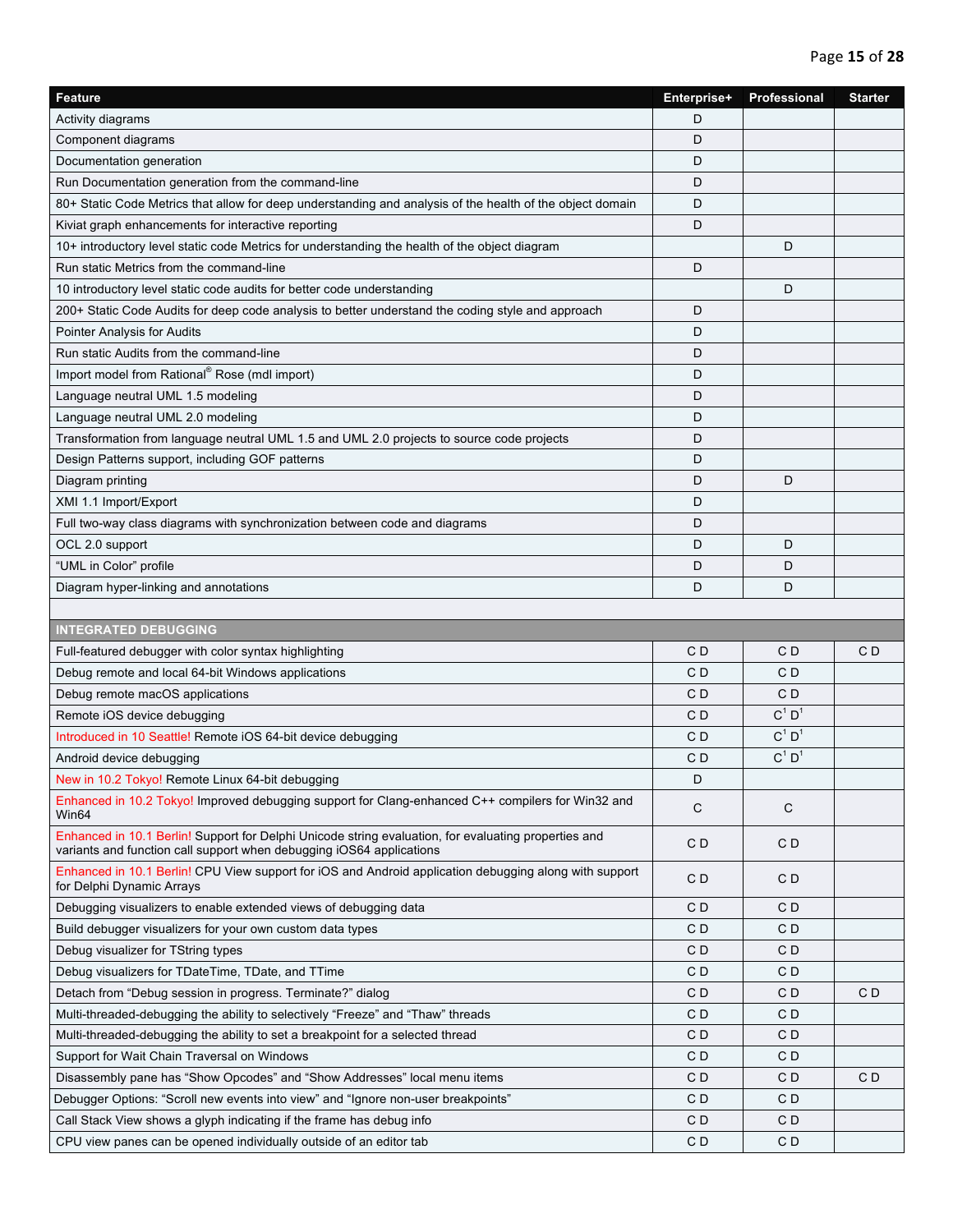| <b>Feature</b>                                                                                                                                      | Enterprise+    | Professional         | <b>Starter</b> |
|-----------------------------------------------------------------------------------------------------------------------------------------------------|----------------|----------------------|----------------|
| Integration between debugger views and panes making it easier to find and understand information                                                    | C <sub>D</sub> | CD                   |                |
| Call Stack view now automatically syncs the Locals view when you double click an item                                                               | C <sub>D</sub> | CD                   |                |
| Evaluator tooltip hints go transparent when the CTRL key is pressed, allowing you to see through them to<br>the editor                              | CD             | CD                   |                |
| Expandable tooltip expression evaluation                                                                                                            | C <sub>D</sub> | CD                   |                |
| Expandable watches                                                                                                                                  | C D            | CD                   |                |
| Expandable local variables view                                                                                                                     | CD             | CD                   |                |
| Selective symbol table loading                                                                                                                      | CD             | CD                   |                |
| Close implicitly opened files after debugging                                                                                                       | CD             | CD                   | CD             |
| Multi-select and copy to clipboard support in CPU view                                                                                              | C D            | CD                   | CD             |
| Ctrl-Click in editor gutter to enable/disable breakpoints                                                                                           | CD             | CD                   | CD             |
| Sort by load order in Modules view                                                                                                                  | C <sub>D</sub> | CD                   |                |
| Set Next Statement local menu item in editor                                                                                                        | CD             | CD                   |                |
| Exception notification dialog: Break/Continue buttons, "Ignore exception type" checkbox                                                             | CD             | CD                   | CD             |
| Modules View sorting                                                                                                                                | CD             | CD                   |                |
| Remote debugging                                                                                                                                    | CD             | CD                   |                |
| Thread view displays status on all processes and threads under debugger control                                                                     | C D            | CD                   |                |
| CPU view for low-level debugging                                                                                                                    | CD             | CD                   | CD             |
| Evaluator                                                                                                                                           | C <sub>D</sub> | CD                   | C <sub>D</sub> |
| Multi-Process debugging for easy tracing through complex applications                                                                               | CD             | CD                   |                |
| Breakpoint view with toolbar, in-place editing, and enable/disable checkbox                                                                         | CD             | CD                   | CD             |
| Watch view supporting in place editing, checkbox enable/disabling, and the watch names separated from<br>the values with columns                    | CD             | CD                   | CD             |
| Multi-tab watch view for logically grouping variables                                                                                               | CD             | CD                   | C <sub>D</sub> |
| Attach to and debug any process                                                                                                                     | C <sub>D</sub> | CD                   |                |
| Detach from any process                                                                                                                             | CD             | CD                   |                |
| Run until return                                                                                                                                    | CD             | CD                   |                |
| Advanced breakpoints with Tooltips, actions, and groups for complete debugging control                                                              | C <sub>D</sub> | CD                   |                |
| <b>Breakpoint Data Aware Triggers</b>                                                                                                               | CD             | CD                   |                |
| Debug spawned processes                                                                                                                             | CD             | CD                   |                |
| Debug Inspector for easily monitoring properties while debugging                                                                                    | CD             | CD                   |                |
| Event log view                                                                                                                                      | CD             | CD                   |                |
|                                                                                                                                                     |                |                      |                |
| <b>INTEGRATED UNIT TESTING</b>                                                                                                                      |                |                      |                |
| Enhanced in 10.2 Tokyo! Integrated unit testing with the DUnitX testing framework                                                                   | CD             | C D                  |                |
| Introduced in 10 Seattle! DUnitX unit testing support for mobile platforms (iOS and Android)                                                        | CD             | $C^1$ D <sup>1</sup> |                |
| New in 10.2 Tokyo! DUnitX unit testing support for Linux                                                                                            | D              |                      |                |
| Runtime support for the DUnit testing framework                                                                                                     | CD             | CD                   |                |
| Unit test wizards for quick and easy unit test and unit test project creation                                                                       | C <sub>D</sub> | CD                   |                |
| Execute unit tests from project manager                                                                                                             | CD             | CD                   |                |
|                                                                                                                                                     |                |                      |                |
| <b>DOCUMENTATION</b>                                                                                                                                |                |                      |                |
| Support for CHM help engine and updated IDE help structure                                                                                          | CD             | CD                   | CD             |
| Continually updated help system with diagrams showing class hierarchy and declared members pages                                                    | CD             | CD                   | C D            |
|                                                                                                                                                     |                |                      |                |
| DATABASE APPLICATION DEVELOPMENT AND CONNECTIVITY                                                                                                   |                |                      |                |
| Powerful cross-platform and multi-database DB access architecture, based on TDataSet class, field<br>definitions, fields and parameters managements | C <sub>D</sub> | CD                   |                |
| Support for multiple TDataSet descendant classes shipping with the product or available form third-party<br>vendors                                 | CD             | CD                   |                |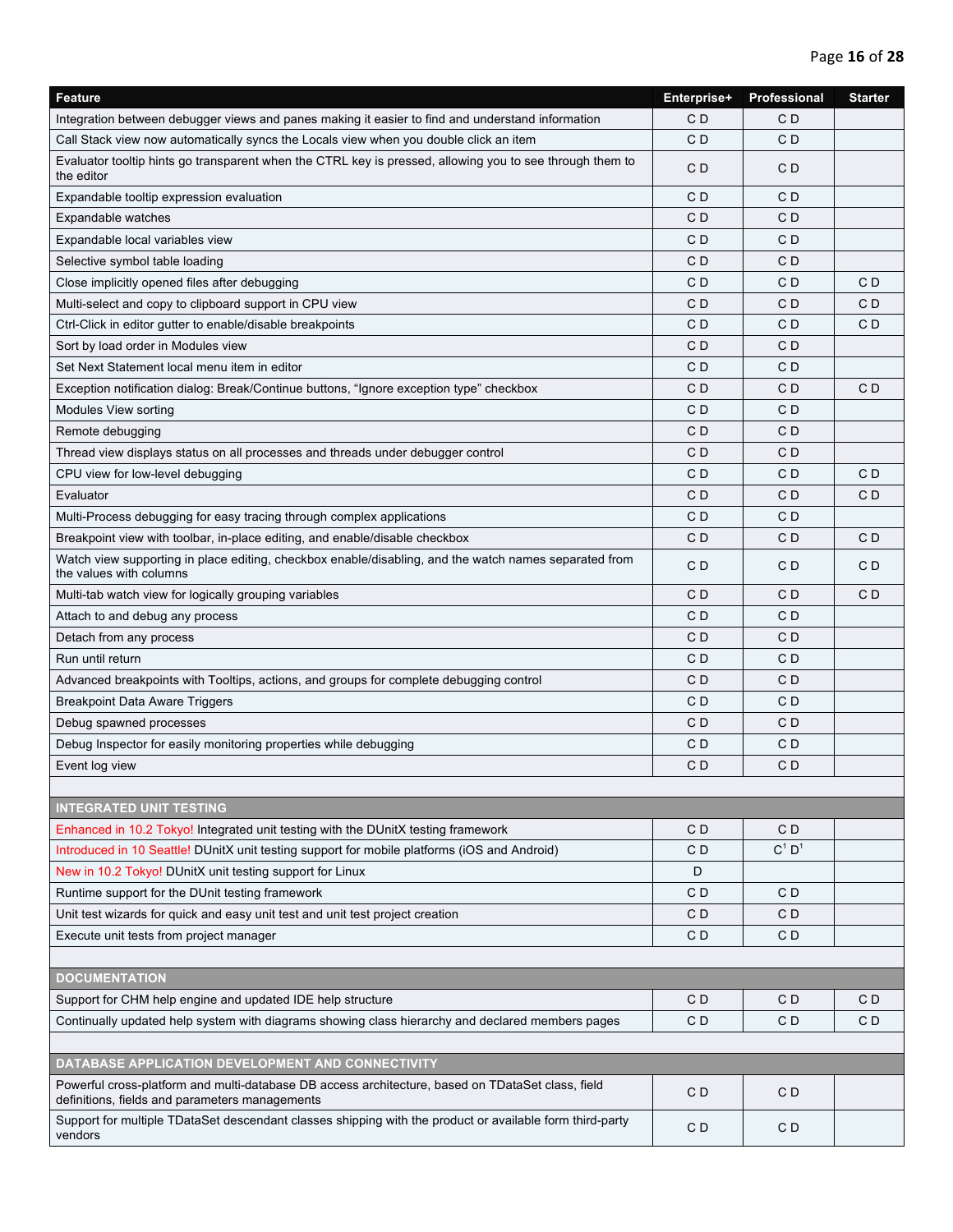| <b>Feature</b>                                                                                                                                                                                                                                                                                                                                                                                                                                                                      | Enterprise+    | Professional         | <b>Starter</b> |
|-------------------------------------------------------------------------------------------------------------------------------------------------------------------------------------------------------------------------------------------------------------------------------------------------------------------------------------------------------------------------------------------------------------------------------------------------------------------------------------|----------------|----------------------|----------------|
| Core DB.PAS TField optimizations                                                                                                                                                                                                                                                                                                                                                                                                                                                    | CD             | CD                   | CD             |
| New in 10.2 Tokyo! Support for display options for BlobFields                                                                                                                                                                                                                                                                                                                                                                                                                       | C <sub>D</sub> | CD                   | CD             |
| New in 10.2 Tokyo! Direct GUID access for TField classes                                                                                                                                                                                                                                                                                                                                                                                                                            | C <sub>D</sub> | C D                  | CD             |
| Control of the automatic and persistent fields of a data set using the FieldOptions and FieldLifeCycle<br>features.                                                                                                                                                                                                                                                                                                                                                                 | CD             | CD                   | CD             |
|                                                                                                                                                                                                                                                                                                                                                                                                                                                                                     |                |                      |                |
| FIREDAC MULTI-DEVICE DATA ACCESS LIBRARY                                                                                                                                                                                                                                                                                                                                                                                                                                            |                |                      |                |
| Enhanced in 10.2 Tokyo! Windows/Mac enterprise database support, including MySQL, MariaDB,<br>Microsoft SQL Server, Oracle Database, InterBase, PostgreSQL, Informix, Sybase SQL Anywhere,<br>Microsoft Access, IBM DB2 Server, Firebird, Advantage Database, generic ODBC driver                                                                                                                                                                                                   | CD             | $C^2 D^2$            |                |
| Enhanced in 10.2 Tokyo! Support for local databases, including Microsoft Access database, SQLite and<br>MariaDB database, InterBase ToGo / IBLite, InterBase on localhost, MySQL Embedded, MySQL Server on<br>localhost, Advantage Database local engine, PostgreSQL on localhost, Firebird Embedded, Firebird on<br>localhost                                                                                                                                                      | C <sub>D</sub> | CD                   |                |
| New in 10.2 Tokyo! Linux enterprise database support, including MySQL, MariaDB, Microsoft SQL Server,<br>Oracle Database, InterBase, PostgreSQL, Sybase SQL Anywhere, IBM DB2 Server, Firebird, Advantage<br>Database, MongoDB, generic ODBC driver. Includes also support for local databases like SQLite database<br>and InterBase ToGo / IBLite.                                                                                                                                 | D              |                      |                |
| iOS and Android mobile database support, including SQLite, InterBase ToGo and IBLite                                                                                                                                                                                                                                                                                                                                                                                                | C <sub>D</sub> | $C^1 D^1$            |                |
| Enhanced in 10.2.1 Tokyo! Updated FireDAC Microsoft SQL Server driver, supporting MS SQL 2012,<br>2014, 2016                                                                                                                                                                                                                                                                                                                                                                        | CD             | $C^2 D^2$            |                |
| Enhanced in 10.2 Tokyo! Updated FireDAC MySQL driver, supporting MySQL v 5.7 and MariaDB v 5.5,<br>MySQL Prepared Statements API, internal BLOB streaming                                                                                                                                                                                                                                                                                                                           | C <sub>D</sub> | $C^2$ D <sup>2</sup> |                |
| Enhanced in 10.2.1 Tokyo! Updated FireDAC ODBC driver 13, with support for data type mapping by data<br>type name                                                                                                                                                                                                                                                                                                                                                                   | CD             | $C^2 D^2$            |                |
| Enhanced in 10.1 Berlin! Updated FireDAC SQLite driver, with statically linked SQLite3 engine upgraded to<br>version 3.9.2 and support for meta-information for descending and expressional indexes (3.8.9)                                                                                                                                                                                                                                                                         | CD             | CD                   |                |
| Enhanced in 10.2.1 Tokyo! Updated FireDAC InterBase 2017 and Firebird drivers, with support for<br>querying the database service manager, real BLOB streaming and array data type (now offering<br>comprehensive support for all recent InterBase features, including Exclusive Isolation Level and<br>Transaction Wait Time)                                                                                                                                                       | C <sub>D</sub> | $C^4$ $D^4$          |                |
| Enhanced in 10.1 Berlin! Updated FireDAC Oracle driver to support v 11g and 12c APIs, including among<br>many other new features support for VARCHAR2, NVARCHAR2, and RAW data types up to 32K, native<br>BOOLEAN in PL/SQL, 64-bit integers and unsigned INTs, identity / auto-increment columns, query change<br>notifications, implicit ROWID fetching, implicit results, additional connection modes, network timeouts, and<br>transaction state detection and synchronization. | C <sub>D</sub> | $C^2 D^2$            |                |
| Introduced in 10.1 Berlin! TFDOracleAdmin service component                                                                                                                                                                                                                                                                                                                                                                                                                         | C <sub>D</sub> | $C^2$ D <sup>2</sup> |                |
| Enhanced in 10.1 Berlin! Updated FireDAC Advantage driver with support for version 12 features like GUID<br>data type, backup archive, default values phrase; improved support for encrypted tables, improved<br><b>TFDADSUtility component</b>                                                                                                                                                                                                                                     | CD             | $C^4$ D <sup>4</sup> |                |
| Enhanced in 10.1 Berlin! Updated FireDAC DB2 driver, with support for DB2 on AS/400, IDENTITY<br>columns, and a connection definition parameter                                                                                                                                                                                                                                                                                                                                     | C <sub>D</sub> | $C^2 D^2$            |                |
| Enhanced in 10.1 Berlin! PostgreSQL driver enhancements with better errors management, support for<br>PostgreSQL data types like JSON and JSONB, improved constrained array support and range types                                                                                                                                                                                                                                                                                 | CD             | $C^2 D^2$            |                |
| Enhanced in 10.1 Berlin! Updated FireDAC Informix driver with support for retain update locks and<br>pessimistic locking, plus ISAM error codes                                                                                                                                                                                                                                                                                                                                     | CD             | $C^2 D^2$            |                |
| Introduced in 10 Seattle! Complete FireDAC support for the NoSQL MongoDB database, including a<br>FireDAC MongoDB driver                                                                                                                                                                                                                                                                                                                                                            | C <sub>D</sub> | $C^2 D^2$            |                |
| Introduced in 10 Seattle! MongoDB API wrapping classes, including TMongoConnection,<br>TMongoDatabase, TMongoCollection and more                                                                                                                                                                                                                                                                                                                                                    | CD             | $C^2 D^2$            |                |
| Introduced in 10 Seattle! MongoDB query, pipeline, update commands, with fluent methods builders                                                                                                                                                                                                                                                                                                                                                                                    | CD             | $C^2 D^2$            |                |
| Enhanced in 10.1 Berlin! MongoDB specific datasets, inlcuding TFDMongoDataSet (which allows to attach<br>dataset to MongoDB cursor), TFDMongoQuery (which allows to execute queries to MongoDB collection)<br>and TFDMongoPipeline (which allows to execute pipelines to MongoDB collection), and TMongoDocument<br>Iterate method to iterate through document items                                                                                                                | C <sub>D</sub> | $C^2 D^2$            |                |
| FireDAC Teradata database support, based on the Teradata database ODBC driver                                                                                                                                                                                                                                                                                                                                                                                                       | C <sub>D</sub> | $C^2$ D <sup>2</sup> |                |
| FireDAC support for InterBase XE7 Change Views                                                                                                                                                                                                                                                                                                                                                                                                                                      | CD             | $C^4$ D <sup>4</sup> |                |
| Enhanced in 10.1 Berlin! FireDAC support for change notifications, now with additional support for Oracle<br>and MongoDB databases                                                                                                                                                                                                                                                                                                                                                  | CD             | $C^4$ D <sup>4</sup> |                |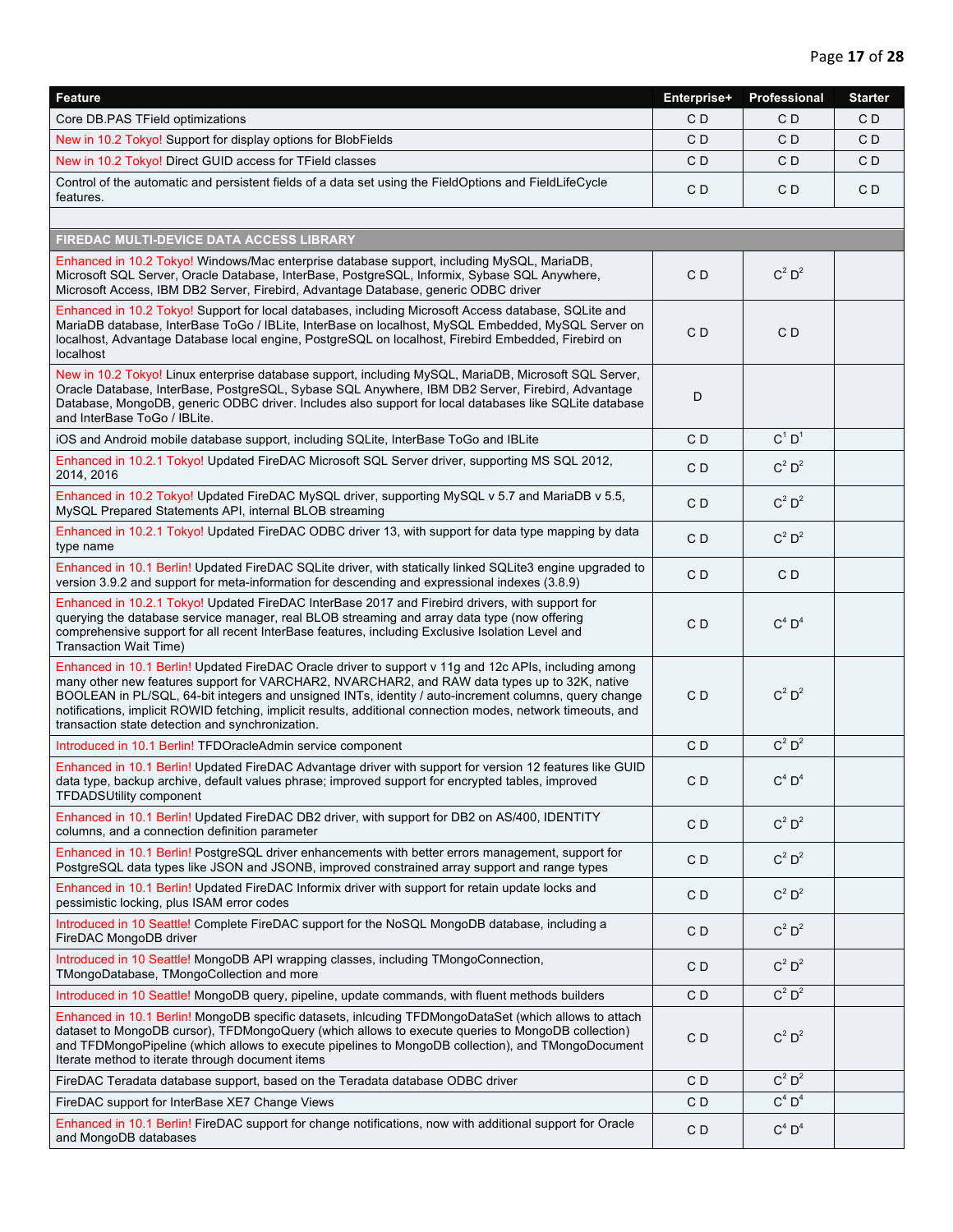| Feature                                                                                                                                                                                                                                                                             | Enterprise+    | Professional         | <b>Starter</b> |
|-------------------------------------------------------------------------------------------------------------------------------------------------------------------------------------------------------------------------------------------------------------------------------------|----------------|----------------------|----------------|
| Improved FireDAC updates management                                                                                                                                                                                                                                                 | C D            | CD                   |                |
| Tools and scripts to help migration of dbExpress code to FireDAC                                                                                                                                                                                                                    | CD             | $C^2$ D <sup>2</sup> |                |
| FireDAC streaming support for blob fields and support for MSSQL file streams                                                                                                                                                                                                        | CD             | $C^4$ D <sup>4</sup> |                |
| Support for DBMS API command native timeouts                                                                                                                                                                                                                                        | C D            | $C^4$ D <sup>4</sup> |                |
| FireDAC connection parameters are now displayed in the Object Inspector as a record                                                                                                                                                                                                 | C D            | CD                   |                |
| IBLite specific driver for desktop and mobile                                                                                                                                                                                                                                       | CD             | $C^3$ $D^3$          |                |
| InterBase encryption connection options                                                                                                                                                                                                                                             | CD             | $C^4$ D <sup>4</sup> |                |
| Windows/Mac native driver for Informix database                                                                                                                                                                                                                                     | CD             | $C^2 D^2$            |                |
| Source code of the included database drivers                                                                                                                                                                                                                                        | CD             | $C^2 D^2$            |                |
| Comprehensive support for SQLite v3.+ database, including "smart" data type recognition, supporting both<br>dynamic and static linking                                                                                                                                              | CD             | C <sub>D</sub>       |                |
| Enhanced in 10.2.2 Tokyo! FireDAC ETL support with optimization and extension of the<br>TFDBatchMoveSQLWriter component, with support for MERGE / INSERT OR REPLACE commands and<br>for dmAppend, dmUpdate, dmAppendUpdate modes. Features new JSON Writer support added in 10.2.2. | C D            | CD                   |                |
| Easy to use TDataSet descendant classes                                                                                                                                                                                                                                             | CD             | C <sub>D</sub>       |                |
| Unified Data Access API                                                                                                                                                                                                                                                             | CD             | CD                   |                |
| Introduced in 10 Seattle! Improvements of FireDAC cached updates mode, including<br>UpdateOptions.AutoCommitUpdates property and improved compatibility with ClientDataSet                                                                                                          | C D            | CD                   |                |
| FireDAC clients for DataSnap                                                                                                                                                                                                                                                        | CD             |                      |                |
| High-performance in-memory dataset                                                                                                                                                                                                                                                  | CD             | CD                   |                |
| FireDAC complete source code, including drivers source code                                                                                                                                                                                                                         | C D            |                      |                |
| Live Data Window mode enabling fast bi-directional navigation through large datasets                                                                                                                                                                                                | C D            | CD                   |                |
| Array Data Manipulation Language (DML) command execution and Command Batches for batch<br>applications and for minimizing network traffic                                                                                                                                           | C D            | $C^4$ D <sup>4</sup> |                |
| Direct support for asynchronous command execution, command execution timeout, and command<br>execution canceling                                                                                                                                                                    | C D            | CD                   |                |
| Cached updates mode with ability to track correlated changes for several datasets with cascading updates                                                                                                                                                                            | CD             | CD                   |                |
| Full support for auto-incrementing fields, including those based on generators and table triggers                                                                                                                                                                                   | C D            | CD                   |                |
| SQL dialect abstraction through FireDAC escape sequences, conditional statements and macros                                                                                                                                                                                         | CD             | $C^4$ D <sup>4</sup> |                |
| Data type unification with flexible and adjustable data type mapping                                                                                                                                                                                                                | C D            | CD                   |                |
| Updated in 10.2 Tokyo! Easy to use TFDMemTable - in-memory dataset, highly compatible with<br>TClientDataSet, now including optimized JSON serialization and the ability to edit the dataset data at<br>design time                                                                 | C D            | CD                   |                |
| DataSnap client support for HTTP, HTTPS and TCP/IP protocols and authentication                                                                                                                                                                                                     | CD             |                      |                |
| Local SQL with heterogeneous SQL commands to TDataSets, full SQLite SQL dialect support, add-hoc<br>TDataSet lookup                                                                                                                                                                 | CD             | C <sub>D</sub>       |                |
|                                                                                                                                                                                                                                                                                     |                |                      |                |
| <b>DBEXPRESS AND IBX</b>                                                                                                                                                                                                                                                            |                |                      |                |
| dbExpress™ 4 database connectivity framework with connection pooling, tracing, and delegate drivers                                                                                                                                                                                 | CD             | CD                   |                |
| Included dbExpress drivers available for 64-bit Windows - InterBase local, MySQL local, and SQLite local                                                                                                                                                                            | CD             | CD                   |                |
| Included dbExpress drivers available for 64-bit Windows - InterBase, Firebird, Oracle, MySQL, SQL<br>Anywhere, Informix, and SQLite                                                                                                                                                 | CD             |                      |                |
| Included dbExpress drivers available for macOS - InterBase local, MySQL local, and SQLite local only                                                                                                                                                                                | CD             | CD                   |                |
| Included dbExpress drivers available for macOS - InterBase, Firebird, Oracle, MySQL, SQL Anywhere,<br>Informix, and SQLite                                                                                                                                                          | CD             |                      |                |
| InterBase Express (IBX) for iOS and Android                                                                                                                                                                                                                                         | C D            | $C^1$ D <sup>1</sup> |                |
| SQLite dbExpress client support for Windows and macOS                                                                                                                                                                                                                               | CD             |                      |                |
| <b>TSQLMonitor support</b>                                                                                                                                                                                                                                                          | C <sub>D</sub> |                      |                |
| Delegate drivers to provide pre- and post-processing of all public methods and properties of the dbExpress<br>4 framework                                                                                                                                                           | CD             |                      |                |
| dbExpress server connectivity to Embarcadero InterBase® XE7 and XE3                                                                                                                                                                                                                 | CD             |                      |                |
| InterBase ToGo dbExpress driver for iOS and Android                                                                                                                                                                                                                                 | CD             | $C^1$ $D^1$          |                |
| InterBase ToGo dbExpress driver for Windows                                                                                                                                                                                                                                         | CD             | CD                   |                |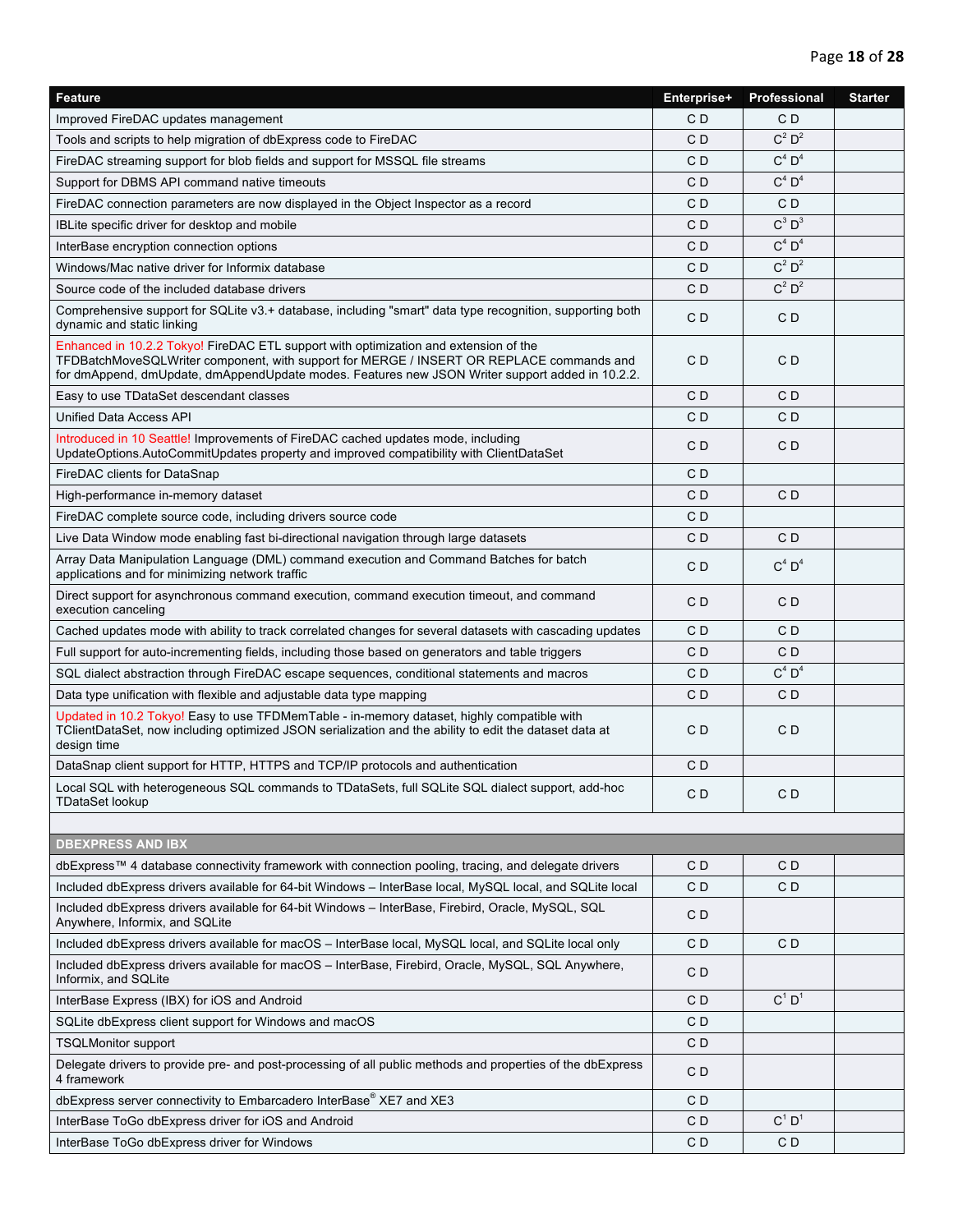| Feature                                                                                                                                                                                                                                                                                                                                                     | Enterprise+    | Professional         | <b>Starter</b> |
|-------------------------------------------------------------------------------------------------------------------------------------------------------------------------------------------------------------------------------------------------------------------------------------------------------------------------------------------------------------|----------------|----------------------|----------------|
| InterBase ToGo 64-bit ODBC driver for Windows                                                                                                                                                                                                                                                                                                               | C D            | CD                   |                |
| dbExpress server connectivity to SQLite 3.x                                                                                                                                                                                                                                                                                                                 | C <sub>D</sub> |                      |                |
| dbExpress Server connectivity to Firebird 2.5, 2.1 and 1.5                                                                                                                                                                                                                                                                                                  | CD             |                      |                |
| dbExpress server connectivity to Oracle® 11g and 10g                                                                                                                                                                                                                                                                                                        | CD             |                      |                |
| dbExpress server connectivity to Microsoft SQL Server® 2008, 2005, and 2000                                                                                                                                                                                                                                                                                 | CD             |                      |                |
| dbExpress server connectivity to Informix <sup>®</sup> 9x (not Unicode-enabled)                                                                                                                                                                                                                                                                             | CD             |                      |                |
| dbExpress server connectivity to IBM DB2 <sup>®</sup> 9.x (not Unicode-enabled)                                                                                                                                                                                                                                                                             | CD             |                      |                |
| dbExpress server connectivity to SQL Anywhere™ 12 and 11 (Unicode-enabled); and SQL Anywhere 9 (not<br>Unicode-enabled)                                                                                                                                                                                                                                     | CD             |                      |                |
| dbExpress server connectivity to Sybase® 12.5 (not Unicode-enabled)                                                                                                                                                                                                                                                                                         | CD             |                      |                |
| dbExpress server connectivity to MySQL 5.1 and 5.0 (Unicode enabled) and 4.1                                                                                                                                                                                                                                                                                | CD             |                      |                |
| dbExpress ODBC Driver                                                                                                                                                                                                                                                                                                                                       | CD             |                      |                |
| dbExpress local connectivity to InterBase, MySQL, SQLite                                                                                                                                                                                                                                                                                                    | CD             | C D                  |                |
| Data/Time related functions are now locale dependent                                                                                                                                                                                                                                                                                                        | CD             | CD                   |                |
| TClientDataset for managing and manipulating datasets in-memory                                                                                                                                                                                                                                                                                             | CD             | CD                   |                |
| TClientDataSet support for iOS and Android                                                                                                                                                                                                                                                                                                                  | CD             | $C^1$ D <sup>1</sup> |                |
| ClientDataSet support for macOS                                                                                                                                                                                                                                                                                                                             | CD             | CD                   |                |
| ClientDataSet support for 64-bit Windows                                                                                                                                                                                                                                                                                                                    | CD             | CD                   |                |
| New in 10.2 Tokyo! ClientDataSet support for 64-bit Linux                                                                                                                                                                                                                                                                                                   | D              |                      |                |
| LiveBindings connect any type of data to any UI or graphical element in VCL and FMX                                                                                                                                                                                                                                                                         | CD             | C D                  |                |
| dbGO™ for ADO connectivity for Windows (MDAC 2.8)                                                                                                                                                                                                                                                                                                           | CD             | CD                   |                |
| InterBase Express Components                                                                                                                                                                                                                                                                                                                                | CD             | CD                   |                |
|                                                                                                                                                                                                                                                                                                                                                             |                |                      |                |
| RAD Server (EMS) <sup>6</sup>                                                                                                                                                                                                                                                                                                                               |                |                      |                |
| Enhanced in 10.2 Tokyo! RAD Server (EMS) turnkey REST based middleware stack that includes API<br>hosting, data access, and SQL Database access <sup>6</sup>                                                                                                                                                                                                | CD             |                      |                |
| New in 10.2 Tokyo! Build, test and deploy RAD Server (EMS) packages on Linux <sup>6</sup>                                                                                                                                                                                                                                                                   | D              |                      |                |
| Create custom REST APIs for your business functionality and map them to custom URIs, using loadable<br>packages for the EMS server <sup>6</sup>                                                                                                                                                                                                             | CD             |                      |                |
| Integrated with FireDAC high-performance enterprise data access for Oracle, DB2, Microsoft SQL Server,<br>Informix, SQL Server, and many more database servers <sup>6</sup>                                                                                                                                                                                 | CD             |                      |                |
| FireDAC / EMS integration improvements, focused on updates management <sup>6</sup>                                                                                                                                                                                                                                                                          | C <sub>D</sub> |                      |                |
| EMS Push Notifications server support for iOS and Android 6                                                                                                                                                                                                                                                                                                 | CD             |                      |                |
| EMS external credentials support <sup>6</sup>                                                                                                                                                                                                                                                                                                               | C <sub>D</sub> |                      |                |
| Extended EMS Administrative API, now with EMS Installation and EMS Push Resources <sup>6</sup>                                                                                                                                                                                                                                                              | CD             |                      |                |
| New in 10.2 Tokyo! RAD Server (EMS) multi-tenancy support <sup>6</sup>                                                                                                                                                                                                                                                                                      | D              |                      |                |
| New in 10.2 Tokyo! Console app for managing tenants configuration (on Windows and Linux) <sup>6</sup>                                                                                                                                                                                                                                                       | CD             |                      |                |
| Database Connection Pooling and other EMS optimizations <sup>6</sup>                                                                                                                                                                                                                                                                                        | CD             |                      |                |
| EMSClientAPI component to simplify EMS client side development <sup>6</sup>                                                                                                                                                                                                                                                                                 | CD             |                      |                |
| Enhanced in 10.2 Tokyo! User, groups, sessions, and API calls analytics and reporting using a web based<br>interface using the EMS Console (eventually filtered by tenant) <sup>6</sup>                                                                                                                                                                     | CD             |                      |                |
| Ability to export data from EMS Console to .CSV files $^6$                                                                                                                                                                                                                                                                                                  | CD             |                      |                |
| Improved analytics for users and groups <sup>6</sup>                                                                                                                                                                                                                                                                                                        | CD             |                      |                |
| EMS client application to manage user accounts <sup>6</sup>                                                                                                                                                                                                                                                                                                 | CD             |                      |                |
| Introduced in 10.1 Berlin! ThingPoint provides developers with an enterprise access point between remote<br>gadgets and devices; a ThingPoint can locally store, filter, and compute vast amounts of loT data collected<br>at the edge, while ensuring only critical data is synched with the central repository, an Enterprise Mobility<br>Services server | CD             |                      |                |
| Introduced in 10.1 Berlin! Support for declaring and retrieving EMS metadata, based on the Swagger open<br>API initiative (http://swagger.io). This allows the use of the metadata language as YAML or JSON for the<br>representation of the EMS REST API <sup>6</sup>                                                                                      | CD             |                      |                |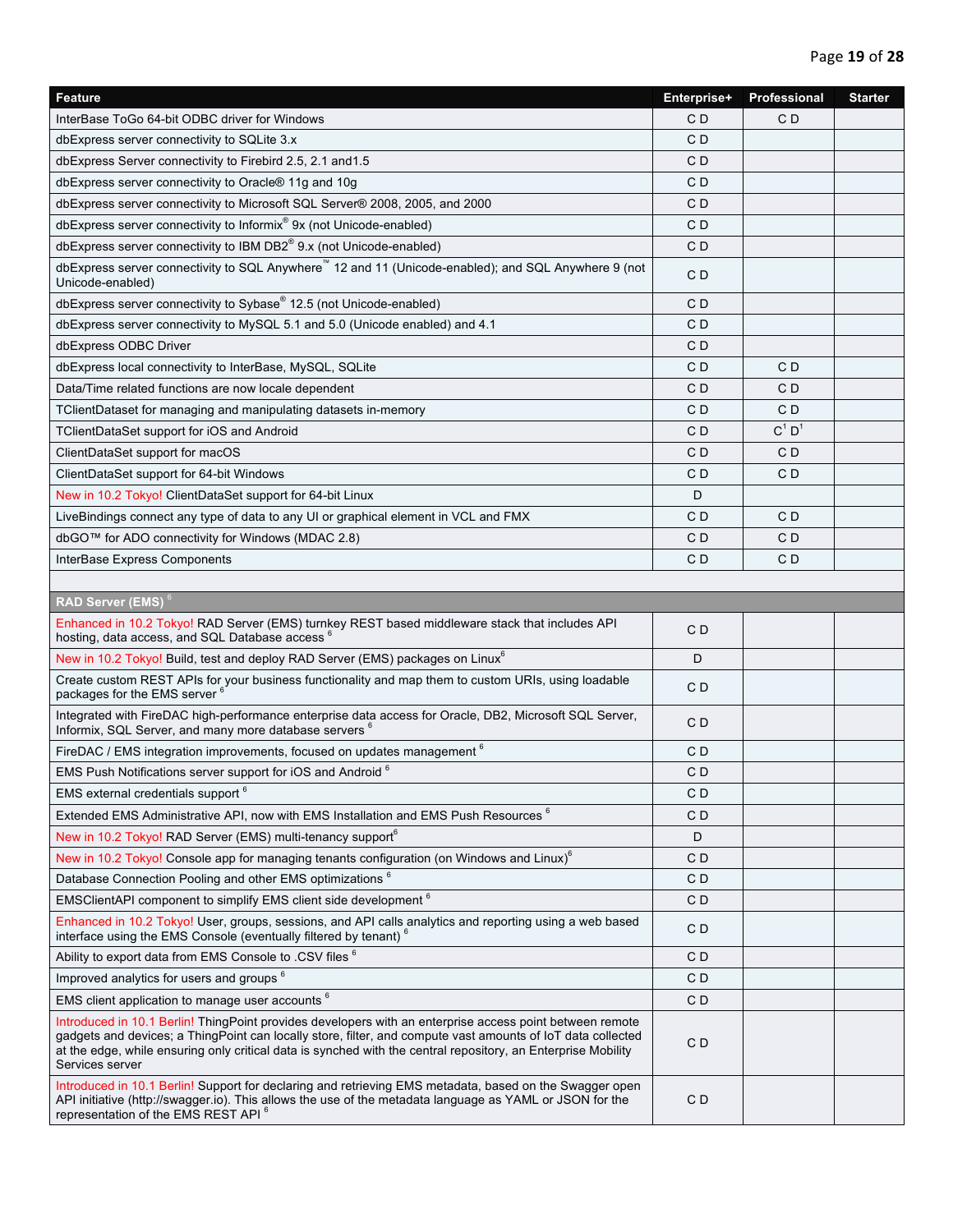## **Feature Enterprise+ Professional Starter**  $^6$  RAD Studio includes RAD Server packages and client applications development support, with a 5-users development and testing license. Deployment of the RAD Server solution requires a specific license, sold separately. **DATASNAP MULTI-TIER** WebBroker library for HTTP servers development and integration, supporting CGI, ISAPI libraries for Webblower library for First Pretvers development and integration, supporting COI, ISAFT libraries for CD CD CD CD CD WebBroker support for Apache HTTP server modules C D C D Enhanced in 10.1 Berlin! WebBroker default encoding changed to UTF-8 rather than ANSI C D C D C D C D New in 10.2 Tokyo! WebBroker deployment support in Linux, as stand-alone or Apache modules <br>D Create multi-tier database applications with DataSnap for Windows servers C D C D New in 10.2 Tokyo! Create multi-tier database applications with DataSnap for Linux servers <br>D Deploy DataSnap servers on Microsoft IIS server (HTTP or HTTPS) using the WebBroker architecture C D Enhanced in 10.2 Tokyo! Deploy DataSnap servers on Apache HTTP server (using HTTP or HTTPS) using Emanced in TU.2 Tokyo! Deploy DataShap servers on Apache HTTP server (using HTTP or HTTPS) using C D<br>the WebBroker architecture. For Delphi available also on Linux. Enhanced in 10.1 Berlin! DataSnap clients uses System.NET for HTTP and HTTPS, with no need to Enhanced in To. Thenini DataShap clients uses System.NET for HTTP and HTTP connections)<br>deploy the OpenSLL client library (now both for REST connections and HTTP connections) Enhanced in 10.1 Berlin! DataSnap server methods support TDBXJSONStream parameter for passing Efficial Celi in 10.1 Berlin: DataShap Server Hiemous Support TDBAJSONStream parameter for passing C D<br>JSON streams between client and server HTTPS support in stand-alone DataSnap Applications C D DataSnap server ability to terminate socket connection C D Communication Timeout for HTTP protocol COMERCIAL COMMUNICATION COMMUNICATION COMMUNICATION COMMUNICATION COMMUNICATION Enhanced in 10 Seattle! Specific DataSnap support for exposing FireDAC datasets and reconciling changes using deltas (with the unit FireDACJSONReflect), now with data compression for better throughput optimization  $C<sub>D</sub>$ Introduced in 10 Seattle! Example of FDSchemaAdapter component in DataSnap applications C D JavaScript Minification with dispatching C D Heavyweight callbacks support broadcasting to specific callbacks C D C D Authentication and role-based authorization. C D Callback channel events for servers and clients C D DataSnap REST server support for multiple Callback Tunnels C D C D Session Events for TCP/IP Protocol C D KeepAlive support for TCP transport component C D Object support in DataSnap sessions C D Monitor and control connections C D Allow changing of JSON result format in REST calls C D Allow query parameters in REST calls and store them C D Proxy information support for HTTP connections C D Identify client connection information (IP address and protocol, and application name for HTTP) C D ServerMethods give complete control over functionality of middle tier. Use TJSONValue pairs making it C D<br>easier to pass data Improved Session events for increased simplicity of a multi-tier implementation C D DataSnap wizards from the Object Gallery to make server and client creation even easier **C D** C D DataSnap wizard source code enabling developers to build their own DataSnap server wizards C D Added support for REST(ful) interface and exposure from the Server C D C D Support for REST client proxy generation **C D**  $\Box$  C D DataSnap Server Proxy generation for Object Pascal and C++ clients C D C D C D Support for HTTP and HTTPS communication protocol beyond the local DataSnap (TCP/IP) approach C D Added HTTP tunneling support for client code outside the firewall example of the control of D C D Added Filter support for encryption and compression over-the-wire C D C D Included encryption PC1 and compression filters now included for quick enablement.  $\Box$ Heavyweight callbacks for enhanced client/server communications and notifications **CD** CD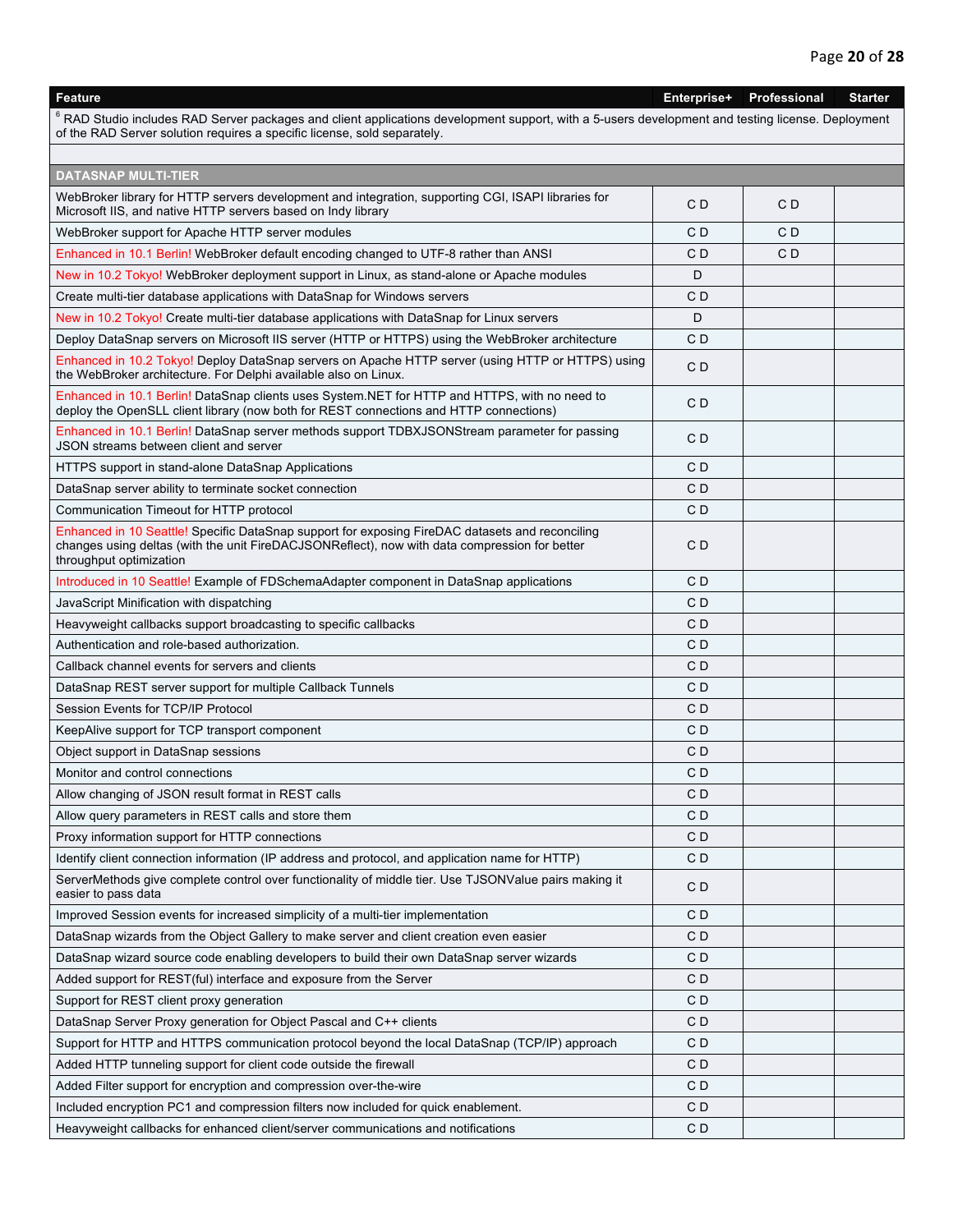| <b>Feature</b>                                                                                                                                                                      | Enterprise+    | Professional         | <b>Starter</b> |
|-------------------------------------------------------------------------------------------------------------------------------------------------------------------------------------|----------------|----------------------|----------------|
| <b>Lightweight Callbacks</b>                                                                                                                                                        | CD             |                      |                |
| DataSnap REST and native clients for iOS and Android                                                                                                                                | CD             |                      |                |
|                                                                                                                                                                                     |                |                      |                |
| <b>DATASNAP CONNECTORS</b>                                                                                                                                                          |                |                      |                |
| Windows 32-bit native (DBX) clients and REST clients                                                                                                                                | CD             |                      |                |
| Windows 64-bit native (DBX) clients and REST clients                                                                                                                                | C D            |                      |                |
| macOS native (DBX) clients and REST clients                                                                                                                                         | CD             |                      |                |
| REST / JavaScript client support for browser platforms                                                                                                                              | C <sub>D</sub> |                      |                |
| DataSnap mobile connectors for ObjectiveC, supporting iOS 7 and iOS 8 SDKs                                                                                                          | CD             |                      |                |
| DataSnap mobile connectors for C# and Windows Phone 7 (Silverlight)                                                                                                                 | CD             |                      |                |
| DataSnap mobile connectors for Java and Android Ice Cream Sandwich, Jelly Bean and KitKat                                                                                           | CD             |                      |                |
|                                                                                                                                                                                     |                |                      |                |
| <b>DATABASE TOOLS</b>                                                                                                                                                               |                |                      |                |
| Data Explorer support for FireDAC, optimized to add and manage database connections and browse<br>database schema, including primary keys, foreign keys and sequences or generators | CD             | CD                   |                |
| Data Explorer optimized to add and manage database connections and browse database schema                                                                                           | CD             | CD                   |                |
| Drag and Drop from FireDAC nodes and dbExpress nodes in the Data Explorer into forms and data<br>modules to speed development                                                       | CD             | CD                   |                |
| Direct SQL manipulation for any FireDAC connection                                                                                                                                  | CD             | CD                   |                |
| SQL console views for running queries and viewing results on any dbExpress 4 supported database                                                                                     | CD             | CD                   |                |
|                                                                                                                                                                                     |                |                      |                |
| <b>INCLUDED DATABASES</b>                                                                                                                                                           |                |                      |                |
| InterBase XE7 Developer Edition - up to 20 users and 80 logical connections (includes also a license for<br>InterBase 2017 Developer Edition)                                       | CD             | CD                   |                |
| IBLite for iOS and Android with unlimited deployment license                                                                                                                        | CD             | $C^1$ D <sup>1</sup> |                |
| IBLite for Windows with unlimited deployment license                                                                                                                                | CD             | CD                   |                |
| InterBase ToGo Test Deployment License (for desktop and mobile)                                                                                                                     | CD             | $C^3$ $D^3$          |                |
|                                                                                                                                                                                     |                |                      |                |
| <b>CLOUD SUPPORT</b>                                                                                                                                                                |                |                      |                |
| Windows Azure components including AzureConnectionString, AzureBlobManagement,<br>AzureQueueManagment, and AzureTableManagment                                                      | CD             | CD                   |                |
| Enhanced in 10 Seattle! Cloud libraries now use the System.Net native HTTP and HTTPS support                                                                                        | CD             | CD                   |                |
| Ability to manipulate Windows Azure blobs, queues, and tables                                                                                                                       | CD             | CD                   |                |
| MetaData support for TAzureQueueManagement                                                                                                                                          | CD             | CD                   |                |
| Continuation Token support for Azure Table                                                                                                                                          | CD             | C <sub>D</sub>       |                |
| Enhanced in 10.2 Tokyo! Azure support updated to the current Azure APIs                                                                                                             | CD             | CD                   |                |
| Enhanced in 10 Seattle! Amazon Simple Storage Service (S3) API                                                                                                                      | CD             | CD                   |                |
| Enhanced in 10 Seattle! Amazon Queue Service API                                                                                                                                    | CD             | CD                   |                |
| Enhanced in 10 Seattle! Amazon SimpleDB API                                                                                                                                         | CD             | CD                   |                |
| Enhanced in 10.2 Tokyo! AWS support updated to the current AWS APIs                                                                                                                 | CD             | CD                   |                |
| Deploy to Amazon EC2                                                                                                                                                                | CD             | CD                   |                |
| Deploy to Windows Azure                                                                                                                                                             | C <sub>D</sub> | C <sub>D</sub>       |                |
|                                                                                                                                                                                     |                |                      |                |
| <b>REST CLIENT LIBRARY AND BAAS</b>                                                                                                                                                 |                |                      |                |
| REST Client Library for simplified invocation of REST services                                                                                                                      | CD             | CD                   |                |
| Authorization support including Basic Authentication, Plan Authentication, OAuth1, OAuth2                                                                                           | CD             | CD                   |                |
| TRestClient, TRestRequest, and TRestResponse components                                                                                                                             | CD             | CD                   |                |
| REST Debugger tool for testing REST calls and their parameters                                                                                                                      | CD             | CD                   |                |
| Enhanced in 10 Seattle! JSON reader and writers used in the REST client library                                                                                                     | C <sub>D</sub> | C <sub>D</sub>       |                |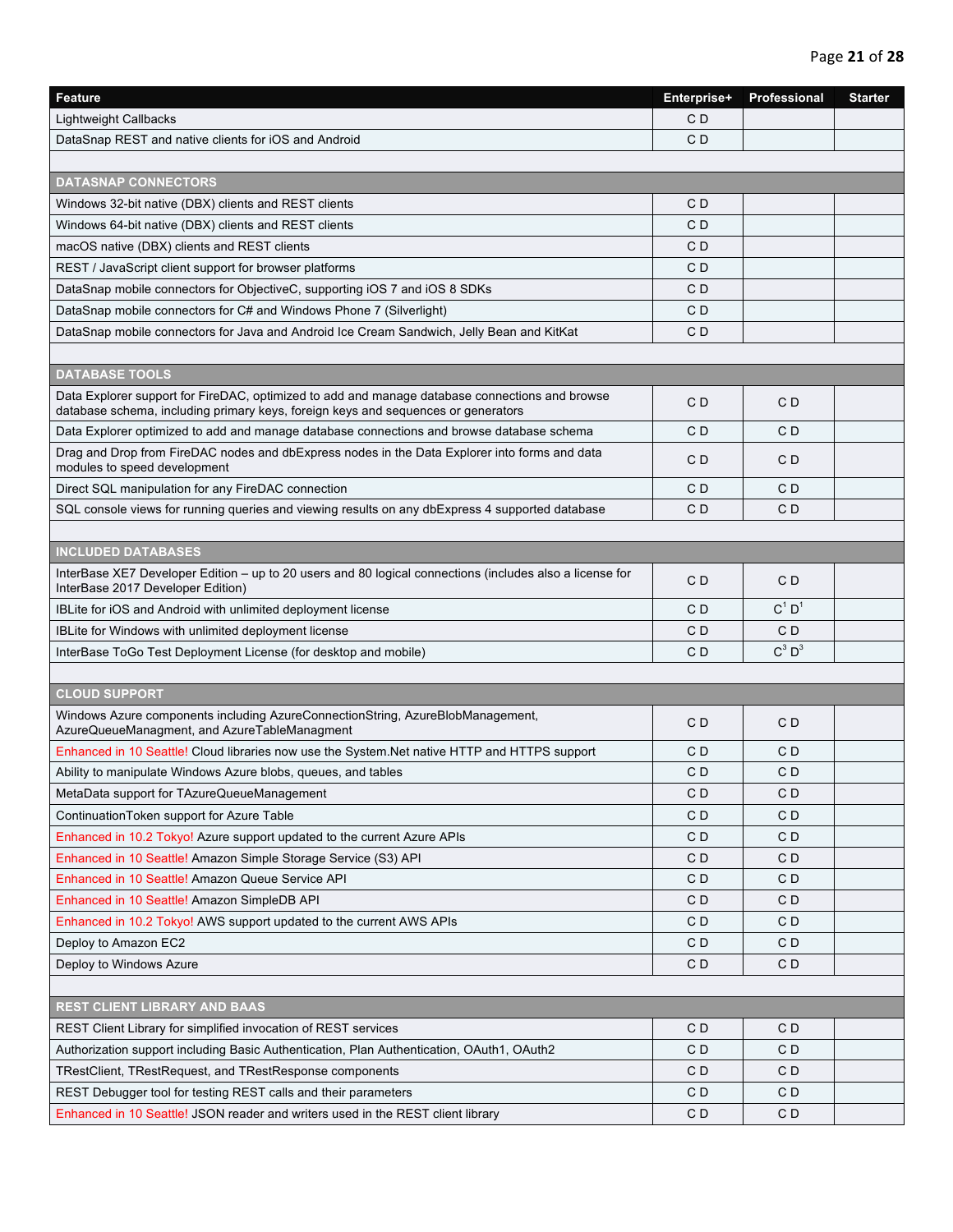| Feature                                                                                                                                                                            | Enterprise+    | Professional         | <b>Starter</b> |
|------------------------------------------------------------------------------------------------------------------------------------------------------------------------------------|----------------|----------------------|----------------|
| Backend as a Service (BAAS) architecture, with unified interfaces for the most common operations like<br>user management, file storage, objects storage, and notifications support | CD             | $C^1$ D <sup>1</sup> |                |
| Integrated BaaS support for Kinvey                                                                                                                                                 | CD             | $C^1$ D <sup>1</sup> |                |
| Integrated BaaS support for Parse                                                                                                                                                  | CD             | $C^1$ D <sup>1</sup> |                |
| Enhanced in 10 Seattle! JSON reader and writers used in the BaaS client library                                                                                                    | C <sub>D</sub> | $C^1$ $D^1$          |                |
|                                                                                                                                                                                    |                |                      |                |
| <b>XML AND SOAP</b>                                                                                                                                                                |                |                      |                |
| TXMLDocument component working on all platforms                                                                                                                                    | C <sub>D</sub> | C <sub>D</sub>       |                |
| TXMLDocument component support for MSXML on Windows                                                                                                                                | C <sub>D</sub> | CD                   |                |
| TXMLDocument component support for native OmniXML library                                                                                                                          | CD             | CD                   |                |
| Easier selection of the default XML engine for XML data processing                                                                                                                 | CD             | CD                   |                |
| TXMLDocument component support for native ADOM library                                                                                                                             | C <sub>D</sub> | CD                   |                |
| Easily create Win32, Win64 SOAP Web Services                                                                                                                                       | CD             | CD                   |                |
| Build client-side SOAP Web Services, including support for SOAP 1.2 clients                                                                                                        | CD             | CD                   |                |
| Build SOAP Clients for iOS and Android                                                                                                                                             | C <sub>D</sub> | $C^1$ $D^1$          |                |
| <b>WSDL External Schema support</b>                                                                                                                                                | CD             |                      |                |
| XML Transformation Tools and Components to easily build data exchanges between XML and datasets                                                                                    | CD             |                      |                |
| Native Object Pascal and C++ XML bindings to simplify XML programming - access XML documents using<br>interfaces                                                                   | CD             |                      |                |
| SOAP runtime support for optional and unbounded elements                                                                                                                           | C <sub>D</sub> | CD                   |                |
| SOAP support for Amazon, eBay, MapPoint, and more                                                                                                                                  | CD             | CD                   |                |
|                                                                                                                                                                                    |                |                      |                |
| THIRD PARTY INTEGRATED TOOLS                                                                                                                                                       |                |                      |                |
|                                                                                                                                                                                    |                |                      |                |
| FILE COMPARE with Beyond Compare Text Compare                                                                                                                                      |                |                      |                |
| Beyond Compare Text Compare integration                                                                                                                                            | C <sub>D</sub> | CD                   |                |
| Compare and edit the contents of files with syntax highlighting                                                                                                                    | C <sub>D</sub> | CD                   |                |
| Ignore changes in whitespace and comments                                                                                                                                          | CD             | CD                   |                |
| Print reports of differences or save them as<br>HTML or plain                                                                                                                      | C <sub>D</sub> | CD                   |                |
| Filter display to only show differences, optionally<br>with a few lines of context                                                                                                 | C <sub>D</sub> | CD                   |                |
| Built-in support for Object Pascal, C++, HTML, DFMs,<br>and more                                                                                                                   | CD             | CD                   |                |
| Adds a "Compare" menu to the IDE's "Edit" menu and Project Manager, with commands to compare<br>against previous revisions, other editor tabs, and original files                  | CD             | CD                   |                |
| Automatically configured for both differences and merges from the History view                                                                                                     | CD             | CD                   |                |
|                                                                                                                                                                                    |                |                      |                |
| <b>LOGGING with CodeSite Express</b>                                                                                                                                               |                |                      |                |
| Updated in 10.2 Tokyo! Raize Software CodeSite Express integration provides advanced application<br>logging and debugging capabilities (distributed via GetIt Package Manager)     | C <sub>D</sub> | CD                   |                |
| Log all kinds of information without data conversions including strings, numbers, dates & times and even<br>objects, string lists, exceptions, and much more                       | CD             | CD                   |                |
| Log information from application code (including recursive functions and multiple threads) without<br>interrupting program execution or causing side effects                       | CD             | CD                   |                |
| Emphasize important logging information through a variety of message types                                                                                                         | CD             | CD                   |                |
| Send logging messages to a CodeSite Log File for later review or to the CodeSite Live Viewer for real-time<br>analysis, or to both simultaneously                                  | C <sub>D</sub> | CD                   |                |
| Utilize the extensive analysis tools in the CodeSite Viewers to analyze message logs and locate problem<br>areas faster                                                            | CD             | CD                   |                |
| Filter message logs by application name, process id, thread name, computer name, category, and<br>message text                                                                     | CD             | CD                   |                |
| Quickly organize the message log into multiple views by using the advanced CodeSite Message Organizer                                                                              | C <sub>D</sub> | CD                   |                |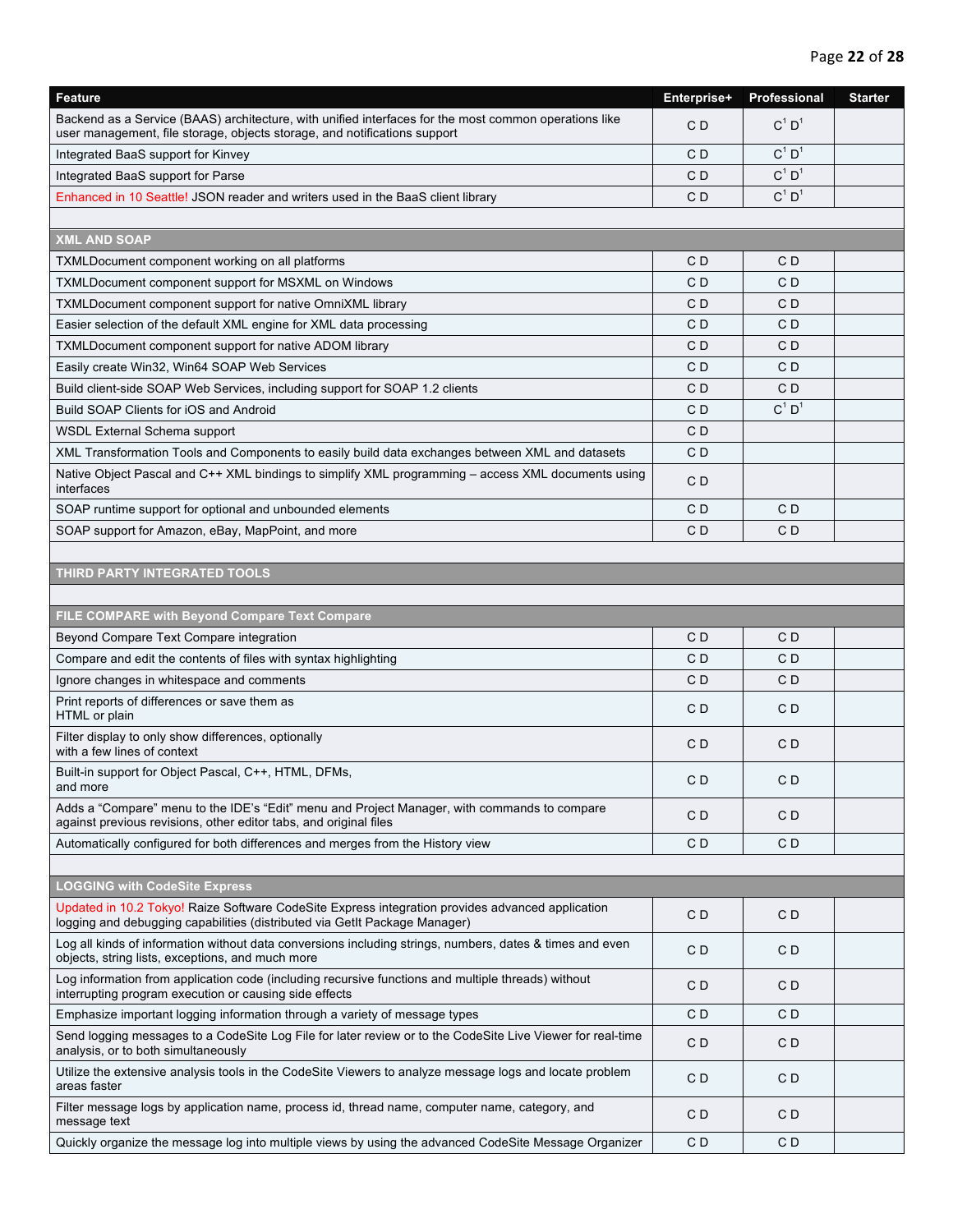| Feature                                                                                                                                                                                                                                                                                                                                                                                                                | Enterprise+    | Professional | <b>Starter</b> |
|------------------------------------------------------------------------------------------------------------------------------------------------------------------------------------------------------------------------------------------------------------------------------------------------------------------------------------------------------------------------------------------------------------------------|----------------|--------------|----------------|
| Control the amount of logging information generated by using additional CodeSite loggers with their own<br>Category instead of relying on arbitrary logging levels                                                                                                                                                                                                                                                     | CD             | CD           |                |
| Record method calls to add call stack structure to the message log                                                                                                                                                                                                                                                                                                                                                     | CD             | CD           |                |
|                                                                                                                                                                                                                                                                                                                                                                                                                        |                |              |                |
| <b>IP*Works! COMMUNICATION COMPONENTS</b>                                                                                                                                                                                                                                                                                                                                                                              |                |              |                |
| The full version of /n software's IP*Works! components - A comprehensive suite of components for<br>Internet communications including more than 40 individual components covering every major Internet<br>Protocol.                                                                                                                                                                                                    | CD             | CD           |                |
| Royalty free commercial components for Internet development including ATOM, CalDAV, FileMailer, FTP,<br>HTMLMailer, HTTP, ICMPPort, IMAP, IPDaemon, IPInfo, IPMonitor, IPPOrt, JSON, LDAP, Mcast, MIME,<br>MX, NetClock, NetCode, NetDial, NNTP, Ping, POP, RCP, REST, Rexec, Rshell, RSS, SMPP, SNPP,<br>SOAP, Syslog, Telnet, TFTP, TraceRoute, UDPPort, WebDav, WebForm, WebUpload, Whois, XMLp, and<br><b>XMPP</b> | CD             | CD           |                |
| Components are easy to use, with a uniform, intuitive, and extensible design                                                                                                                                                                                                                                                                                                                                           | CD             | CD           |                |
| Components share common interfaces across platforms and technologies                                                                                                                                                                                                                                                                                                                                                   | CD             | CD           |                |
| Components are fast, robust, and reliable with minimal resource consumption                                                                                                                                                                                                                                                                                                                                            | C D            | CD           |                |
| Components are lightweight and have no dependencies on external libraries                                                                                                                                                                                                                                                                                                                                              | C <sub>D</sub> | CD           |                |
| Detailed reference documentation, hundreds of sample applications, fully-indexed helps files, and an<br>extensive online knowledge base                                                                                                                                                                                                                                                                                | CD             | CD           |                |
|                                                                                                                                                                                                                                                                                                                                                                                                                        |                |              |                |
| <b>TeeChart CHARTING COMPONENTS</b>                                                                                                                                                                                                                                                                                                                                                                                    |                |              |                |
| Updated in 10.2 Tokyo! TeeChart Standard components including chart, DBchart, and a rich set of different<br>graph types                                                                                                                                                                                                                                                                                               | CD             | CD           |                |
|                                                                                                                                                                                                                                                                                                                                                                                                                        |                |              |                |
| <b>FastReport REPORTING SOLUTIONS</b>                                                                                                                                                                                                                                                                                                                                                                                  |                |              |                |
| Updated in 10.2 Tokyo! FastReport VCL RAD Edition reporting tool (distributed via GetIt Package<br>Manager)                                                                                                                                                                                                                                                                                                            | CD             | CD           |                |
| Exports to popular formats (PDF, RTF, HTML, BMP, JPEG, TIFF, GIF, TXT, CSV)                                                                                                                                                                                                                                                                                                                                            | C D            | CD           |                |
| Grouping with drill-downs                                                                                                                                                                                                                                                                                                                                                                                              | C D            | CD           |                |
| Caching of the big reports (uses less memory)                                                                                                                                                                                                                                                                                                                                                                          | CD             | CD           |                |
| Six levels in master-detail-subdetail relation                                                                                                                                                                                                                                                                                                                                                                         | CD             | CD           |                |
| Updated in 10.2 Tokyo! FastReport FMX RAD Edition reporting tool (distributed via GetIt Package<br>Manager)                                                                                                                                                                                                                                                                                                            | CD             | CD           |                |
|                                                                                                                                                                                                                                                                                                                                                                                                                        |                |              |                |
| <b>INTRAWEB</b>                                                                                                                                                                                                                                                                                                                                                                                                        |                |              |                |
| IntraWeb XIV - RAD Web Application framework, Personal Edition                                                                                                                                                                                                                                                                                                                                                         |                | CD           |                |
| IntraWeb XIV - RAD Web Application framework, Standard Edition                                                                                                                                                                                                                                                                                                                                                         | CD             |              |                |
| <b>Integrated Page Mode</b>                                                                                                                                                                                                                                                                                                                                                                                            | CD             | CD           |                |
| <b>RSS Feeds</b>                                                                                                                                                                                                                                                                                                                                                                                                       | C D            | CD           |                |
| Static content                                                                                                                                                                                                                                                                                                                                                                                                         | CD             | CD           |                |
| <b>URL Mapping</b>                                                                                                                                                                                                                                                                                                                                                                                                     | CD             | CD           |                |
| Standalone deployment                                                                                                                                                                                                                                                                                                                                                                                                  | CD             | CD           |                |
| <b>Windows Service Deployment</b>                                                                                                                                                                                                                                                                                                                                                                                      | CD             |              |                |
| Concurrent session limit                                                                                                                                                                                                                                                                                                                                                                                               |                | CD           |                |
| Unlimited concurrent session limit                                                                                                                                                                                                                                                                                                                                                                                     | CD             |              |                |
| <b>Application Mode</b>                                                                                                                                                                                                                                                                                                                                                                                                | CD             | CD           |                |
| Code based Authentication                                                                                                                                                                                                                                                                                                                                                                                              | CD             | CD           |                |
| Session time out limit of 20 minutes                                                                                                                                                                                                                                                                                                                                                                                   | CD             | CD           |                |
|                                                                                                                                                                                                                                                                                                                                                                                                                        |                |              |                |
| DATABASE APPLICATION DEVELOPMENT (ARCHITECT EDITION, FOR BOTH RAD STUDIO AND SINGLE PRODUCTS)                                                                                                                                                                                                                                                                                                                          |                |              |                |
| Fast SQL database development, change management, profiling, and tuning with DB PowerStudio <sup>®</sup> 2016,<br>Developer Edition                                                                                                                                                                                                                                                                                    | Architect only |              |                |
| Rapid SQL to write high quality SQL code faster                                                                                                                                                                                                                                                                                                                                                                        | Architect only |              |                |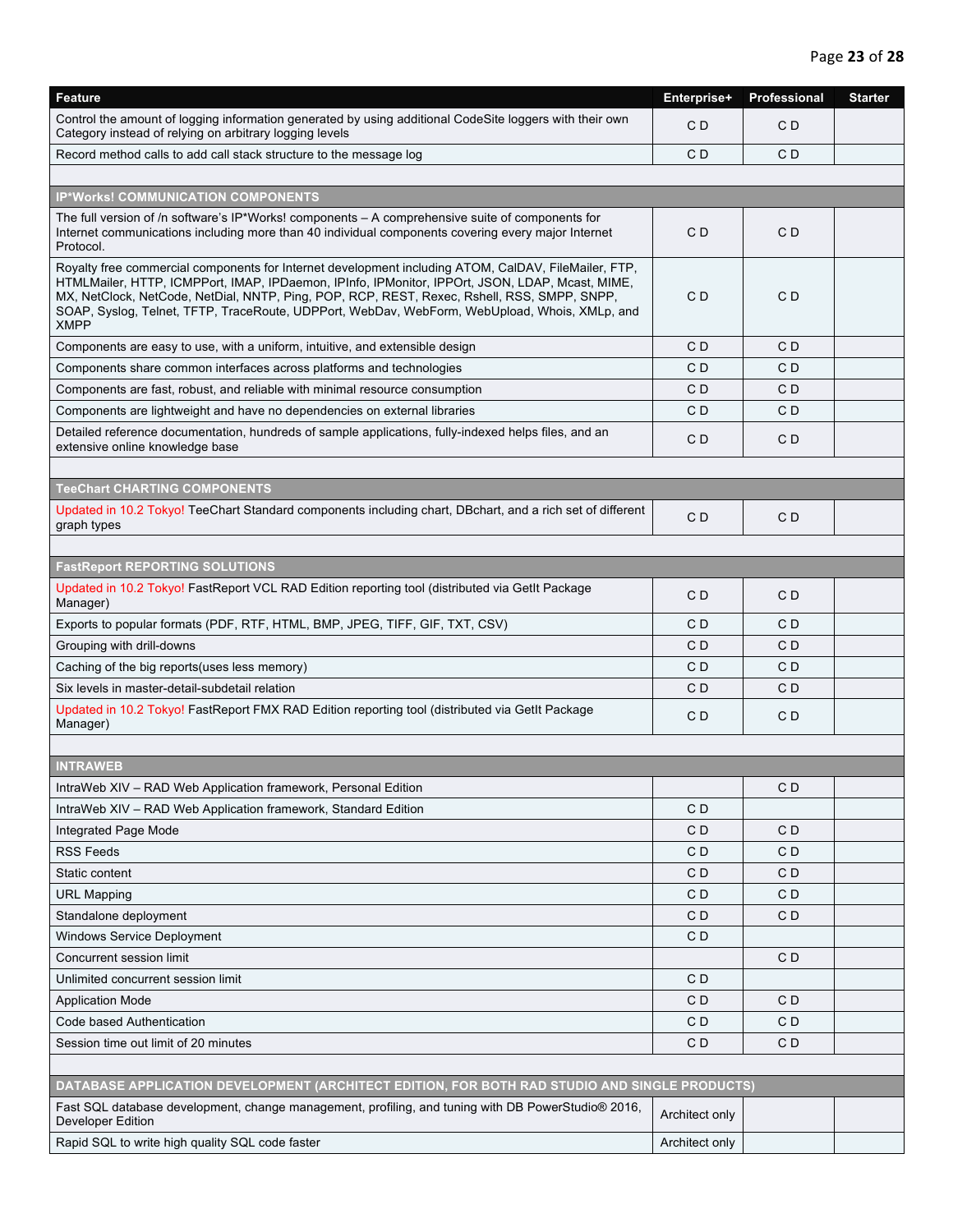| <b>Feature</b>                                                                                                                                                                                                                                      | Enterprise+    | Professional | <b>Starter</b> |
|-----------------------------------------------------------------------------------------------------------------------------------------------------------------------------------------------------------------------------------------------------|----------------|--------------|----------------|
| DB Optimizer to visually tune SQL                                                                                                                                                                                                                   | Architect only |              |                |
| DB Change Manager to simplify database change management                                                                                                                                                                                            | Architect only |              |                |
|                                                                                                                                                                                                                                                     |                |              |                |
| DATABASE DESIGN AND DEVELOPMENT (ARCHITECT EDITION, FOR BOTH RAD STUDIO AND SINGLE PRODUCTS)                                                                                                                                                        |                |              |                |
| Embarcadero® ER/Studio® 2016 Developer Edition, a database modeling and design tool for better<br>understanding database structures                                                                                                                 | Architect only |              |                |
| Highly productive model-driven database design environment: advanced graphics, multilevel design,<br>automated and custom transformation, denormalization mapping, extensible automation and undo/redo                                              | Architect only |              |                |
| Database lifecycle support – forward engineering, reverse engineering to construct a model from an<br>existing database or schema, and database modification                                                                                        | Architect only |              |                |
| Enterprise model management – advanced compare and merge, submodel management, "where used"<br>analysis and XML schema generation                                                                                                                   | Architect only |              |                |
| Data warehouse and integration support – data lineage and dimensional modeling                                                                                                                                                                      | Architect only |              |                |
| Quality database design: model completion validation, automatic migration of foreign keys, capacity<br>planning                                                                                                                                     | Architect only |              |                |
| Security design and assessment – including data classification and permission management                                                                                                                                                            | Architect only |              |                |
| Database modeling and design for Oracle, Microsoft SQL Server, DB2 LUW, InterBase, MySQL, Informix,<br>Sybase ASE, SQL Anywhere, ODBC, and ANSI SQL                                                                                                 | Architect only |              |                |
| Visual Data Lineage - Visually analyze and document how data flows through your organization without<br>needing to inspect code                                                                                                                     | Architect only |              |                |
| Attribute-level submodeling – Choose which attributes/columns to include in the entities/tables in the<br>submodel and also describe submodels on the Definition tab, then create queries to search on the<br>definitions                           | Architect only |              |                |
| Object-level Compare Flags – Indicate international discrepancies when comparing models that the<br>Compare Wizard should ignore.                                                                                                                   | Architect only |              |                |
| Produce reports in HTML format                                                                                                                                                                                                                      | Architect only |              |                |
|                                                                                                                                                                                                                                                     |                |              |                |
| <b>LICENSING AND TOOL MANAGEABILITY</b>                                                                                                                                                                                                             |                |              |                |
| No runtime fees on deployment of applications, with the exclusion RAD Server (EMS)                                                                                                                                                                  | C D            | C D          | Limited        |
| Licensing suitable for larger teams with no restriction on number of licenses you can purchase or use                                                                                                                                               | CD             | CD           |                |
| Network named or concurrent licenses available                                                                                                                                                                                                      | CD             | CD           |                |
| Enhanced in 10.2 Tokyo! Earlier version licenses included in network licenses (Delphi 2007-10.1 Berlin,<br>C++ Builder 2007-10.1 Berlin, HTML5 Builder XE3, RadPHP XE2). Delphi 7 and C++Builder 6 available<br>separately                          | C D H          | C D H        |                |
| Enhanced in 10.2 Tokyo! Access to licenses and downloads for earlier versions with purchase of<br>standalone product licenses (Delphi 2007 - 10.1 Berlin, C++Builder 2007-10 Seattle, HTML5 Builder XE3,<br>RadPHP XE2, Delphi 7, and C++Builder 6) | C D            | C D          |                |
|                                                                                                                                                                                                                                                     |                |              |                |
| HTML5 BUILDER APPLICATION DEVELOPMENT                                                                                                                                                                                                               |                |              |                |
| HTML5 BUILDER INTEGRATED DEVELOPMENT ENVIRONMENT (IDE)                                                                                                                                                                                              |                |              |                |
| Workflow optimized, context-sensitive user interface focused on improving user productivity                                                                                                                                                         | H              | H            |                |
| Client Deployment wizard for deploying client web applications                                                                                                                                                                                      | H              | Н            |                |
| Client Web Application and Client Page. Develop web applications with client-side technologies that you<br>can run without a webserver.                                                                                                             | H              | H            |                |
| Client Mobile Application and Client Mobile Page. Develop mobile applications with client-side technologies<br>that you can run without a webserver.                                                                                                | H              | H            |                |
| Mobile Themes. Create themes for your mobile applications easily with HTML5 Builder's visual designer.                                                                                                                                              | H              | Н            |                |
| Project Manager to display and organize the contents of your current project with support for content<br>preview and search.                                                                                                                        | H              | H            |                |
|                                                                                                                                                                                                                                                     |                |              |                |
| Project Manager view menu for directory (nested), directory (flat) and list view of files in a project.                                                                                                                                             | H              | Н            |                |
| Project Options to allow you select which parameters to send to the running script and other extra options<br>via the Run/Debug drop-down menus.                                                                                                    | H              | H            |                |
| File manipulation and creation through the Project Manager facilities.                                                                                                                                                                              | H              | H            |                |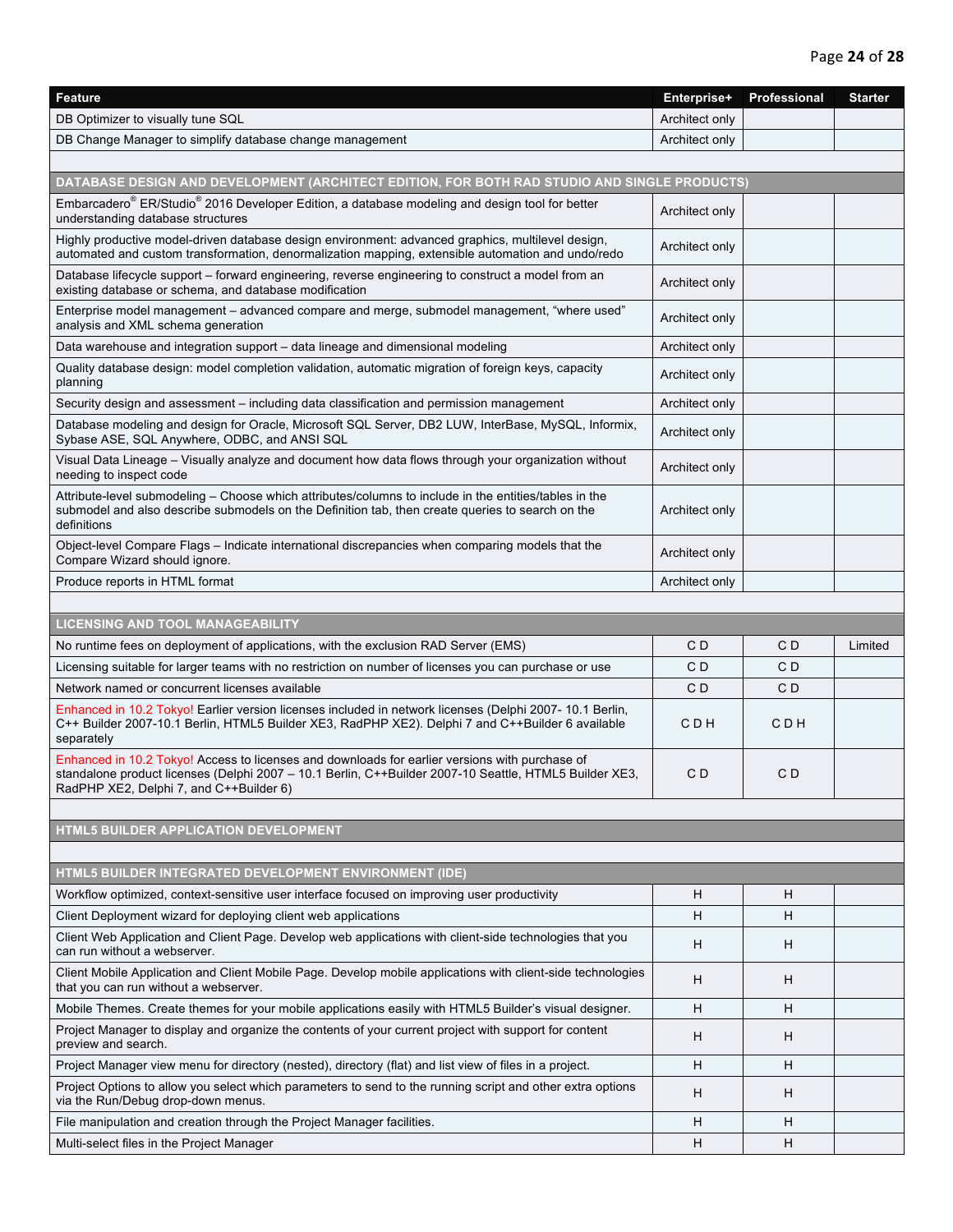| Feature                                                                                                                                                                                                                                                                                                                                                                                                                                                                                                              | Enterprise+ | Professional | <b>Starter</b> |
|----------------------------------------------------------------------------------------------------------------------------------------------------------------------------------------------------------------------------------------------------------------------------------------------------------------------------------------------------------------------------------------------------------------------------------------------------------------------------------------------------------------------|-------------|--------------|----------------|
| IDE Insight always accessible via integrated top level search bar                                                                                                                                                                                                                                                                                                                                                                                                                                                    | H           | H            |                |
| Checkbox for Boolean types in the Object Inspector greatly enhancing readability                                                                                                                                                                                                                                                                                                                                                                                                                                     | H           | н            |                |
| Web-oriented color property editor to use standard browser colors or custom ones with support for RGBA<br>for specifying transparency                                                                                                                                                                                                                                                                                                                                                                                | H           | H            |                |
| Improved search features in the editor and with Find tab integration                                                                                                                                                                                                                                                                                                                                                                                                                                                 | H           | н            |                |
| Added capabilities and configuration to the File   Reopen menu                                                                                                                                                                                                                                                                                                                                                                                                                                                       | H           | Н            |                |
| Use Unit interaction capabilities increased                                                                                                                                                                                                                                                                                                                                                                                                                                                                          | H           | H            |                |
| Multi-instance loading so you can have several IDEs open at the same time                                                                                                                                                                                                                                                                                                                                                                                                                                            | H           | Н            |                |
| Super-fast loading, so you can use it as code editor                                                                                                                                                                                                                                                                                                                                                                                                                                                                 | H           | H            |                |
| Significant all-around IDE performance improvements                                                                                                                                                                                                                                                                                                                                                                                                                                                                  | H           | H            |                |
| History Manager with automatic multi-level file backups, file differencing and restore                                                                                                                                                                                                                                                                                                                                                                                                                               | H           | H            |                |
| IDE Welcome Page – with fast access to recent projects, Embarcadero Developer Network RSS news<br>feeds, documentation, helpful links, updates, Weblogs, and more                                                                                                                                                                                                                                                                                                                                                    | H           | H            |                |
| Ability to individually customize editor options for particular file types                                                                                                                                                                                                                                                                                                                                                                                                                                           | н           | Н            |                |
| Symbol Insight – click to navigate to declarations                                                                                                                                                                                                                                                                                                                                                                                                                                                                   | H           | H            |                |
| Tool Palette for easy access RPCL (RadPHP Component Library) components                                                                                                                                                                                                                                                                                                                                                                                                                                              | H           | H            |                |
| Tool Palette incremental filtering automatically narrows down component list to find what you need as you<br>type                                                                                                                                                                                                                                                                                                                                                                                                    | H           | H            |                |
| Context-aware Tool Palette, it shows only the appropriate items depending on what you are editing                                                                                                                                                                                                                                                                                                                                                                                                                    | H           | н            |                |
| Structure Pane to see and navigate the hierarchy of source code, HTML or components displayed in the<br>editor or designer                                                                                                                                                                                                                                                                                                                                                                                           | H           | Н            |                |
| Object Inspector for visual customization of PHP and AJAX components without writing code; now features<br>subproperties and faster performance                                                                                                                                                                                                                                                                                                                                                                      | H           | H            |                |
| File Dialog to allow you select the extension of the file to create                                                                                                                                                                                                                                                                                                                                                                                                                                                  | H           | H            |                |
| Add Folder to Project menu option allows you to add several source files to your project in a single action                                                                                                                                                                                                                                                                                                                                                                                                          | H           | H            |                |
| Set your default browser and multiple browsers to appear as options under the Run menu                                                                                                                                                                                                                                                                                                                                                                                                                               | H           | Н            |                |
| Deployment Wizard helps you isolate the files necessary for your application to run and copies those files<br>to a folder on your computer to make it easy to upload applications to a web server                                                                                                                                                                                                                                                                                                                    | H           | н            |                |
| Documentation Wizard, uses phpdoc to generate the documentation for your product                                                                                                                                                                                                                                                                                                                                                                                                                                     | H           | H            |                |
| Find in Files to specify the text you want to locate and to set options that affect the search such as<br>directories, file, case and file extension masks                                                                                                                                                                                                                                                                                                                                                           | H           | H            |                |
| Internationalization Wizard using gettext() simplifies localization of applications                                                                                                                                                                                                                                                                                                                                                                                                                                  | H           | H            |                |
| Integrated web server for easy running applications directly from the IDE                                                                                                                                                                                                                                                                                                                                                                                                                                            | H           | H            |                |
| Event log displays error messages from the PHP rendering engine and syntax checker                                                                                                                                                                                                                                                                                                                                                                                                                                   | H           | H            |                |
|                                                                                                                                                                                                                                                                                                                                                                                                                                                                                                                      |             |              |                |
| <b>HTML5 BUILDER MOBILE DEVELOPMENT</b>                                                                                                                                                                                                                                                                                                                                                                                                                                                                              |             |              |                |
| Easily build web optimized mobile applications and App Store ready apps for iOS, Android, BlackBerry and<br><b>Windows Phone</b>                                                                                                                                                                                                                                                                                                                                                                                     | H           | н            |                |
| Build BlackBerry 10 ready web optimized mobile apps<br>(HTML5 Builder creates a folder structure that requires the latest BlackBerry 10 NDK and node.js)                                                                                                                                                                                                                                                                                                                                                             | H           | н            |                |
| Build web optimized mobile apps for iOS 6                                                                                                                                                                                                                                                                                                                                                                                                                                                                            | H           | H            |                |
| Build web optimized mobile apps for Android on Froyo (2.2), Gingerbread (2.3), Ice Cream Sandwich (4.0)<br>and Jelly Bean (4.1, 4.2 and 4.3)                                                                                                                                                                                                                                                                                                                                                                         | H           | н            |                |
| Build Windows Phone 8 ready web optimized mobile apps                                                                                                                                                                                                                                                                                                                                                                                                                                                                | H           | н            |                |
| Large library of built-in drag and drop components for mobile application development                                                                                                                                                                                                                                                                                                                                                                                                                                | H           | н            |                |
| jQuery mobile components: MButton, MPanel, CheckBoxGroup, MRadioGroup, MobileTheme, MEdit,<br>MTextArea, MSlider, MLink, MCollapsible, MToolBar, MToggle, MRadioButton, MCheckBox, MComboBox,<br>MCollapisbleSet, MList, MAccelerometer, MCamera, MCompass, MGeolocation, MNetwork, MContacts,<br>PageEvents, MPageExtraEvents, MDB, MDBTransaction, MFileReader, MFileWriter, MFileEntry,<br>MDirectoryEntry, MDirectoryReader, MFileSystem, MFileTransfer, MCapture, MNotification,<br><b>MConnection, MDevice</b> | н           | H            |                |
| Additional jQuery Mobile components for use in your mobile applications, including MCanvas, MImage,<br>MLabel, MMap, MMedia, MShape.                                                                                                                                                                                                                                                                                                                                                                                 | H           | н            |                |
| Build your mobile applications in the cloud using the integrated PhoneGap Build service.                                                                                                                                                                                                                                                                                                                                                                                                                             | H           | H            |                |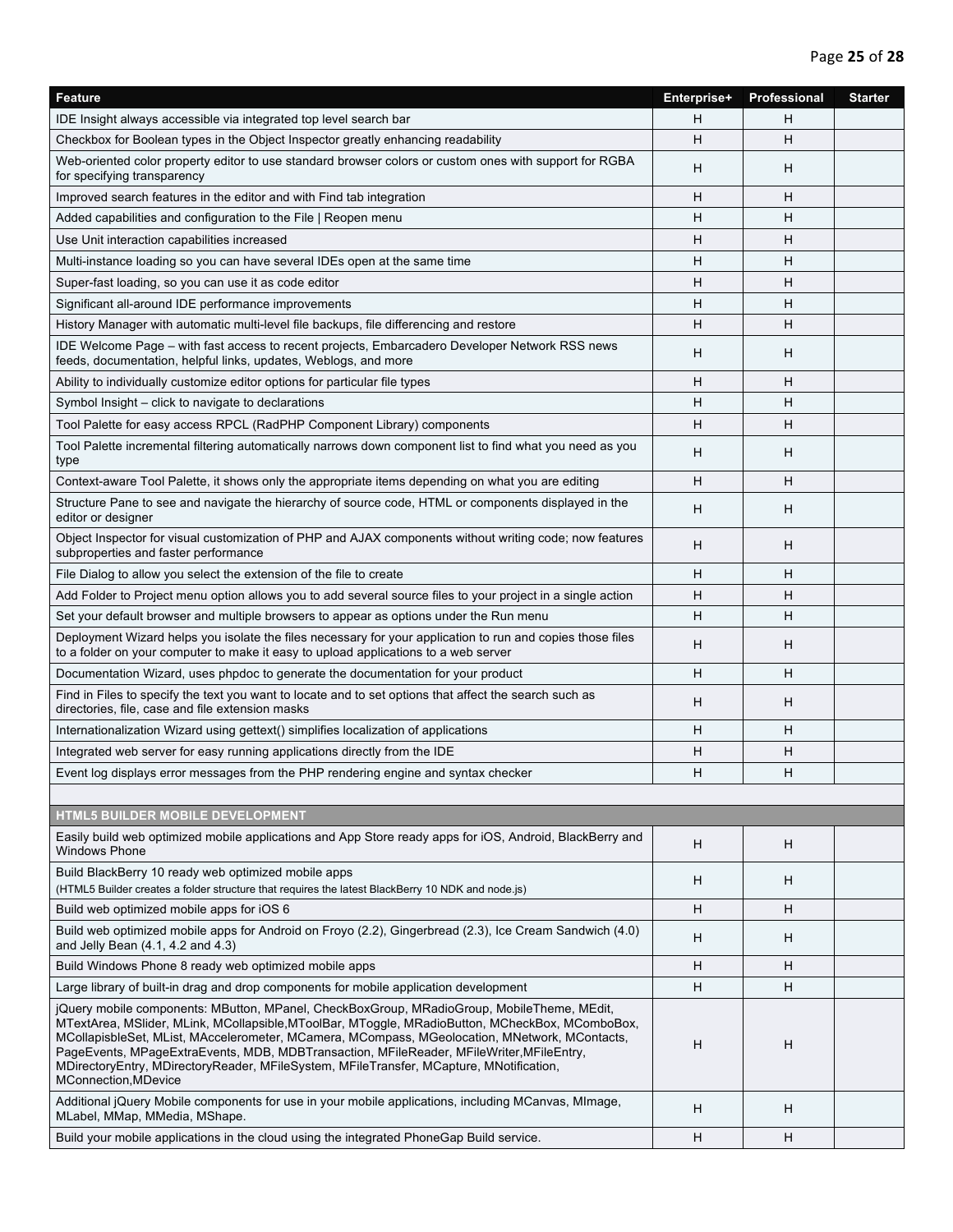| H<br>Visual mobile design surface to see how the interface will look on the device                                                                                                                                                                                                                                                                                                                                                                                                                                                                                                                                                                                             | H |  |
|--------------------------------------------------------------------------------------------------------------------------------------------------------------------------------------------------------------------------------------------------------------------------------------------------------------------------------------------------------------------------------------------------------------------------------------------------------------------------------------------------------------------------------------------------------------------------------------------------------------------------------------------------------------------------------|---|--|
|                                                                                                                                                                                                                                                                                                                                                                                                                                                                                                                                                                                                                                                                                |   |  |
|                                                                                                                                                                                                                                                                                                                                                                                                                                                                                                                                                                                                                                                                                |   |  |
| HTML5 BUILDER COMPONENT LIBRARY (RPCL)                                                                                                                                                                                                                                                                                                                                                                                                                                                                                                                                                                                                                                         |   |  |
| RPCL components generate validated HTML5 code<br>H                                                                                                                                                                                                                                                                                                                                                                                                                                                                                                                                                                                                                             | H |  |
| H<br>Components have been updated to provide separation of HTML, CSS and JavaScript                                                                                                                                                                                                                                                                                                                                                                                                                                                                                                                                                                                            | H |  |
| Improve your pages' tab navigation with the ActiveControl property that defines which control gets the<br>H<br>focus when the page is loaded.                                                                                                                                                                                                                                                                                                                                                                                                                                                                                                                                  | H |  |
| CSS3, the third version of the standard stylesheet language, is supported in HTML5 Builder, so you can<br>H<br>now get access to advanced style properties on every control                                                                                                                                                                                                                                                                                                                                                                                                                                                                                                    | H |  |
| Get rounded corners with BorderRadius. This property groups all border-related properties,<br>H                                                                                                                                                                                                                                                                                                                                                                                                                                                                                                                                                                                | H |  |
| BoxShadow and TextShadow provide you with shadowing effects for containers and content.<br>H                                                                                                                                                                                                                                                                                                                                                                                                                                                                                                                                                                                   | н |  |
| Use gradients to generate the color combinations you need without relying on image files.<br>H                                                                                                                                                                                                                                                                                                                                                                                                                                                                                                                                                                                 | H |  |
| Select an InputType for your Edit components, for easy client-side validation.<br>H                                                                                                                                                                                                                                                                                                                                                                                                                                                                                                                                                                                            | H |  |
| H<br>Use the Canvas component to easily draw 2D and 3D interactive images.                                                                                                                                                                                                                                                                                                                                                                                                                                                                                                                                                                                                     | H |  |
|                                                                                                                                                                                                                                                                                                                                                                                                                                                                                                                                                                                                                                                                                | H |  |
| н<br>Get and use location data in your web and mobile apps with the Geolocation component.                                                                                                                                                                                                                                                                                                                                                                                                                                                                                                                                                                                     |   |  |
| Play audio and video content using the HTML5 Media component<br>H                                                                                                                                                                                                                                                                                                                                                                                                                                                                                                                                                                                                              | H |  |
| Existing controls were updated to leverage HTML5: Bevel, ColorPicker, DateTimePicker, ProgressBar,<br>H<br>Shape, TrackBar, SpinEdit                                                                                                                                                                                                                                                                                                                                                                                                                                                                                                                                           | H |  |
| Additional properties have been added to existing controls for enhanced functionality<br>H                                                                                                                                                                                                                                                                                                                                                                                                                                                                                                                                                                                     | H |  |
| H<br>Use controls' draggable property to enable drag and drop implementations.                                                                                                                                                                                                                                                                                                                                                                                                                                                                                                                                                                                                 | H |  |
| H<br>CSS3 Animations through custom property editors                                                                                                                                                                                                                                                                                                                                                                                                                                                                                                                                                                                                                           | н |  |
| H<br>Quickly transform and animation components                                                                                                                                                                                                                                                                                                                                                                                                                                                                                                                                                                                                                                | H |  |
| H<br>Associate custom animations to your controls' events using their Animations property.                                                                                                                                                                                                                                                                                                                                                                                                                                                                                                                                                                                     | H |  |
| Create a DataList component and link it to a text-input component so the data is provided as an input<br>H<br>suggestion.                                                                                                                                                                                                                                                                                                                                                                                                                                                                                                                                                      | H |  |
| SVG Image Support. The Image component now supports vector graphics in SVG that you can animate<br>H<br>and modify in real time using JavaScript.                                                                                                                                                                                                                                                                                                                                                                                                                                                                                                                              | H |  |
| Enhanced Color support. Color-based properties now support RGBA values. The fourth color channel,<br>H<br>alpha, lets you define a level of transparency for your colors.                                                                                                                                                                                                                                                                                                                                                                                                                                                                                                      | H |  |
| HiddenFields is now a property of web and mobile pages, providing an easier and cleaner approach.<br>H                                                                                                                                                                                                                                                                                                                                                                                                                                                                                                                                                                         | н |  |
| Advanced components including ImageList, TrackBar, ProgressBar, SpinEdit, DateTimePicker, ColorPicker<br>H                                                                                                                                                                                                                                                                                                                                                                                                                                                                                                                                                                     | H |  |
| System components including Timer, BasicAuthentication and StyleSheet<br>H                                                                                                                                                                                                                                                                                                                                                                                                                                                                                                                                                                                                     | H |  |
| Data Access components including Database, Datasource, Table, Query and StoredProc with support for<br>H<br>many databases through PDO                                                                                                                                                                                                                                                                                                                                                                                                                                                                                                                                         | Н |  |
| Data Controls components including DBRepeater<br>H                                                                                                                                                                                                                                                                                                                                                                                                                                                                                                                                                                                                                             | H |  |
| Zend Framework components ZACL, ZAuth, ZAuthDB, ZAuthDigest, ZCache, ZMail, ZMailTransportSMTP,<br>ZMailTransportSMTP, ZmailTransportSendmail, ZCaptcha, ZBarcode, ZCurrency, ZDate, ZFile,<br>ZFeedReader, ZFeedWriter, ZPubSubHubBubPublisher, ZGDataAuth, ZGDataCalendar, ZGDataDocs,<br>H<br>ZGDataYoutube, ZGDataYoutube, ZGDataHealth, ZGDataSpreadsheets, ZGDataPhotos, ZGDataBooks,<br>ZHttp, ZGDataApps, ZOAuth, ZRegistry, ZJson, ZJsonServer, ZRestServer, ZRestClient,<br>ZOpenIdConsumer, ZOpenIdProvider, ZOpenIdConsumerStorageDB, ZOpenConsumerStorageFile,<br>ZOpenIdProviderStorageDB, ZOpenIdProviderStorageFile, ZOpenIdProviderUserSession, ZMarkup, Zlog | H |  |
| Facebook Social Plugins components to allow visual development of social-aspects of Facebook<br>H<br>applications including LikeButton, LikeBox, ActivityFeed, and LiveStream                                                                                                                                                                                                                                                                                                                                                                                                                                                                                                  | H |  |
| Support for communication components for native Delphi and C++Builder DataSnap applications including<br>H<br>DSJavaScriptClient and DSRestConnection                                                                                                                                                                                                                                                                                                                                                                                                                                                                                                                          | Н |  |
| Support for communication components for native Delphi and C++Builder DataSnap applications including<br>H<br>DSJavaScriptClient and DSRestConnection                                                                                                                                                                                                                                                                                                                                                                                                                                                                                                                          | H |  |
| Extend the RPCL (RadPHP Component Library) at any time with third-party libraries, additions from the<br>H<br>RPCL open source project on SourceForge or your own components                                                                                                                                                                                                                                                                                                                                                                                                                                                                                                   | H |  |
| Component Writer's Guide with information on building your own components<br>H                                                                                                                                                                                                                                                                                                                                                                                                                                                                                                                                                                                                 | H |  |
|                                                                                                                                                                                                                                                                                                                                                                                                                                                                                                                                                                                                                                                                                |   |  |
| <b>HTML5 BUILDER CODE EDITOR</b>                                                                                                                                                                                                                                                                                                                                                                                                                                                                                                                                                                                                                                               |   |  |
| Customizable source code editor for editing PHP, HTML, JavaScript, CSS, SQL and XML<br>H                                                                                                                                                                                                                                                                                                                                                                                                                                                                                                                                                                                       | H |  |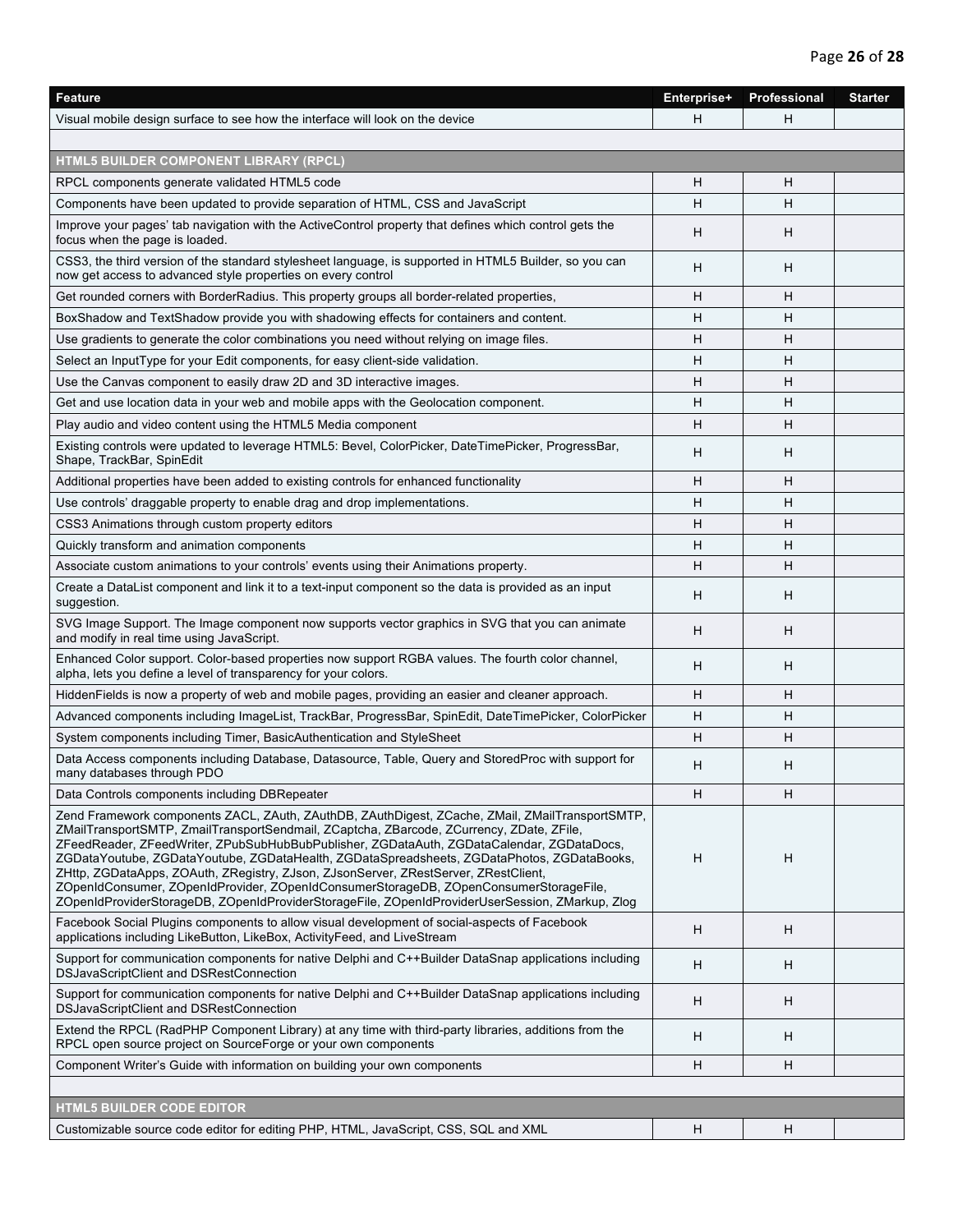| Feature                                                                                                                                                                                                                                                                                                                                             | Enterprise+ | Professional | <b>Starter</b> |
|-----------------------------------------------------------------------------------------------------------------------------------------------------------------------------------------------------------------------------------------------------------------------------------------------------------------------------------------------------|-------------|--------------|----------------|
| User configurable Color Syntax Highlighting                                                                                                                                                                                                                                                                                                         | H           | н            |                |
| Code Insight support for HTML, JavaScript, jQuery and PHP                                                                                                                                                                                                                                                                                           | H           | H            |                |
| Help Insight – convenient tooltips provide help snippets as you type                                                                                                                                                                                                                                                                                | Н           | H            |                |
| Errorlnsight provides syntax checking as you type so you can easily fix syntax errors on the fly                                                                                                                                                                                                                                                    | H           | H            |                |
| Code Folding to collapse code blocks for easier viewing and navigation of your PHP code                                                                                                                                                                                                                                                             | H           | Н            |                |
| Sync Edit to modify common identifiers in different locations in your code at the same time                                                                                                                                                                                                                                                         | H           | H            |                |
| Tracking band visually indicates which lines you have modified / added and which ones were modified on<br>the last save operation                                                                                                                                                                                                                   | н           | Н            |                |
| Macro recording and playback to record a specific set of actions in the code editor and repeat them later                                                                                                                                                                                                                                           | H           | H            |                |
| Bookmarks allow you to set a mark on a specific location of your source code and return back later                                                                                                                                                                                                                                                  | H           | Н            |                |
| Code Editor customization options include overwrite mode, group undo, scroll to past line, double click line,<br>undo after save, persistent blocks and overwrite blocks, selecting keymappings and setting undo limit                                                                                                                              | H           | H            |                |
| Configurable Source Options include auto indent mode, use tab character, smart tab cursor through tab,<br>optimal fill, backspace unindents, keep trailing blanks, show tab character, show space character, use<br>syntax highlight, show line breaks, highlight current line, selectable syntax highlighting, block indent level<br>and tab stops | н           | н            |                |
| Editor display options include visible right margin, visible gutter, show line numbers number all lines,<br>setting right margin, gutter width, editor font, font size                                                                                                                                                                              | H           | H            |                |
| Keymappings include default, BRIEF, IDE classic, Visual Basic emulation, Visual Studio emulation                                                                                                                                                                                                                                                    | Н           | H            |                |
| Codelnsight options turn on and off code completion, code parameters, error insight, code completion auto<br>parenthesis, code template completion and code browser and enable speed adjustments                                                                                                                                                    | H           | H            |                |
| Code Templates include 15 pre-built timesaving templates that can easily be inserted into your code                                                                                                                                                                                                                                                 | H           | H            |                |
| Conversions menu item enables you to select a block of text and convert to all upper-case or all lower-case                                                                                                                                                                                                                                         | H           | H            |                |
| Dialogs to add published properties, public properties or publish public properties                                                                                                                                                                                                                                                                 | H           | H            |                |
| Go to Line Number jumps to a line number in the code editor                                                                                                                                                                                                                                                                                         | н           | Н            |                |
| Options Dialog, faster and with more options                                                                                                                                                                                                                                                                                                        | H           | н            |                |
| Syntax Check with lint syntax check on the active file, showing results of the syntax checking operation in<br>the messages window                                                                                                                                                                                                                  | H           | H            |                |
|                                                                                                                                                                                                                                                                                                                                                     |             |              |                |
| <b>HTML5 BUILDER REFACTORING</b>                                                                                                                                                                                                                                                                                                                    |             |              |                |
| Includes the following refactorings: Extract Interface, Extract Superclass, Pull Members Up, Push Members<br>Down, Rename, Declare Field, Extract Method, Change Parameters                                                                                                                                                                         | н           | н            |                |
|                                                                                                                                                                                                                                                                                                                                                     |             |              |                |
| HTML5 BUILDER INTEGRATED PHP DEBUGGING AND PROFILING                                                                                                                                                                                                                                                                                                |             |              |                |
| Debug your client web application JavaScript code with integrated web developer tools                                                                                                                                                                                                                                                               | H           | H            |                |
| XDebug integration, faster and more powerful, to find and fix errors                                                                                                                                                                                                                                                                                | H           | н            |                |
| Integrated PHP Profiler to measure runtime performance and help identify bottlenecks down to the line of<br>code                                                                                                                                                                                                                                    | H           | H            |                |
| Breakpoint List window to display, enable, or disable breakpoints currently set in the loaded project, and to<br>change the condition, pass count, or group associated with a breakpoint                                                                                                                                                            | H           | H            |                |
| Breakpoint view with toolbar, in-place editing and enable checkbox                                                                                                                                                                                                                                                                                  | н           | H            |                |
| Advanced breakpoints with Tooltips, actions, and groups for complete debugging control                                                                                                                                                                                                                                                              | н           | H            |                |
| Call Stack window shows a list with the functions called when debugging or when the execution in debug<br>mode is finished                                                                                                                                                                                                                          | н           | H            |                |
| Global Variables window shows the current function's global variables while in debug mode                                                                                                                                                                                                                                                           | н           | Н            |                |
| Local Variables window shows the current function's local variables while in debug mode                                                                                                                                                                                                                                                             | H           | H            |                |
| Watches window displays the current value of the watch expression based on the scope of the execution<br>point                                                                                                                                                                                                                                      | H           | Н            |                |
| Expandable watches for arrays and objects                                                                                                                                                                                                                                                                                                           | н           | H            |                |
| Evaluator tooltips – just place the mouse over an item, and get the evaluation in a hint                                                                                                                                                                                                                                                            | Н           | H            |                |
| Evaluate/Modify, issue function calls or modify values on the fly                                                                                                                                                                                                                                                                                   | н           | H            |                |
| Multi-tab watch view for logically grouping variables                                                                                                                                                                                                                                                                                               | Н           | H            |                |
| Event log view showing messages from the IDE                                                                                                                                                                                                                                                                                                        | н           | H            |                |